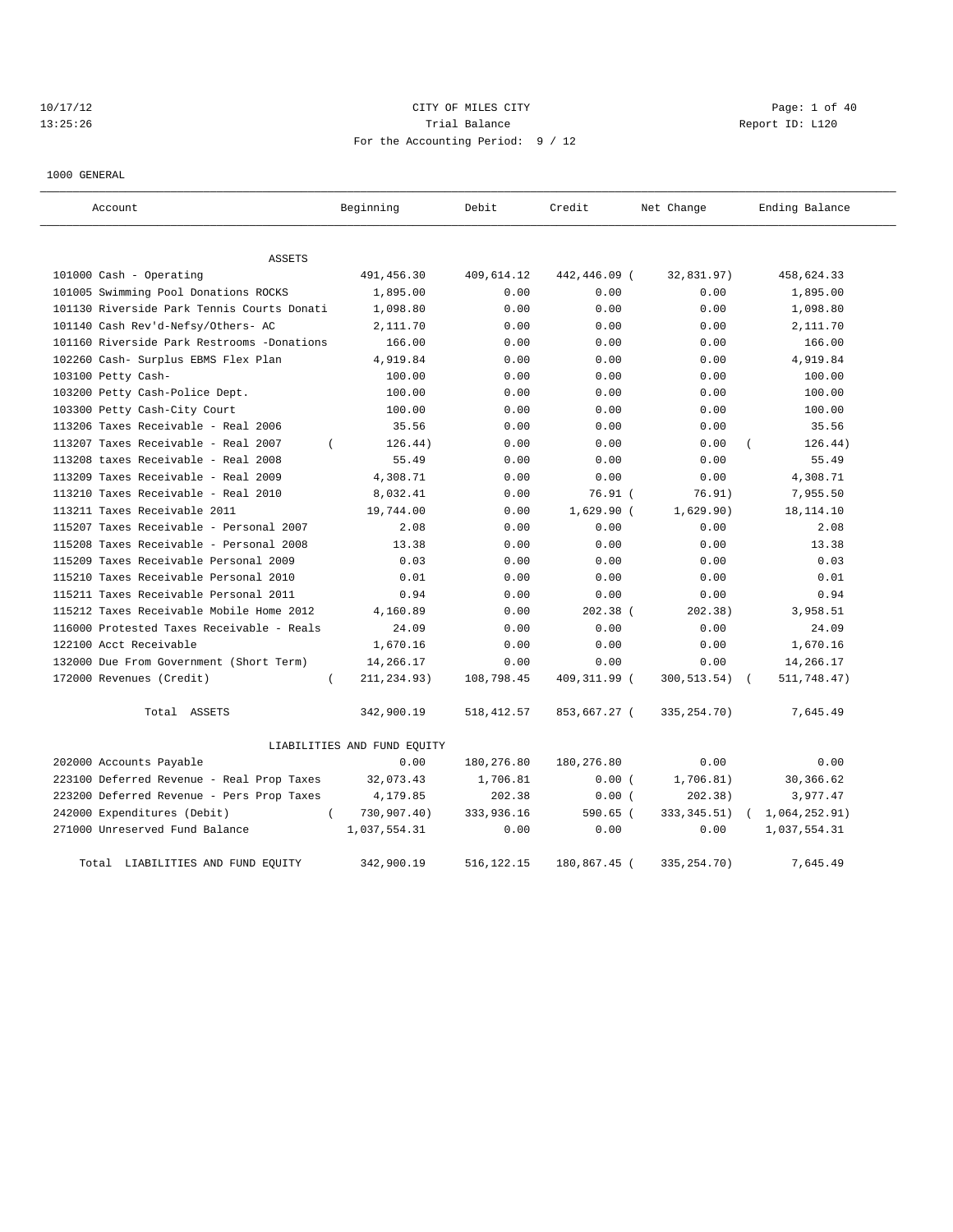#### 10/17/12 CITY OF MILES CITY Page: 2 of 40 13:25:26 Trial Balance Report ID: L120 For the Accounting Period: 9 / 12

#### 2220 LIBRARY

| Account                              | Beginning                   | Debit      | Credit      | Net Change   | Ending Balance |
|--------------------------------------|-----------------------------|------------|-------------|--------------|----------------|
|                                      |                             |            |             |              |                |
| ASSETS                               |                             |            |             |              |                |
| 101000 Cash - Operating              | 2,329.47                    | 23,590.96  | 26,264.98 ( | $2,674.02$ ( | 344.55)        |
| 101031 Cash - Library Building Fund  | 35,000.00                   | 0.00       | 0.00        | 0.00         | 35,000.00      |
| 103000 Petty Cash                    | 75.00                       | 0.00       | 0.00        | 0.00         | 75.00          |
| 172000 Revenues (Credit)             | 47,192.02)                  | 0.00       | 23,590.96 ( | 23,590.96) ( | 70,782.98)     |
| Total ASSETS                         | 9,787.55)                   | 23,590.96  | 49,855.94 ( | 26,264.98) ( | 36,052.53)     |
|                                      | LIABILITIES AND FUND EQUITY |            |             |              |                |
| 202000 Accounts Payable              | 0.00                        | 3,278.04   | 3,278.04    | 0.00         | 0.00           |
| 242000 Expenditures (Debit)          | 58,330.97)                  | 26, 264.98 | 0.00(       | 26,264.98) ( | 84,595.95)     |
| 271000 Unreserved Fund Balance       | 48,543.42                   | 0.00       | 0.00        | 0.00         | 48,543.42      |
| LIABILITIES AND FUND EQUITY<br>Total | 9,787.55)                   | 29,543.02  | 3,278.04 (  | 26,264.98) ( | 36,052.53)     |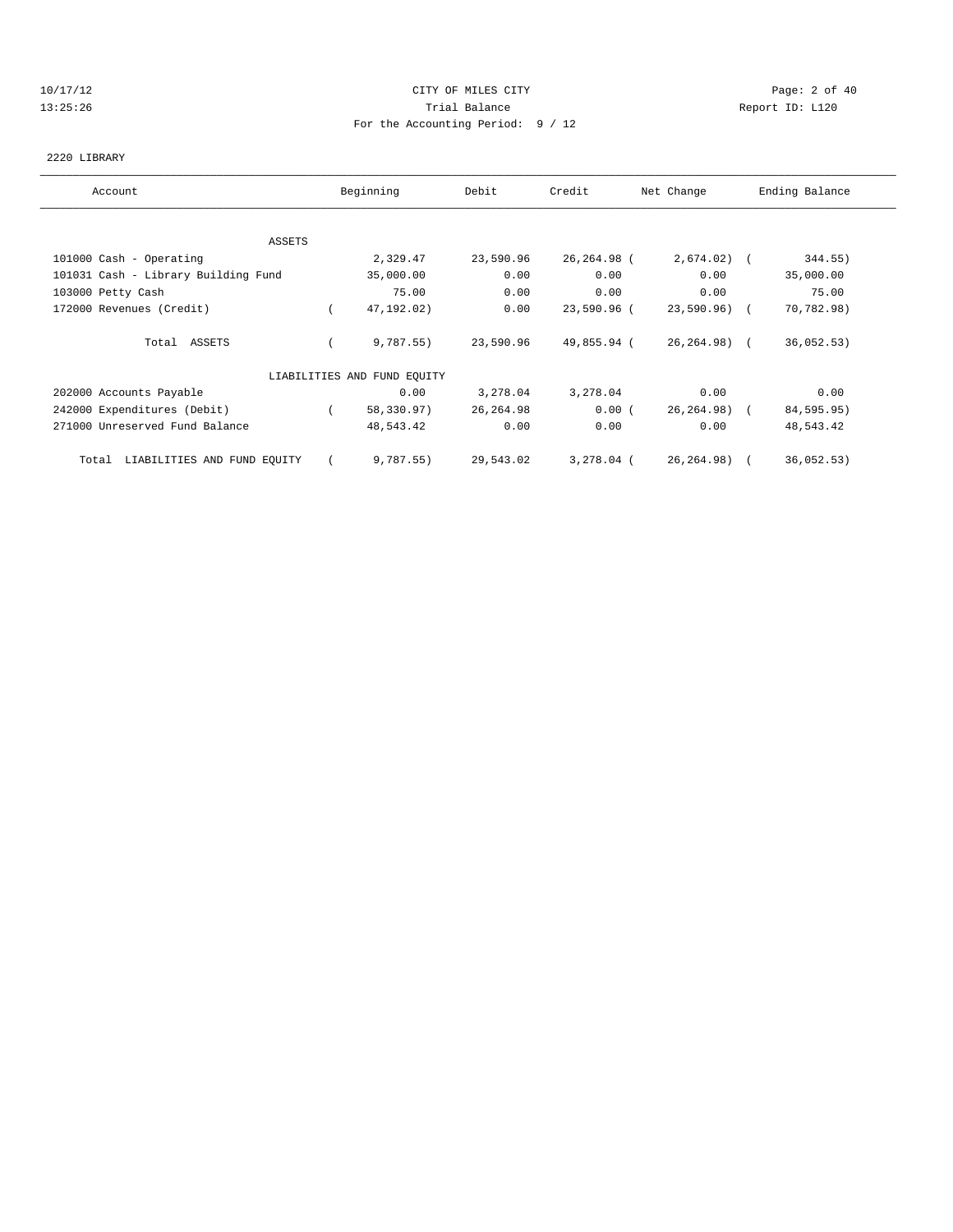# 10/17/12 CITY OF MILES CITY Page: 3 of 40 13:25:26 Trial Balance Report ID: L120 For the Accounting Period: 9 / 12

#### 2260 EMERGENCY DISASTER

| Account                                   | Beginning                   | Debit     | Credit      | Net Change                  | Ending Balance |
|-------------------------------------------|-----------------------------|-----------|-------------|-----------------------------|----------------|
|                                           |                             |           |             |                             |                |
| ASSETS                                    |                             |           |             |                             |                |
| 101000 Cash - Operating                   | 27,806.59)                  | 18.54     | 11,250.00 ( | 11,231.46) (                | 39,038.05)     |
| 113211 Taxes Receivable 2011              | 188.15                      | 0.00      | $15.53$ (   | 15.53)                      | 172.62         |
| 115212 Taxes Receivable Mobile Home 2012  | 39.63                       | 0.00      | $1.93$ (    | 1.93)                       | 37.70          |
| 132000 Due From Government (Short Term)   | 71,634.00                   | 0.00      | 0.00        | 0.00                        | 71,634.00      |
| 172000 Revenues (Credit)                  | 105.02)                     | 0.00      | $18.54$ (   | $18.54)$ (                  | 123.56)        |
| Total ASSETS                              | 43,950.17                   | 18.54     |             | $11,286.00$ ( $11,267.46$ ) | 32,682.71      |
|                                           | LIABILITIES AND FUND EOUITY |           |             |                             |                |
| 202000 Accounts Payable                   | 11,250.00                   | 11,250.00 | 11,250.00   | 0.00                        | 11,250.00      |
| 223100 Deferred Revenue - Real Prop Taxes | 188.15                      | 15.53     | 0.00(       | 15.53)                      | 172.62         |
| 223200 Deferred Revenue - Pers Prop Taxes | 39.63                       | 1.93      | 0.00(       | 1.93)                       | 37.70          |
| 223800 Deferred Revenue-Other             | 49,272.25                   | 0.00      | 0.00        | 0.00                        | 49, 272. 25    |
| 242000 Expenditures (Debit)               | 13,249.48)                  | 11,250.00 | 0.00(       | $11,250.00)$ (              | 24,499.48)     |
| 271000 Unreserved Fund Balance            | 3,550.38)                   | 0.00      | 0.00        | 0.00                        | 3,550.38)      |
| Total LIABILITIES AND FUND EQUITY         | 43,950.17                   | 22,517.46 | 11,250.00 ( | 11,267.46)                  | 32,682.71      |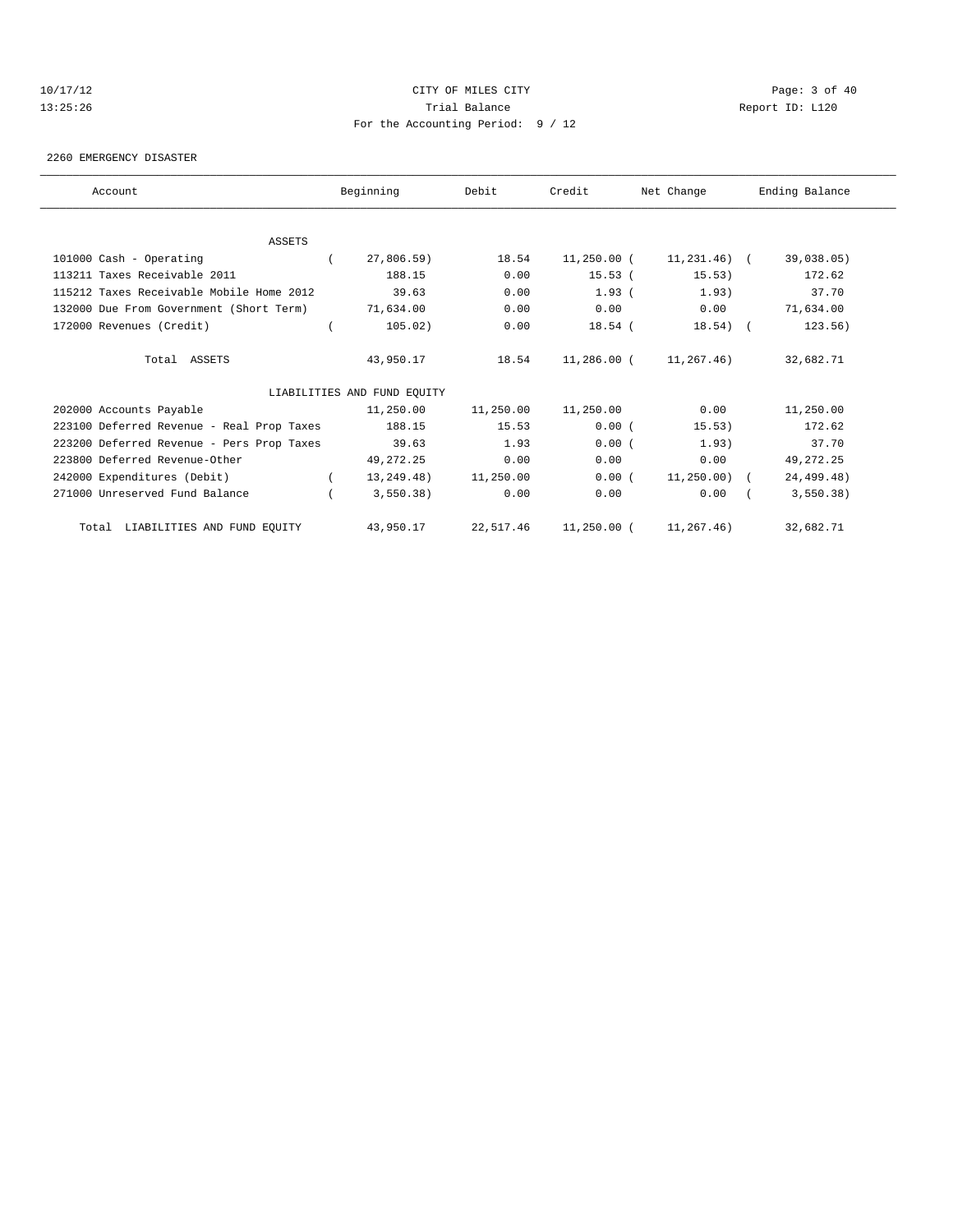# 10/17/12 CITY OF MILES CITY Page: 4 of 40 13:25:26 Trial Balance Report ID: L120 For the Accounting Period: 9 / 12

#### 2270 Health

| Account                              |        | Beginning                   | Debit    | Credit       | Net Change   | Ending Balance |
|--------------------------------------|--------|-----------------------------|----------|--------------|--------------|----------------|
|                                      |        |                             |          |              |              |                |
|                                      | ASSETS |                             |          |              |              |                |
| 101000 Cash - Operating              |        | 1,473.72)                   | 2,686.30 | 2,675.76     | 10.54        | 1,463.18)      |
| 172000 Revenues (Credit)             |        | 0.00                        | 0.00     | $2,686.30$ ( | $2,686.30$ ( | 2,686.30)      |
| Total ASSETS                         |        | 1,473.72)                   | 2,686.30 | $5,362.06$ ( | $2,675.76$ ( | 4, 149.48)     |
|                                      |        | LIABILITIES AND FUND EQUITY |          |              |              |                |
| 202000 Accounts Payable              |        | 0.00                        | 2,675.76 | 2,675.76     | 0.00         | 0.00           |
| 242000 Expenditures (Debit)          |        | 5,333.77)                   | 2,675.76 | 0.00(        | 2,675.76)    | 8,009.53)      |
| 271000 Unreserved Fund Balance       |        | 3,860.05                    | 0.00     | 0.00         | 0.00         | 3,860.05       |
| LIABILITIES AND FUND EQUITY<br>Total |        | 1,473.72)                   | 5,351.52 | 2,675.76 (   | 2,675.76)    | 4, 149. 48)    |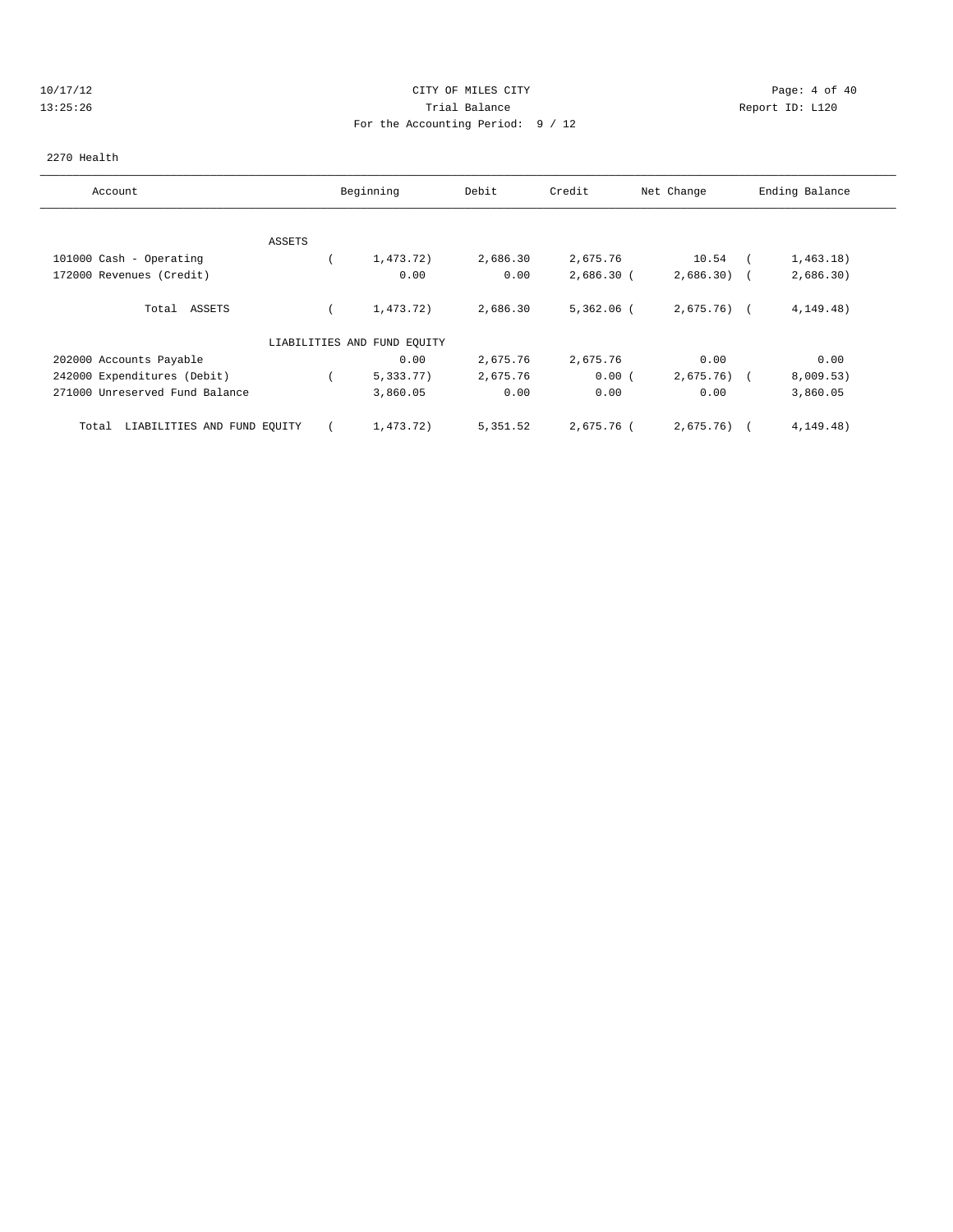# 10/17/12 CITY OF MILES CITY Page: 5 of 40 13:25:26 Trial Balance Report ID: L120 For the Accounting Period: 9 / 12

2372 Permissive Medical Levy

| Account                                   | Beginning                   | Debit | Credit    | Net Change    | Ending Balance |
|-------------------------------------------|-----------------------------|-------|-----------|---------------|----------------|
|                                           |                             |       |           |               |                |
| ASSETS                                    |                             |       |           |               |                |
| 101000 Cash - Operating                   | 569.16                      | 67.12 | 0.00      | 67.12         | 636.28         |
| 113209 Taxes Receivable - Real 2009       | 157.94                      | 0.00  | 0.00      | 0.00          | 157.94         |
| 113210 Taxes Receivable - Real 2010       | 198.41                      | 0.00  | $1.94$ (  | 1.94)         | 196.47         |
| 113211 Taxes Receivable 2011              | 658.49                      | 0.00  | $54.36$ ( | 54.36)        | 604.13         |
| 115211 Taxes Receivable Personal 2011     | 0.77)                       | 0.00  | 0.00      | 0.00          | 0.77)          |
| 115212 Taxes Receivable Mobile Home 2012  | 138.77                      | 0.00  | 6.75(     | 6.75)         | 132.02         |
| 172000 Revenues (Credit)                  | 569.16)                     | 0.00  | $67.12$ ( | $67.12$ ) $($ | 636.28)        |
| Total ASSETS                              | 1,152.84                    | 67.12 | 130.17 (  | 63.05)        | 1,089.79       |
|                                           | LIABILITIES AND FUND EQUITY |       |           |               |                |
| 223100 Deferred Revenue - Real Prop Taxes | 1,014.81                    | 56.30 | 0.00(     | 56.30)        | 958.51         |
| 223200 Deferred Revenue - Pers Prop Taxes | 135.40                      | 6.75  | 0.00(     | 6.75)         | 128.65         |
| 271000 Unreserved Fund Balance            | 2.63                        | 0.00  | 0.00      | 0.00          | 2.63           |
| Total LIABILITIES AND FUND EQUITY         | 1,152.84                    | 63.05 | 0.00(     | 63.05)        | 1,089.79       |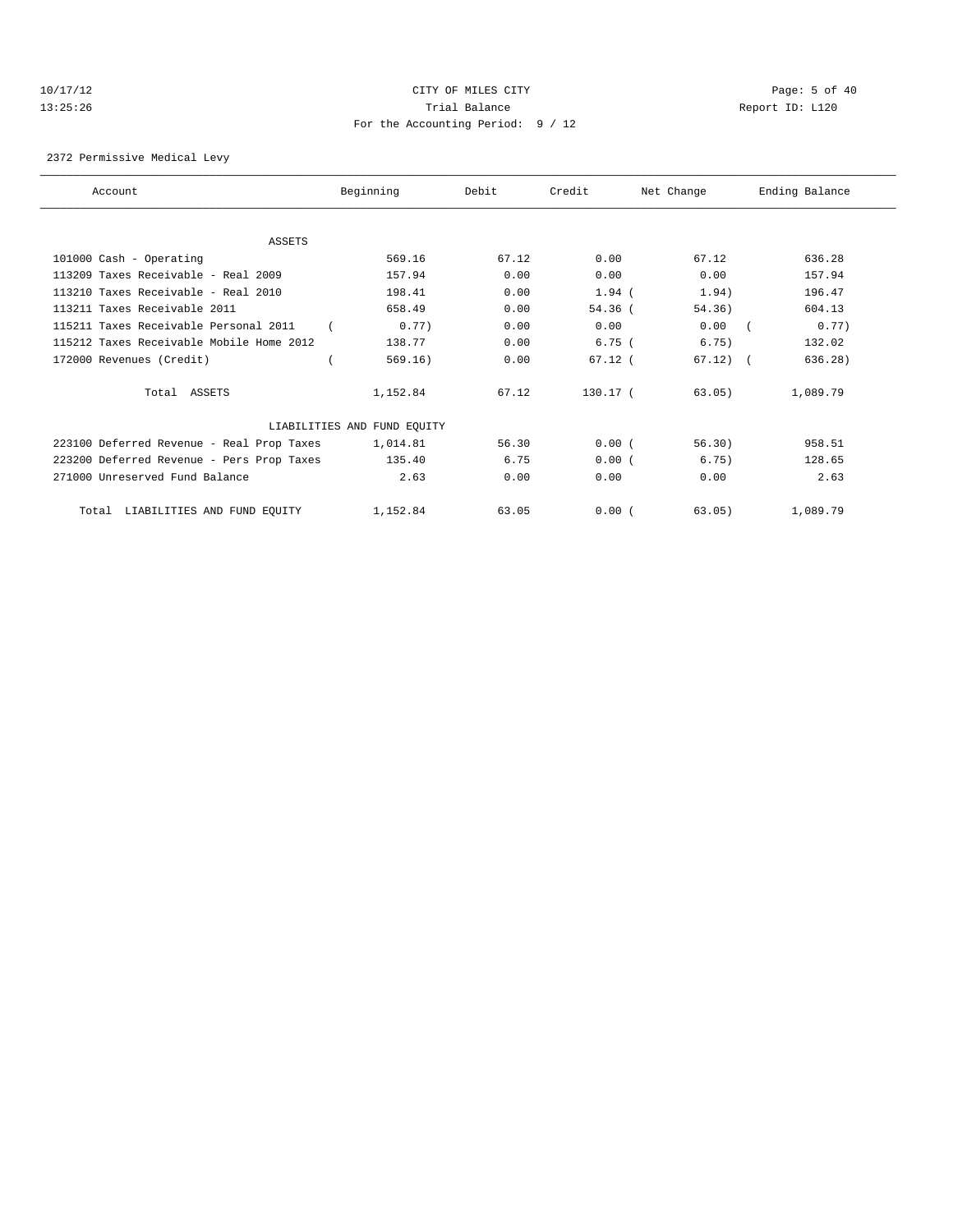# 10/17/12 CITY OF MILES CITY Page: 6 of 40 13:25:26 Trial Balance Report ID: L120 For the Accounting Period: 9 / 12

2394 BUILDING CODE ENFORCEMENT

| Account                              |        | Beginning                   | Debit     | Credit      | Net Change   | Ending Balance            |
|--------------------------------------|--------|-----------------------------|-----------|-------------|--------------|---------------------------|
|                                      |        |                             |           |             |              |                           |
|                                      | ASSETS |                             |           |             |              |                           |
| 101000 Cash - Operating              |        | 87,015.14                   | 12,251.07 | 9,775.12    | 2,475.95     | 89,491.09                 |
| 172000 Revenues (Credit)             |        | 28,765.95)                  | 0.00      | 12,251.07 ( | 12,251.07) ( | 41,017.02)                |
| Total ASSETS                         |        | 58,249.19                   | 12,251.07 | 22,026.19 ( | 9,775.12)    | 48, 474.07                |
|                                      |        | LIABILITIES AND FUND EQUITY |           |             |              |                           |
| 202000 Accounts Payable              |        | 0.00                        | 8,489.43  | 8,489.43    | 0.00         | 0.00                      |
| 242000 Expenditures (Debit)          |        | 22,688.49                   | 9,775.12  | 0.00(       | 9,775.12)    | 32, 463.61)<br>$\sqrt{1}$ |
| 271000 Unreserved Fund Balance       |        | 80,937.68                   | 0.00      | 0.00        | 0.00         | 80,937.68                 |
| LIABILITIES AND FUND EQUITY<br>Total |        | 58,249.19                   | 18,264.55 | 8,489.43 (  | 9,775.12)    | 48, 474.07                |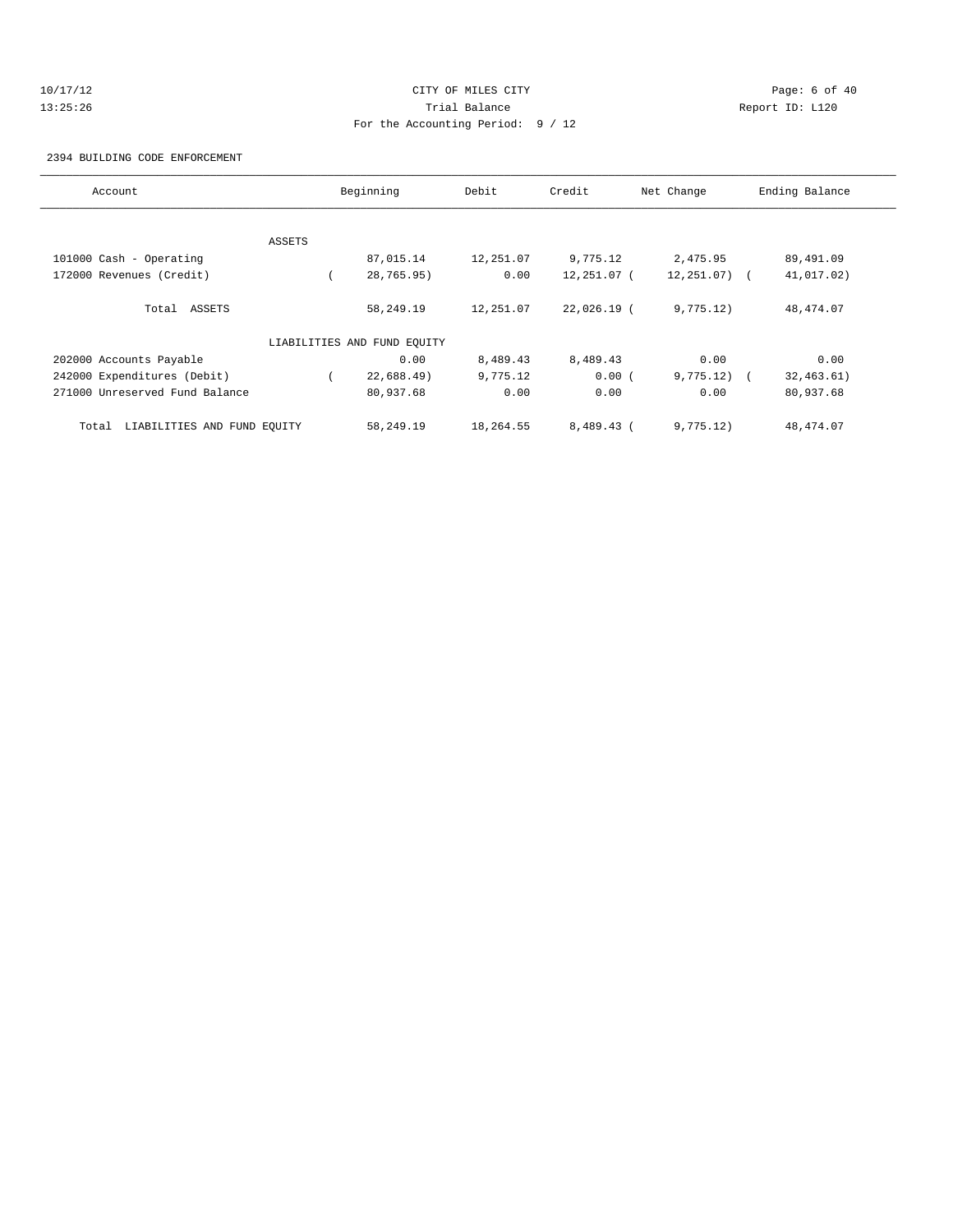# 10/17/12 CITY OF MILES CITY Page: 7 of 40 13:25:26 Trial Balance Report ID: L120 For the Accounting Period: 9 / 12

2400 LTG M D#165-(Gen City)

| Account                                    | Beginning                   | Debit     | Credit      | Net Change   | Ending Balance |
|--------------------------------------------|-----------------------------|-----------|-------------|--------------|----------------|
|                                            |                             |           |             |              |                |
| ASSETS                                     |                             |           |             |              |                |
| 101000 Cash - Operating                    | 27, 411.52                  | 451.01    | 13,511.01 ( | 13,060.00)   | 14,351.52      |
| 118080 Special Assessments Receivable 2008 | 88.05                       | 0.00      | 0.00        | 0.00         | 88.05          |
| 118090 Special Assessment Receivable 2009  | 704.24                      | 0.00      | 0.00        | 0.00         | 704.24         |
| 118100 Special Assessments Receivable 2010 | 1,523.85                    | 0.00      | $13.80$ (   | 13.80)       | 1,510.05       |
| 118110 Special Assessments Receivable 2011 | 4,454.15                    | 0.00      | $405.36$ (  | 405.36)      | 4,048.79       |
| 172000 Revenues (Credit)                   | 4,050.40)                   | 0.00      | 451.01 (    | 451.01) (    | 4,501.41)      |
| Total ASSETS                               | 30,131.41                   | 451.01    | 14,381.18 ( | 13,930.17)   | 16,201.24      |
|                                            | LIABILITIES AND FUND EQUITY |           |             |              |                |
| 202000 Accounts Payable                    | 0.00                        | 13,511.01 | 13,511.01   | 0.00         | 0.00           |
| 223000 Deferred Revenue/Uncollected Taxes  | 6,770.29                    | 419.16    | 0.00(       | 419.16)      | 6,351.13       |
| 242000 Expenditures (Debit)                | 27, 144, 06)                | 13,511.01 | 0.00(       | 13,511.01) ( | 40,655.07)     |
| 271000 Unreserved Fund Balance             | 50,505.18                   | 0.00      | 0.00        | 0.00         | 50,505.18      |
| Total LIABILITIES AND FUND EQUITY          | 30,131.41                   | 27,441.18 | 13,511.01 ( | 13,930.17)   | 16,201.24      |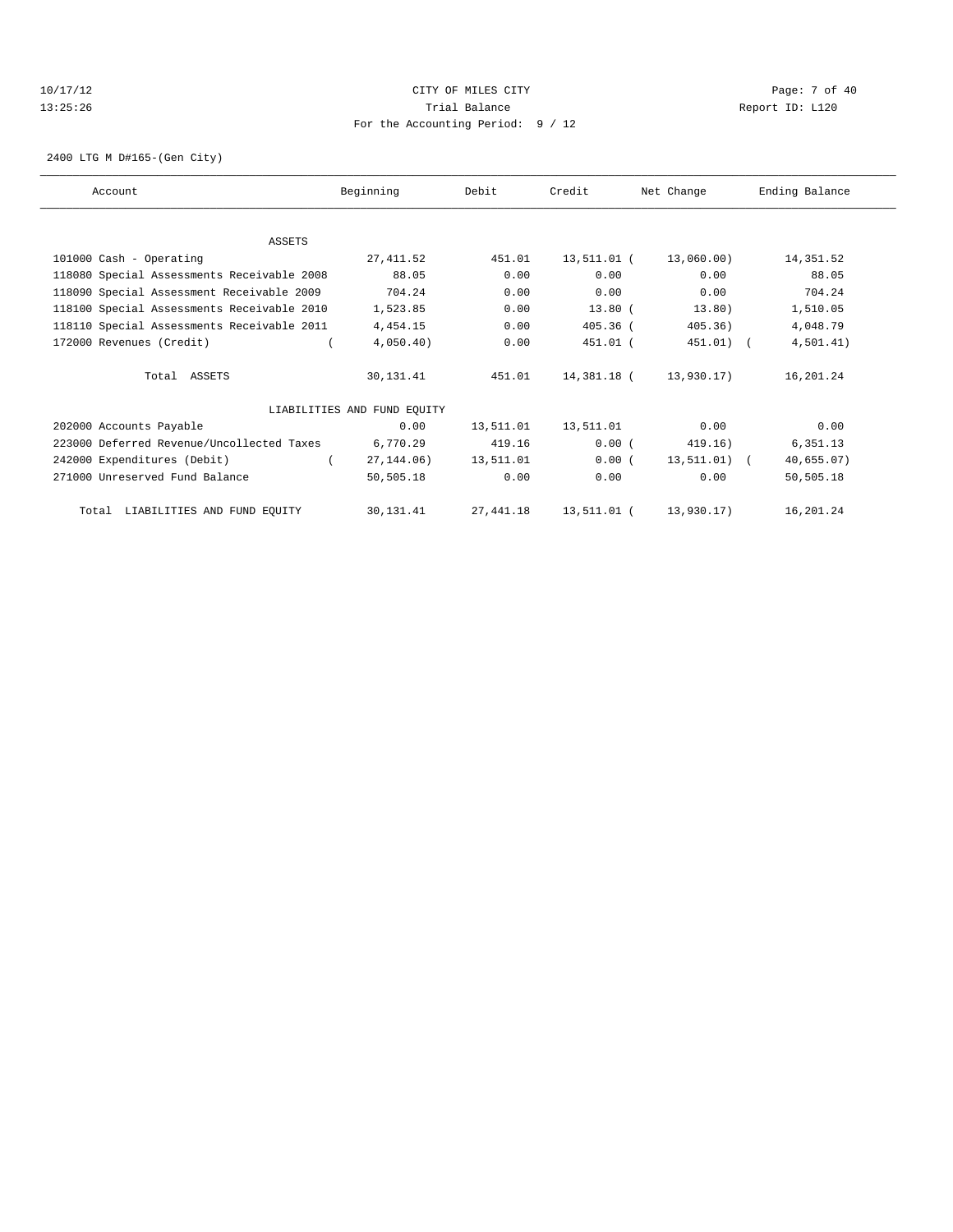#### 10/17/12 CITY OF MILES CITY Page: 8 of 40 13:25:26 Trial Balance Report ID: L120 For the Accounting Period: 9 / 12

2420 LTG M D#167-(MilesAddn Etc)

| Account                                    | Beginning                   | Debit    | Credit     | Net Change   | Ending Balance |
|--------------------------------------------|-----------------------------|----------|------------|--------------|----------------|
|                                            |                             |          |            |              |                |
| <b>ASSETS</b>                              |                             |          |            |              |                |
| 101000 Cash - Operating                    | 7,103.16                    | 1.41     | 2,392.97 ( | 2,391.56)    | 4,711.60       |
| 118090 Special Assessment Receivable 2009  | 387.47                      | 0.00     | 0.00       | 0.00         | 387.47         |
| 118100 Special Assessments Receivable 2010 | 122.85                      | 0.00     | 0.00       | 0.00         | 122.85         |
| 118110 Special Assessments Receivable 2011 | 1,185.96                    | 0.00     | 0.00       | 0.00         | 1,185.96       |
| 172000 Revenues (Credit)                   | 374.96)                     | 0.00     | $1.41$ (   | $1.41)$ (    | 376.37)        |
| Total ASSETS                               | 8,424.48                    | 1.41     | 2,394.38 ( | 2,392.97)    | 6,031.51       |
|                                            | LIABILITIES AND FUND EQUITY |          |            |              |                |
| 202000 Accounts Payable                    | 0.00                        | 2,392.97 | 2,392.97   | 0.00         | 0.00           |
| 223000 Deferred Revenue/Uncollected Taxes  | 1,696.28                    | 0.00     | 0.00       | 0.00         | 1,696.28       |
| 242000 Expenditures (Debit)                | 5,633.54)                   | 2,392.97 | 0.00(      | $2,392.97$ ( | 8,026.51)      |
| 271000 Unreserved Fund Balance             | 12,361.74                   | 0.00     | 0.00       | 0.00         | 12,361.74      |
| LIABILITIES AND FUND EQUITY<br>Total       | 8,424.48                    | 4,785.94 | 2,392.97 ( | 2,392.97)    | 6,031.51       |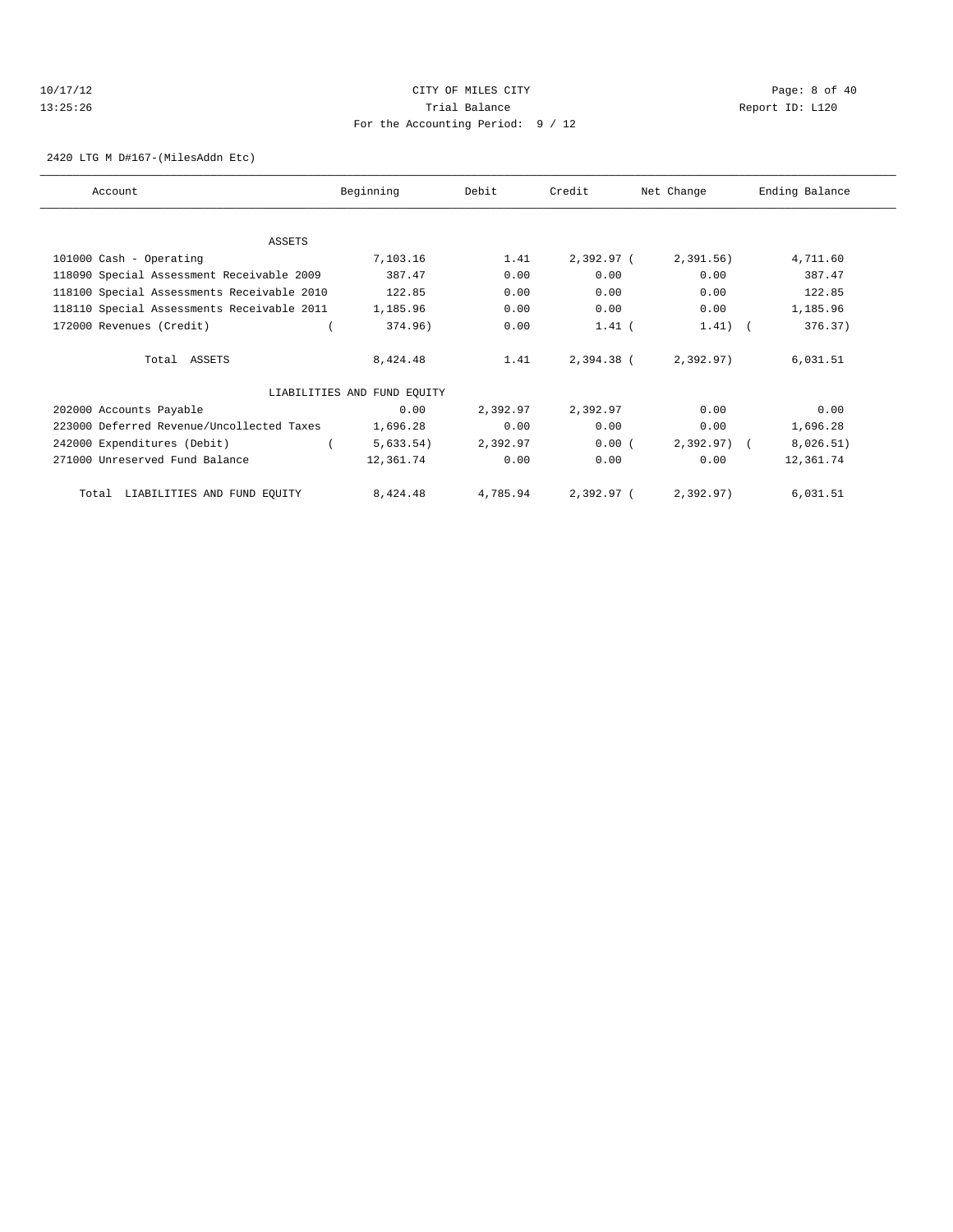#### 10/17/12 CITY OF MILES CITY Page: 9 of 40 13:25:26 Trial Balance Report ID: L120 For the Accounting Period: 9 / 12

2430 LTG M D#171-(Balsam Est)

| Account                              |               | Beginning                   | Debit  | Credit     | Net Change | Ending Balance |
|--------------------------------------|---------------|-----------------------------|--------|------------|------------|----------------|
|                                      |               |                             |        |            |            |                |
|                                      | <b>ASSETS</b> |                             |        |            |            |                |
| 101000 Cash - Operating              |               | 472.96                      | 0.09   | $122.14$ ( | 122.05)    | 350.91         |
| 172000 Revenues (Credit)             |               | 0.47)                       | 0.00   | $0.09$ (   | $0.09$ (   | 0.56)          |
| Total ASSETS                         |               | 472.49                      | 0.09   | $122.23$ ( | 122.14)    | 350.35         |
|                                      |               | LIABILITIES AND FUND EQUITY |        |            |            |                |
| 202000 Accounts Payable              |               | 0.00                        | 122.14 | 122.14     | 0.00       | 0.00           |
| 242000 Expenditures (Debit)          |               | 1,232.27)                   | 122.14 | 0.00(      | 122.14)    | 1,354.41)      |
| 271000 Unreserved Fund Balance       |               | 1,704.76                    | 0.00   | 0.00       | 0.00       | 1,704.76       |
| LIABILITIES AND FUND EQUITY<br>Total |               | 472.49                      | 244.28 | $122.14$ ( | 122.14)    | 350.35         |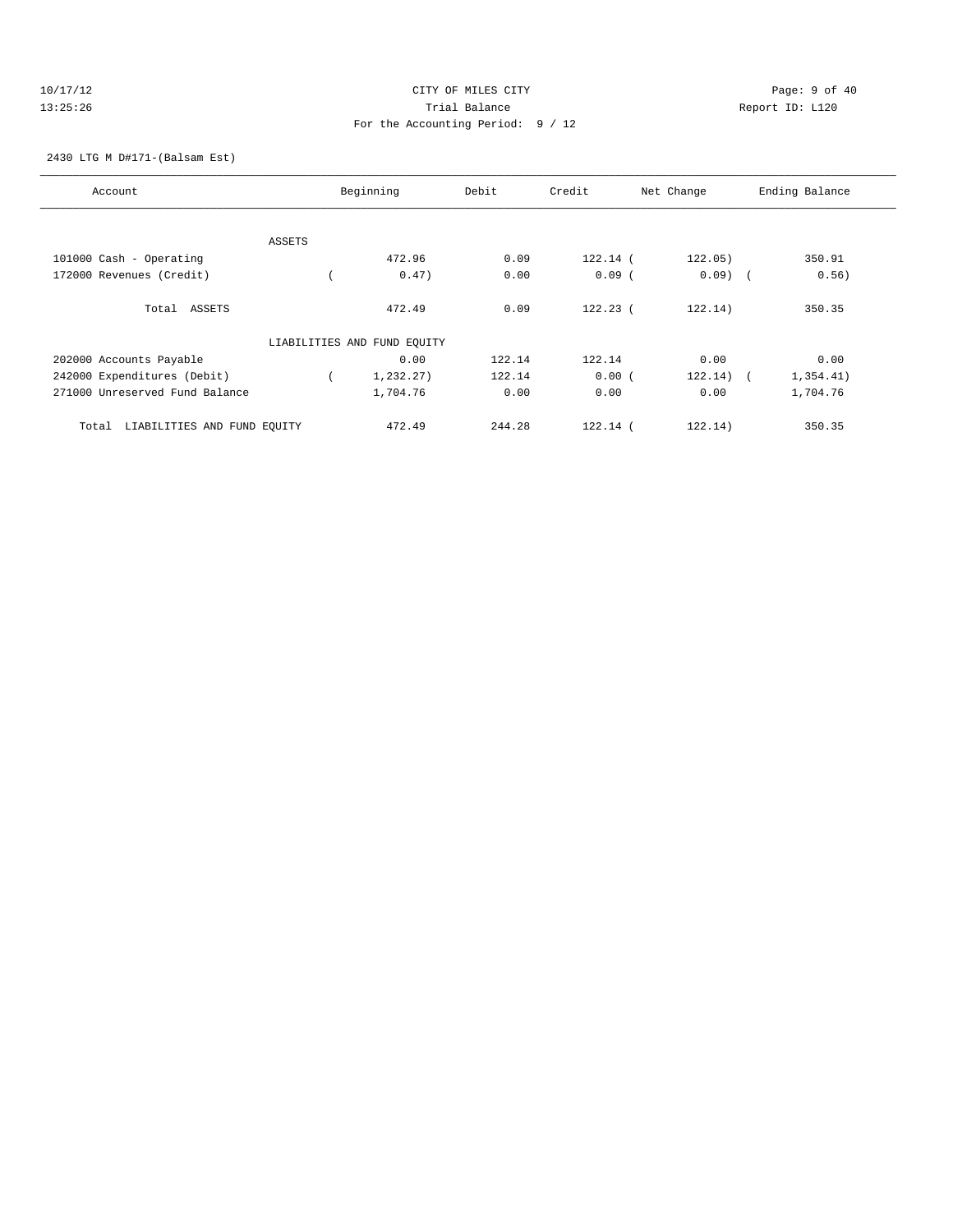# 10/17/12 Page: 10 of 40 13:25:26 Trial Balance Report ID: L120 For the Accounting Period: 9 / 12

2440 LTG M D#172-(Main Str)

| Account                                    | Beginning                   | Debit    | Credit     | Net Change   | Ending Balance |
|--------------------------------------------|-----------------------------|----------|------------|--------------|----------------|
|                                            |                             |          |            |              |                |
| ASSETS<br>101000 Cash - Operating          | 17,241.11                   | 3.41     | 1,055.26 ( | 1,051.85)    | 16,189.26      |
| 118090 Special Assessment Receivable 2009  | 112.20                      | 0.00     | 0.00       | 0.00         | 112.20         |
| 118100 Special Assessments Receivable 2010 | 255.20                      | 0.00     | 0.00       | 0.00         | 255.20         |
| 118110 Special Assessments Receivable 2011 | 503.49                      | 0.00     | 0.00       | 0.00         | 503.49         |
| 172000 Revenues (Credit)                   | 291.16)                     | 0.00     | $3.41$ (   | $3.41)$ (    | 294.57)        |
| Total ASSETS                               | 17,820.84                   | 3.41     | 1,058.67 ( | $1,055.26$ ) | 16,765.58      |
|                                            | LIABILITIES AND FUND EQUITY |          |            |              |                |
| 202000 Accounts Payable                    | 0.00                        | 1,055.26 | 1,055.26   | 0.00         | 0.00           |
| 223000 Deferred Revenue/Uncollected Taxes  | 870.89                      | 0.00     | 0.00       | 0.00         | 870.89         |
| 242000 Expenditures (Debit)                | 3,018.23)                   | 1,055.26 | 0.00(      | $1,055.26$ ( | $4,073.49$ )   |
| 271000 Unreserved Fund Balance             | 19,968.18                   | 0.00     | 0.00       | 0.00         | 19,968.18      |
| Total LIABILITIES AND FUND EQUITY          | 17,820.84                   | 2,110.52 | 1,055.26 ( | 1,055.26)    | 16,765.58      |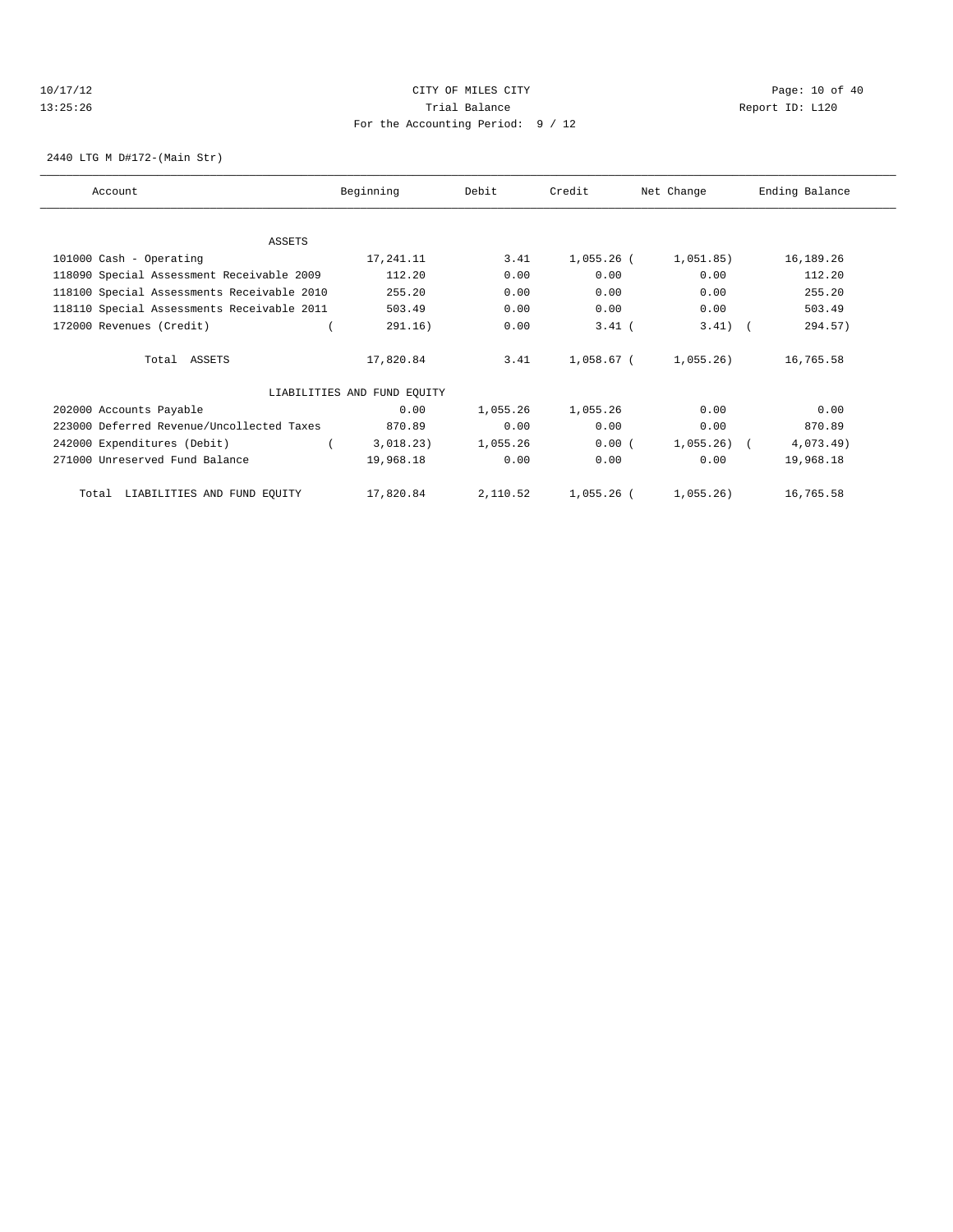#### 10/17/12 Page: 11 of 40 13:25:26 Trial Balance Report ID: L120 For the Accounting Period: 9 / 12

2450 LTG M D#195-(SG-Trico)

| Account                                     | Beginning                   | Debit  | Credit     | Net Change | Ending Balance |
|---------------------------------------------|-----------------------------|--------|------------|------------|----------------|
|                                             |                             |        |            |            |                |
| <b>ASSETS</b>                               |                             |        |            |            |                |
| 101000 Cash - Operating                     | 1,436.32                    | 0.28   | 401.84 (   | 401.56)    | 1,034.76       |
| 118090 Special Assessment Receivable 2009 ( | 0.02)                       | 0.00   | 0.00       | 0.00       | 0.02)          |
| 118110 Special Assessments Receivable 2011  | 96.24                       | 0.00   | 0.00       | 0.00       | 96.24          |
| 172000 Revenues (Credit)                    | 17.90)                      | 0.00   | $0.28$ (   | 0.28)      | 18.18)         |
| Total ASSETS                                | 1,514.64                    | 0.28   | $402.12$ ( | 401.84)    | 1,112.80       |
|                                             | LIABILITIES AND FUND EQUITY |        |            |            |                |
| 202000 Accounts Payable                     | 0.00                        | 401.84 | 401.84     | 0.00       | 0.00           |
| 223000 Deferred Revenue/Uncollected Taxes   | 96.22                       | 0.00   | 0.00       | 0.00       | 96.22          |
| 242000 Expenditures (Debit)                 | 1,803.68)                   | 401.84 | 0.00(      | 401.84)    | 2, 205.52)     |
| 271000 Unreserved Fund Balance              | 3,222.10                    | 0.00   | 0.00       | 0.00       | 3,222.10       |
| LIABILITIES AND FUND EQUITY<br>Total        | 1,514.64                    | 803.68 | $401.84$ ( | 401.84)    | 1,112.80       |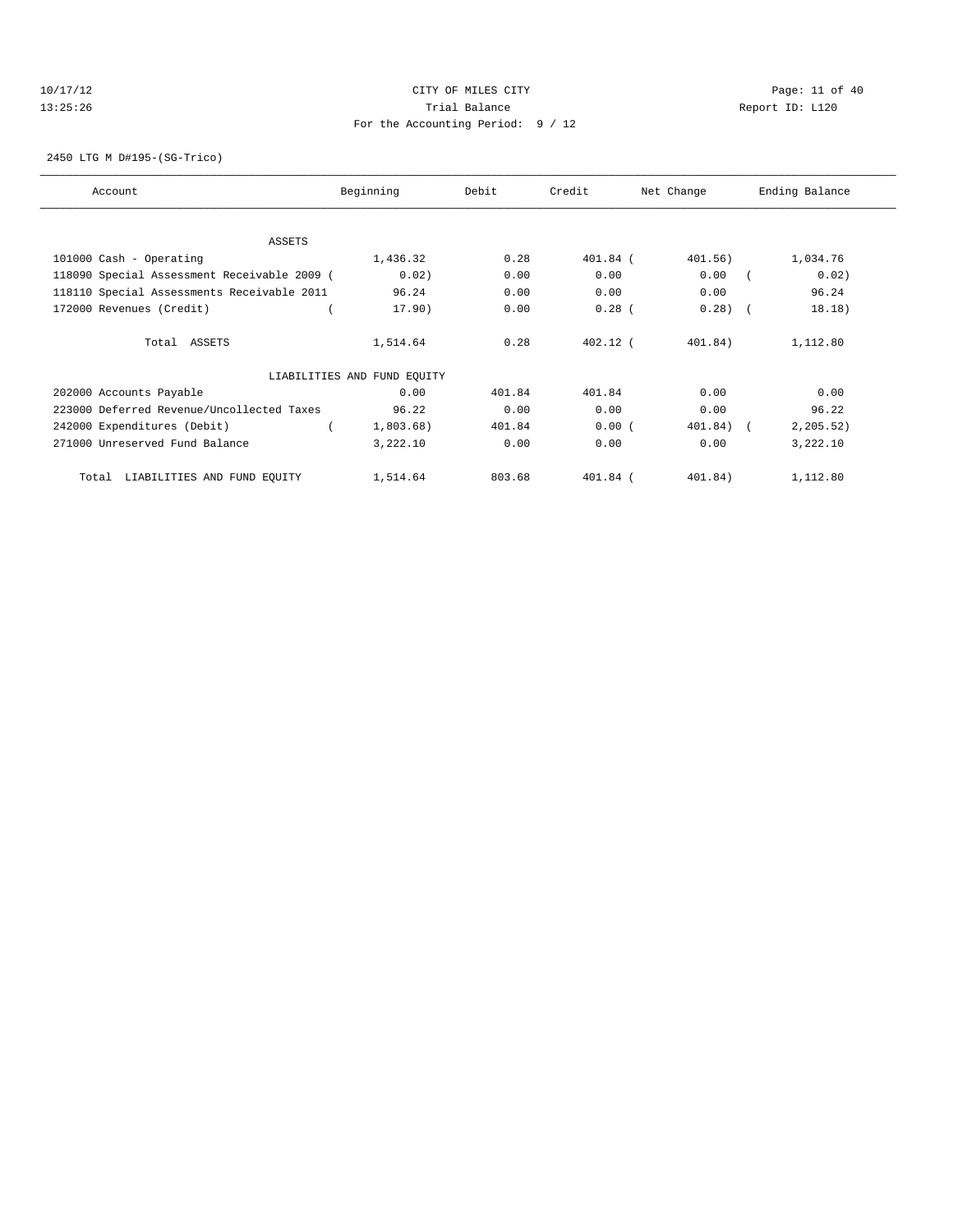#### 10/17/12 Page: 12 of 40 13:25:26 Trial Balance Report ID: L120 For the Accounting Period: 9 / 12

2470 LTG M D#202-(SG-MDU&NV)

| Account                                    | Beginning                   | Debit    | Credit       | Net Change | Ending Balance |
|--------------------------------------------|-----------------------------|----------|--------------|------------|----------------|
|                                            |                             |          |              |            |                |
| <b>ASSETS</b>                              |                             |          |              |            |                |
| 101000 Cash - Operating                    | 840.10                      | 0.17     | 565.89 (     | 565.72)    | 274.38         |
| 118100 Special Assessments Receivable 2010 | 51.99                       | 0.00     | 0.00         | 0.00       | 51.99          |
| 118110 Special Assessments Receivable 2011 | 234.05                      | 0.00     | 0.00         | 0.00       | 234.05         |
| 172000 Revenues (Credit)                   | 38.69)                      | 0.00     | $0.17$ (     | $0.17)$ (  | 38.86)         |
| Total ASSETS                               | 1,087.45                    | 0.17     | $566.06$ $($ | 565.89)    | 521.56         |
|                                            | LIABILITIES AND FUND EQUITY |          |              |            |                |
| 202000 Accounts Payable                    | 0.00                        | 565.89   | 565.89       | 0.00       | 0.00           |
| 223000 Deferred Revenue/Uncollected Taxes  | 286.04                      | 0.00     | 0.00         | 0.00       | 286.04         |
| 242000 Expenditures (Debit)                | 2,108.67)                   | 565.89   | 0.00(        | $565.89$ ( | 2,674.56)      |
| 271000 Unreserved Fund Balance             | 2,910.08                    | 0.00     | 0.00         | 0.00       | 2,910.08       |
| LIABILITIES AND FUND EQUITY<br>Total       | 1,087.45                    | 1,131.78 | 565.89 (     | 565.89)    | 521.56         |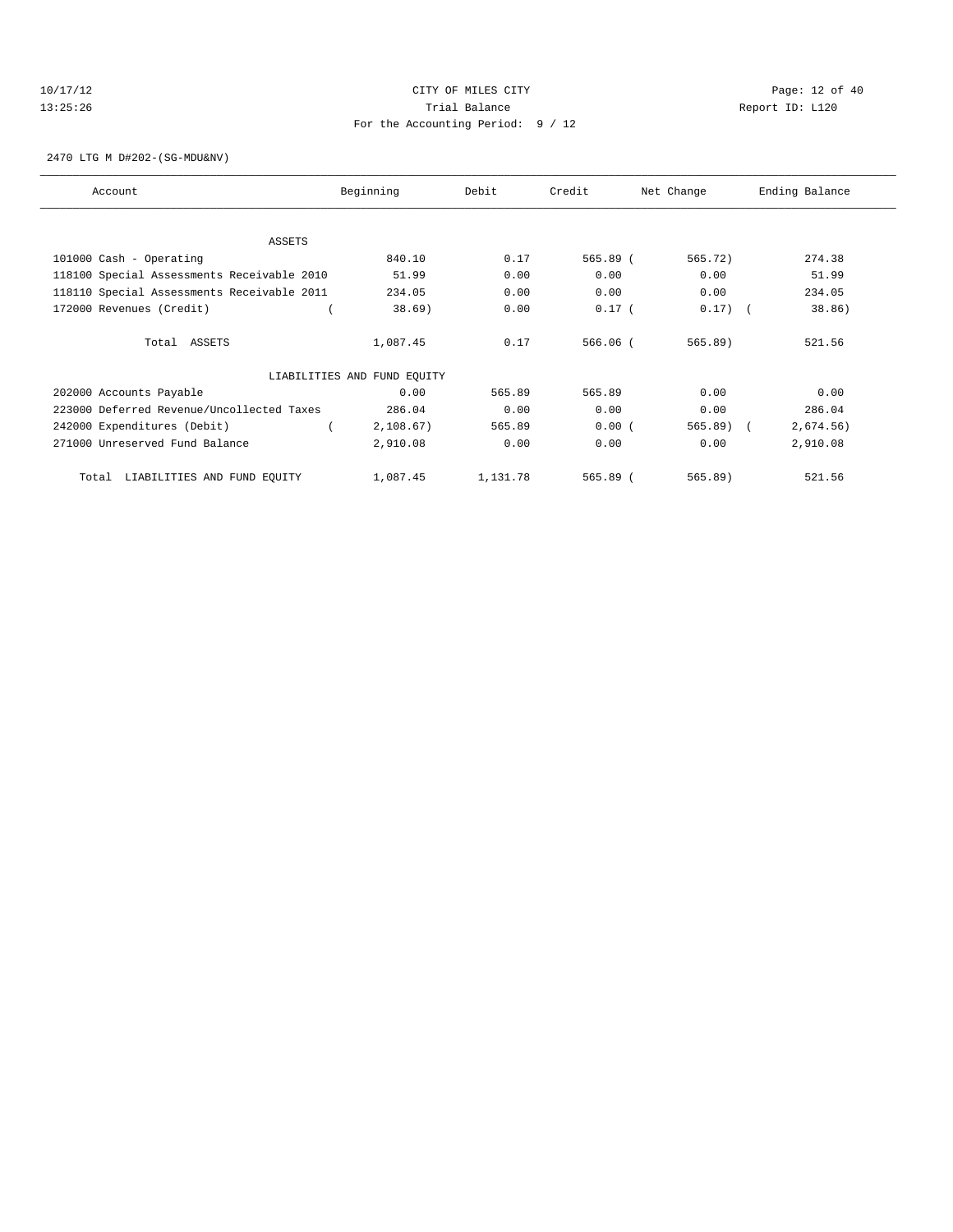| 10/17/12 | CITY OF MILES CITY                | Page: $13o$     |
|----------|-----------------------------------|-----------------|
| 13:25:26 | Trial Balance                     | Report ID: L120 |
|          | For the Accounting Period: 9 / 12 |                 |

 $Page: 13 of 40$ 

#### 2480 LTG M M#173-(Milestown Estates)

| Account                              |        | Beginning                   | Debit  | Credit    | Net Change | Ending Balance |
|--------------------------------------|--------|-----------------------------|--------|-----------|------------|----------------|
|                                      |        |                             |        |           |            |                |
|                                      | ASSETS |                             |        |           |            |                |
| 101000 Cash - Operating              |        | 220.59                      | 0.04   | 56.85(    | 56.81)     | 163.78         |
| 172000 Revenues (Credit)             |        | 9.62)                       | 0.00   | $0.04$ (  | $0.04)$ (  | 9.66)          |
| Total ASSETS                         |        | 210.97                      | 0.04   | $56.89$ ( | 56.85)     | 154.12         |
|                                      |        | LIABILITIES AND FUND EQUITY |        |           |            |                |
| 202000 Accounts Payable              |        | 0.00                        | 56.85  | 56.85     | 0.00       | 0.00           |
| 242000 Expenditures (Debit)          |        | 358.61)                     | 56.85  | 0.00(     | $56.85$ (  | 415.46)        |
| 271000 Unreserved Fund Balance       |        | 569.58                      | 0.00   | 0.00      | 0.00       | 569.58         |
| LIABILITIES AND FUND EQUITY<br>Total |        | 210.97                      | 113.70 | 56.85(    | 56.85)     | 154.12         |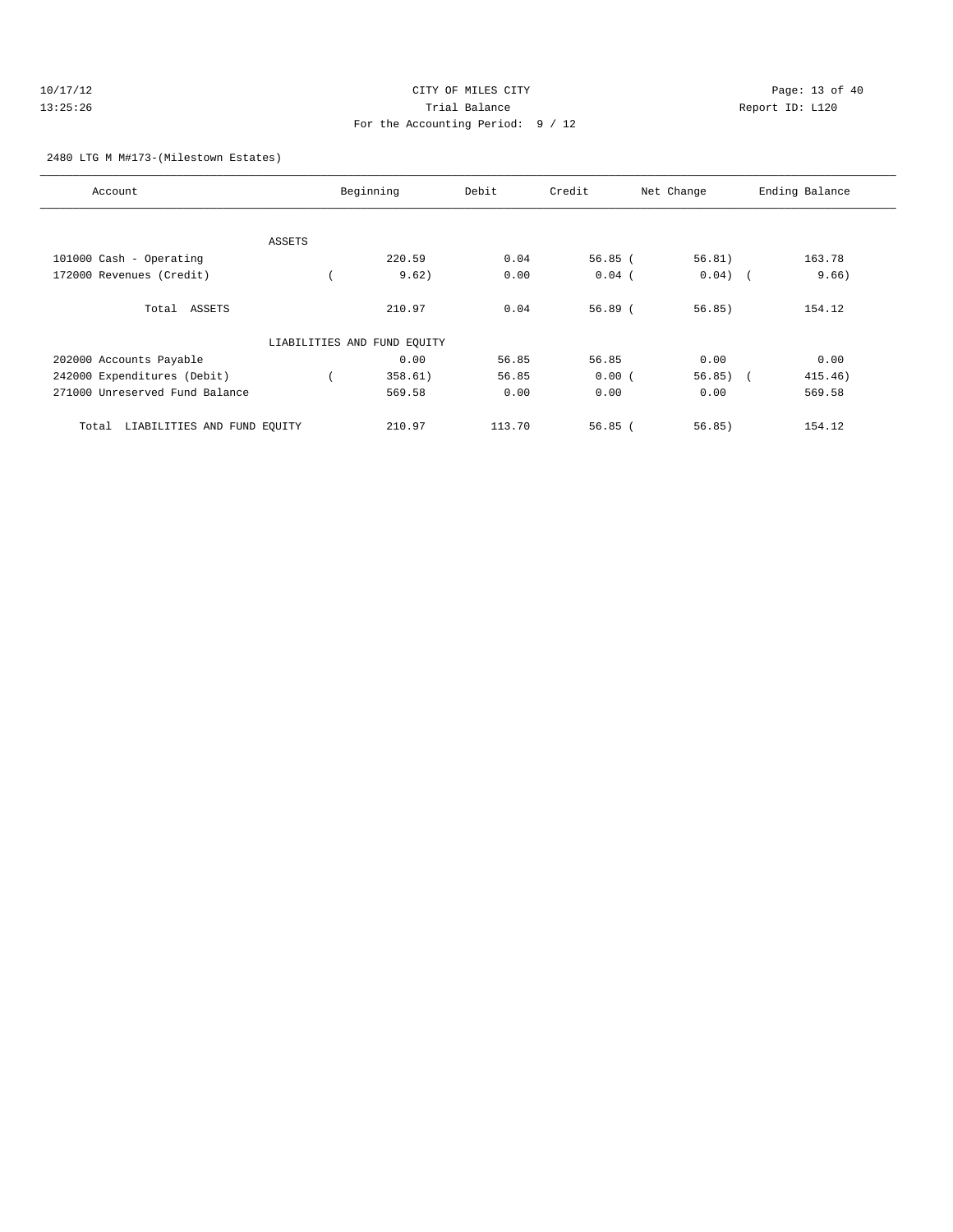#### 10/17/12 Page: 14 of 40 13:25:26 Trial Balance Report ID: L120 For the Accounting Period: 9 / 12

2510 STR MAINT DIST #204

| Account                                    | Beginning                   | Debit     | Credit      | Net Change    | Ending Balance |
|--------------------------------------------|-----------------------------|-----------|-------------|---------------|----------------|
|                                            |                             |           |             |               |                |
| <b>ASSETS</b>                              |                             |           |             |               |                |
| 101000 Cash - Operating                    | 721,066.15                  | 2,573.63  | 38,566.63 ( | 35,993.00)    | 685,073.15     |
| 118080 Special Assessments Receivable 2008 | 60.60                       | 0.00      | 0.00        | 0.00          | 60.60          |
| 118090 Special Assessment Receivable 2009  | 1,684.19                    | 0.00      | 0.00        | 0.00          | 1,684.19       |
| 118100 Special Assessments Receivable 2010 | 4,123.81                    | 0.00      | $52.13$ (   | 52.13)        | 4,071.68       |
| 118110 Special Assessments Receivable 2011 | 20,259.05                   | 0.00      | 2,236.58 (  | 2, 236.58)    | 18,022.47      |
| 172000 Revenues (Credit)                   | 11,547.10)                  | 0.00      | 2,573.63 (  | $2,573.63$ (  | 14, 120. 73)   |
| Total ASSETS                               | 735,646.70                  | 2,573.63  | 43,428.97 ( | $40.855.34$ ) | 694,791.36     |
|                                            | LIABILITIES AND FUND EQUITY |           |             |               |                |
| 202000 Accounts Payable                    | 0.00                        | 7,625.01  | 7,625.01    | 0.00          | 0.00           |
| 223000 Deferred Revenue/Uncollected Taxes  | 26,127.66                   | 2,288.71  | 0.00(       | 2,288.71)     | 23,838.95      |
| 242000 Expenditures (Debit)                | 74,690.25)                  | 38,572.07 | $5.44$ (    | $38,566.63$ ( | 113,256.88)    |
| 271000 Unreserved Fund Balance             | 784,209.29                  | 0.00      | 0.00        | 0.00          | 784,209.29     |
| Total LIABILITIES AND FUND EQUITY          | 735,646.70                  | 48,485.79 | 7,630.45 (  | 40,855.34)    | 694,791.36     |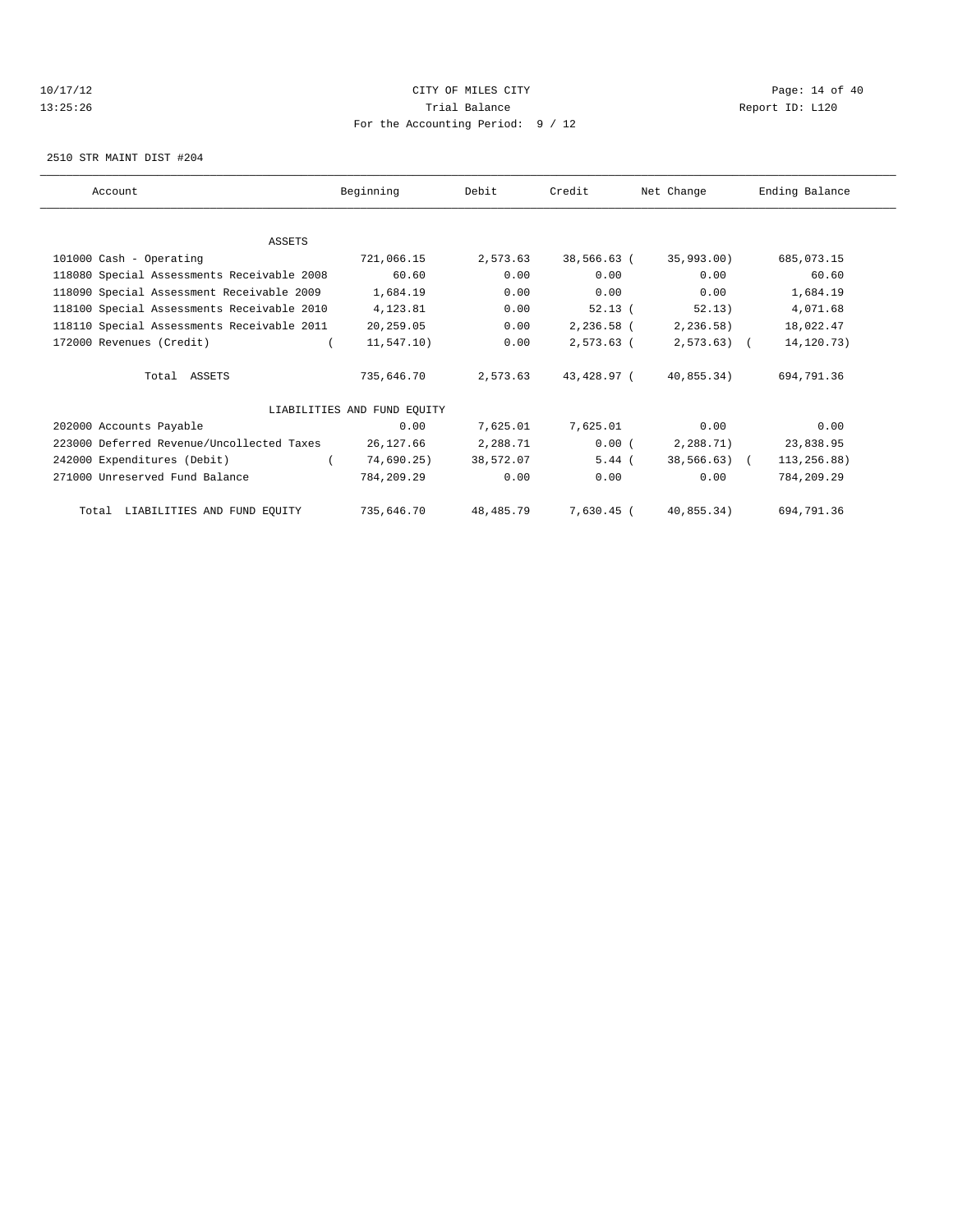#### 10/17/12 Page: 15 of 40 13:25:26 Trial Balance Report ID: L120 For the Accounting Period: 9 / 12

2520 STR MAINT DIST #205

| Account                                    | Beginning                   | Debit     | Credit      | Net Change     | Ending Balance |
|--------------------------------------------|-----------------------------|-----------|-------------|----------------|----------------|
|                                            |                             |           |             |                |                |
| ASSETS                                     |                             |           |             |                |                |
| 101000 Cash - Operating                    | 102,379.94                  | 132.14    | 19,223.23 ( | 19,091.09)     | 83,288.85      |
| 118080 Special Assessments Receivable 2008 | 309.91                      | 0.00      | 0.00        | 0.00           | 309.91         |
| 118090 Special Assessment Receivable 2009  | 840.50                      | 0.00      | 0.00        | 0.00           | 840.50         |
| 118100 Special Assessments Receivable 2010 | 1,865.80                    | 0.00      | 0.00        | 0.00           | 1,865.80       |
| 118110 Special Assessments Receivable 2011 | 7,992.56                    | 0.00      | $105.53$ (  | 105.53)        | 7,887.03       |
| 172000 Revenues (Credit)                   | 7,424.91)                   | 0.00      | $132.14$ (  | $132.14$ ) (   | 7,557.05)      |
| Total ASSETS                               | 105,963.80                  | 132.14    | 19,460.90 ( | 19,328.76)     | 86,635.04      |
|                                            | LIABILITIES AND FUND EQUITY |           |             |                |                |
| 202000 Accounts Payable                    | 0.00                        | 2,603.48  | 2,603.48    | 0.00           | 0.00           |
| 223000 Deferred Revenue/Uncollected Taxes  | 11,008.77                   | 105.53    | 0.00(       | 105.53)        | 10,903.24      |
| 242000 Expenditures (Debit)                | 18,626.17)                  | 19,223.23 | 0.00(       | $19.223.23)$ ( | 37,849.40)     |
| 271000 Unreserved Fund Balance             | 113,581.20                  | 0.00      | 0.00        | 0.00           | 113,581.20     |
| Total LIABILITIES AND FUND EQUITY          | 105,963.80                  | 21,932.24 | 2,603.48 (  | 19,328.76)     | 86,635.04      |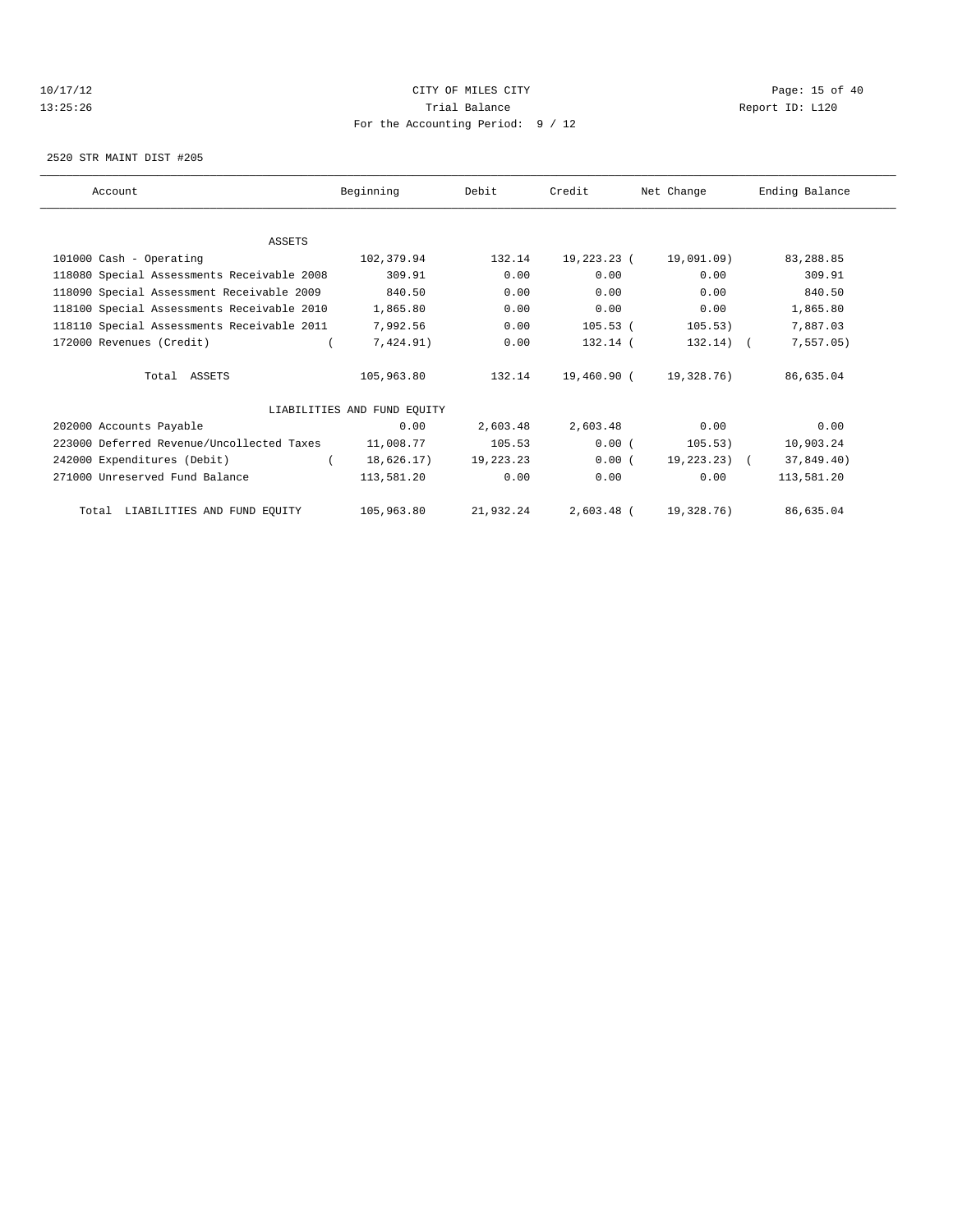| 10/17/12 | CITY OF MILES CITY                | Page: 16 of 40  |
|----------|-----------------------------------|-----------------|
| 13:25:26 | Trial Balance                     | Report ID: L120 |
|          | For the Accounting Period: 9 / 12 |                 |

#### 2540 STR MAINT DIST#207-(MILESTOWN ESTATES)

| Account                              |        | Beginning                   | Debit  | Credit     | Net Change   | Ending Balance |
|--------------------------------------|--------|-----------------------------|--------|------------|--------------|----------------|
|                                      |        |                             |        |            |              |                |
| 101000 Cash - Operating              | ASSETS | 1,126.40                    | 0.22   | 272.97 (   | 272.75)      | 853.65         |
|                                      |        |                             |        |            |              |                |
| 172000 Revenues (Credit)             |        | 324.36)                     | 0.00   | $0.22$ (   | $0.22)$ (    | 324.58)        |
|                                      |        |                             |        |            |              |                |
| Total ASSETS                         |        | 802.04                      | 0.22   | $273.19$ ( | 272.97       | 529.07         |
|                                      |        | LIABILITIES AND FUND EQUITY |        |            |              |                |
| 242000 Expenditures (Debit)          |        | 586.79)                     | 272.97 | 0.00(      | $272.97$ ) ( | 859.76)        |
| 271000 Unreserved Fund Balance       |        | 1,388.83                    | 0.00   | 0.00       | 0.00         | 1,388.83       |
| LIABILITIES AND FUND EQUITY<br>Total |        | 802.04                      | 272.97 | 0.00(      | 272.97)      | 529.07         |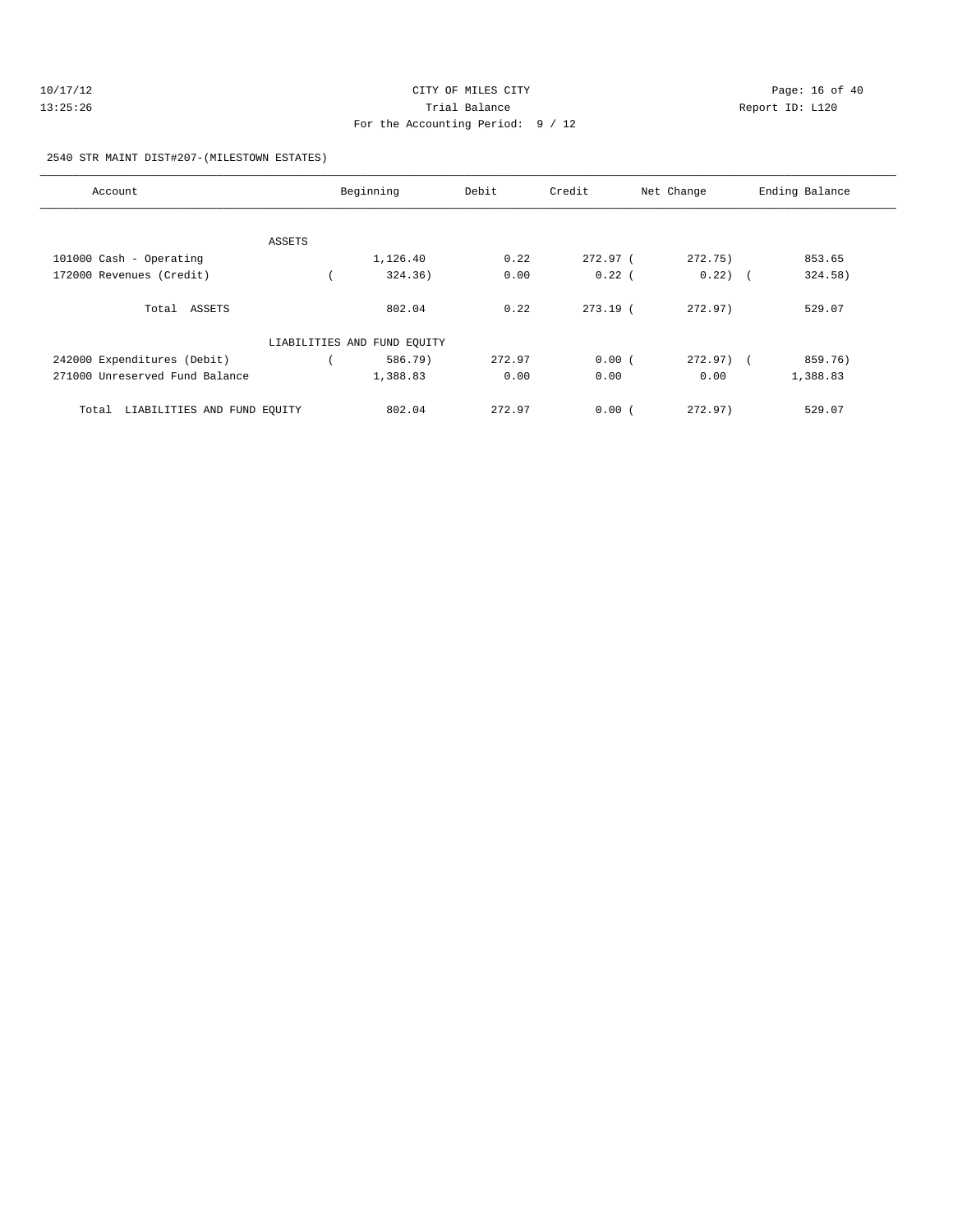| -1 |  |     |  | $\lambda$ |  |
|----|--|-----|--|-----------|--|
|    |  | . . |  | ς         |  |

# CITY OF MILES CITY CONTROL CONTROL CONTROL CITY OF 40 13:25:26 Trial Balance Report ID: L120 For the Accounting Period: 9 / 12

#### 2701 Fire Grants

| Account                              | Beginning                   | Debit  | Credit       | Net Change | Ending Balance |
|--------------------------------------|-----------------------------|--------|--------------|------------|----------------|
|                                      |                             |        |              |            |                |
|                                      | ASSETS                      |        |              |            |                |
| 101000 Cash - Operating              | 13,329.07                   | 0.00   | $425.00$ (   | 425.00)    | 12,904.07      |
|                                      |                             |        |              |            |                |
| Total ASSETS                         | 13,329.07                   | 0.00   | $425.00$ (   | 425.00     | 12,904.07      |
|                                      |                             |        |              |            |                |
|                                      | LIABILITIES AND FUND EQUITY |        |              |            |                |
| 202000 Accounts Payable              | 0.00                        | 425.00 | 425.00       | 0.00       | 0.00           |
| 242000 Expenditures (Debit)          | 0.00                        | 425.00 | 0.00(        | $425.00$ ( | 425.00)        |
| 271000 Unreserved Fund Balance       | 13,329.07                   | 0.00   | 0.00         | 0.00       | 13,329.07      |
|                                      |                             |        |              |            |                |
| LIABILITIES AND FUND EQUITY<br>Total | 13,329.07                   | 850.00 | $425.00$ $($ | 425.00     | 12,904.07      |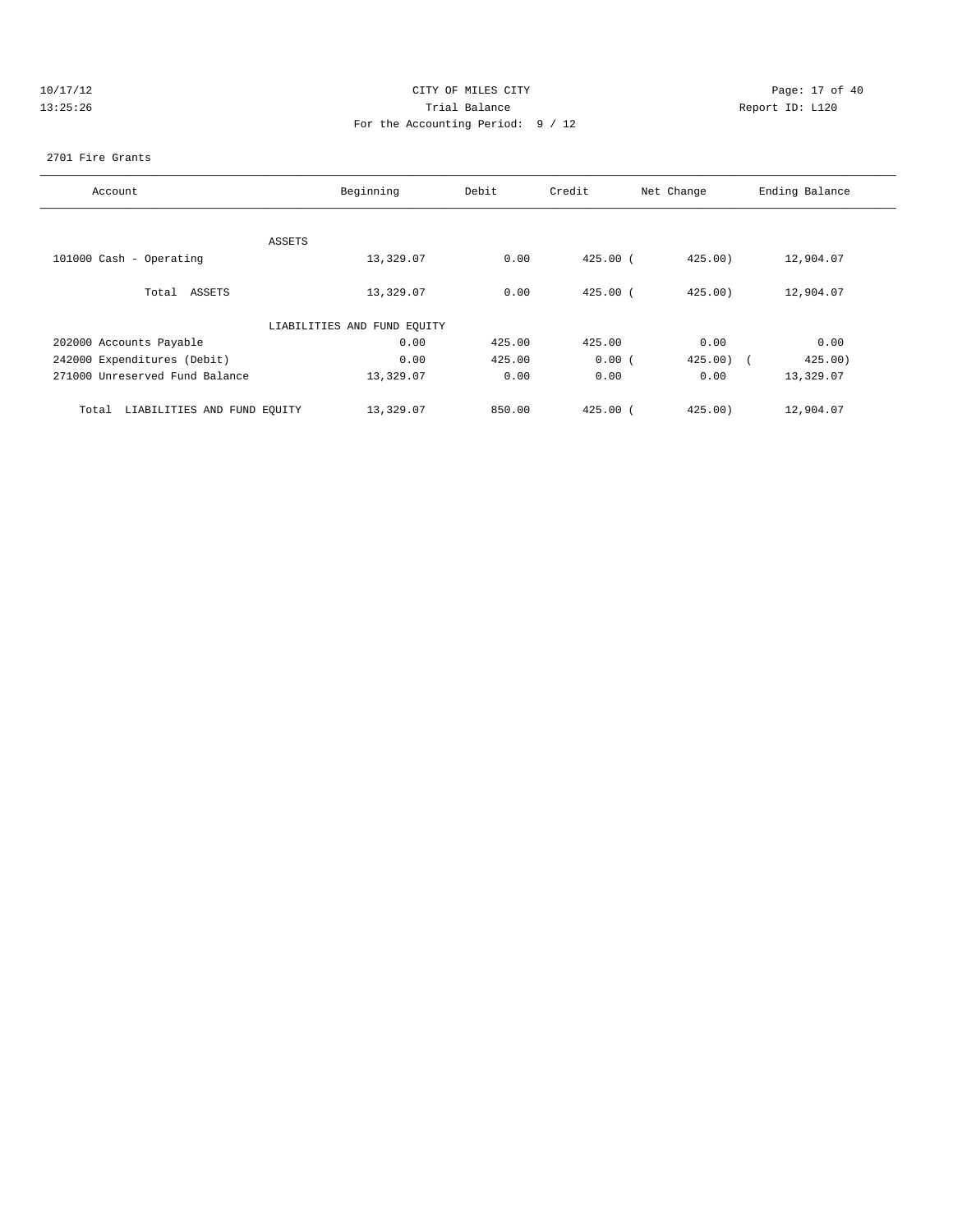| 10. | /   / |    |  | ٠, |  |
|-----|-------|----|--|----|--|
|     |       | г. |  |    |  |

# CITY OF MILES CITY **CITY** Page: 18 of 40 13:25:26 Trial Balance Report ID: L120 For the Accounting Period: 9 / 12

# 2820 GAS TAX

| Account                              |        | Beginning                   | Debit     | Credit      | Net Change       | Ending Balance |
|--------------------------------------|--------|-----------------------------|-----------|-------------|------------------|----------------|
|                                      |        |                             |           |             |                  |                |
|                                      | ASSETS |                             |           |             |                  |                |
| 101000 Cash - Operating              |        | 29, 266. 75                 | 15,105.45 | 472.08      | 14,633.37        | 43,900.12      |
| 172000 Revenues (Credit)             |        | 30, 210.91)                 | 0.00      | 15,105.45 ( | $15, 105, 45)$ ( | 45, 316. 36)   |
| Total ASSETS                         |        | 944.16)                     | 15,105.45 | 15,577.53 ( | 472.08) (        | 1,416.24)      |
|                                      |        | LIABILITIES AND FUND EQUITY |           |             |                  |                |
| 242000 Expenditures (Debit)          |        | 944.16)                     | 472.08    | 0.00(       | $472.08$ (       | 1,416.24)      |
| LIABILITIES AND FUND EQUITY<br>Total |        | 944.16)                     | 472.08    | 0.00(       | 472.08)          | 1,416.24)      |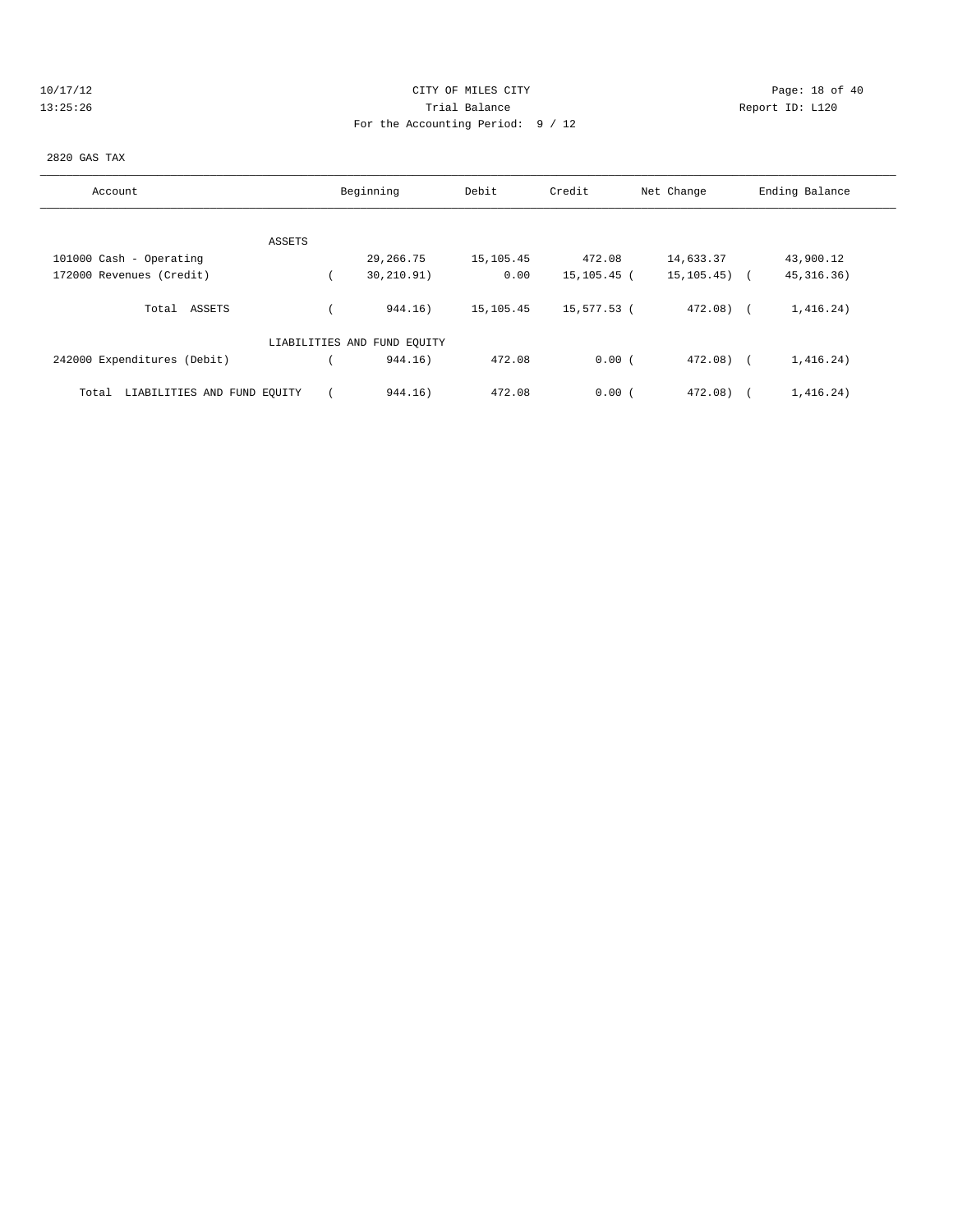# 10/17/12 Page: 19 of 40 13:25:26 Trial Balance Report ID: L120 For the Accounting Period: 9 / 12

#### 2850 911 EMERGENCY

| Account                              |               | Beginning                   | Debit     | Credit       | Net Change   | Ending Balance |
|--------------------------------------|---------------|-----------------------------|-----------|--------------|--------------|----------------|
|                                      |               |                             |           |              |              |                |
|                                      | <b>ASSETS</b> |                             |           |              |              |                |
| 101000 Cash - Operating              |               | 49,792.72                   | 9.86      | 33,977.07 (  | 33,967.21)   | 15,825.51      |
| 172000 Revenues (Credit)             |               | 28.48)                      | 0.00      | $9.86$ (     | $9.86)$ (    | 38.34)         |
| Total ASSETS                         |               | 49,764.24                   | 9.86      | 33,986.93 (  | 33,977.07)   | 15,787.17      |
|                                      |               | LIABILITIES AND FUND EQUITY |           |              |              |                |
| 202000 Accounts Payable              |               | 0.00                        | 6,401.73  | 6,401.73     | 0.00         | 0.00           |
| 242000 Expenditures (Debit)          |               | 22,376.53)                  | 33,977.07 | 0.00(        | 33,977.07) ( | 56, 353.60)    |
| 271000 Unreserved Fund Balance       |               | 72,140.77                   | 0.00      | 0.00         | 0.00         | 72,140.77      |
| LIABILITIES AND FUND EQUITY<br>Total |               | 49,764.24                   | 40,378.80 | $6,401.73$ ( | 33,977.07)   | 15,787.17      |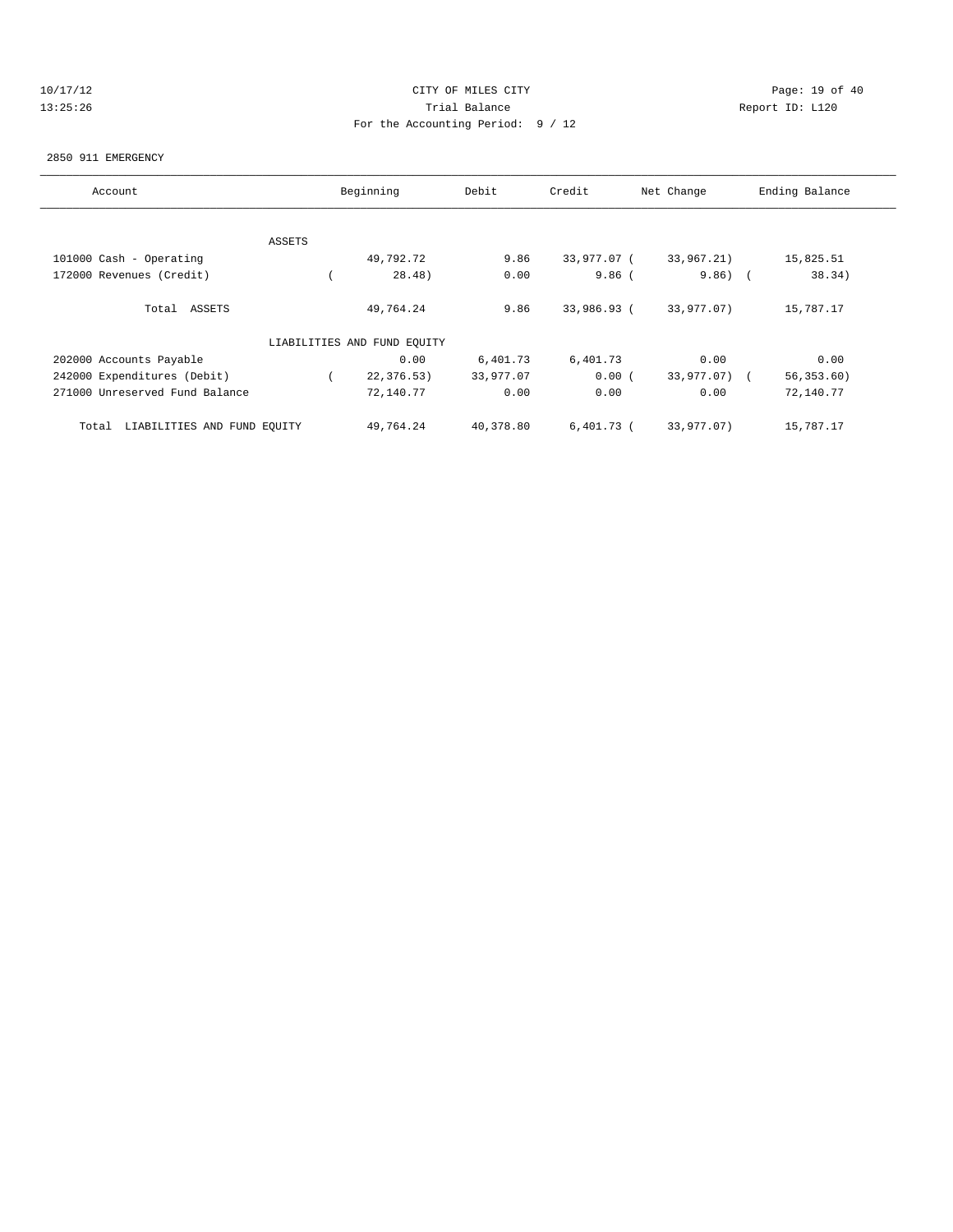# 10/17/12 Page: 20 of 40 13:25:26 Trial Balance Report ID: L120 For the Accounting Period: 9 / 12

#### 2880 LIBRARY GRANTS

| Account                                | Beginning                   | Debit  | Credit       | Net Change  | Ending Balance |
|----------------------------------------|-----------------------------|--------|--------------|-------------|----------------|
|                                        |                             |        |              |             |                |
| ASSETS                                 |                             |        |              |             |                |
| $101020$ Cash - Op/ILL                 | 44.58                       | 0.00   | $360.00$ (   | $360.00)$ ( | 315.42)        |
| 101030 Cash - Sagebrush Fed/Base Grant | 1,050.47                    | 0.00   | 0.00         | 0.00        | 1,050.47       |
| 101033 Library - Humanities Grant      | 2,374.01                    | 0.00   | 0.00         | 0.00        | 2,374.01       |
| Total ASSETS                           | 3,469.06                    | 0.00   | $360.00$ $($ | 360.00      | 3,109.06       |
|                                        | LIABILITIES AND FUND EQUITY |        |              |             |                |
| 202000 Accounts Payable                | 0.00                        | 360.00 | 360.00       | 0.00        | 0.00           |
| 242000 Expenditures (Debit)            | 214.30)                     | 360.00 | 0.00(        | $360.00)$ ( | 574.30)        |
| 271000 Unreserved Fund Balance         | 3,683.36                    | 0.00   | 0.00         | 0.00        | 3,683.36       |
| LIABILITIES AND FUND EQUITY<br>Total   | 3,469.06                    | 720.00 | $360.00$ (   | 360.00)     | 3,109.06       |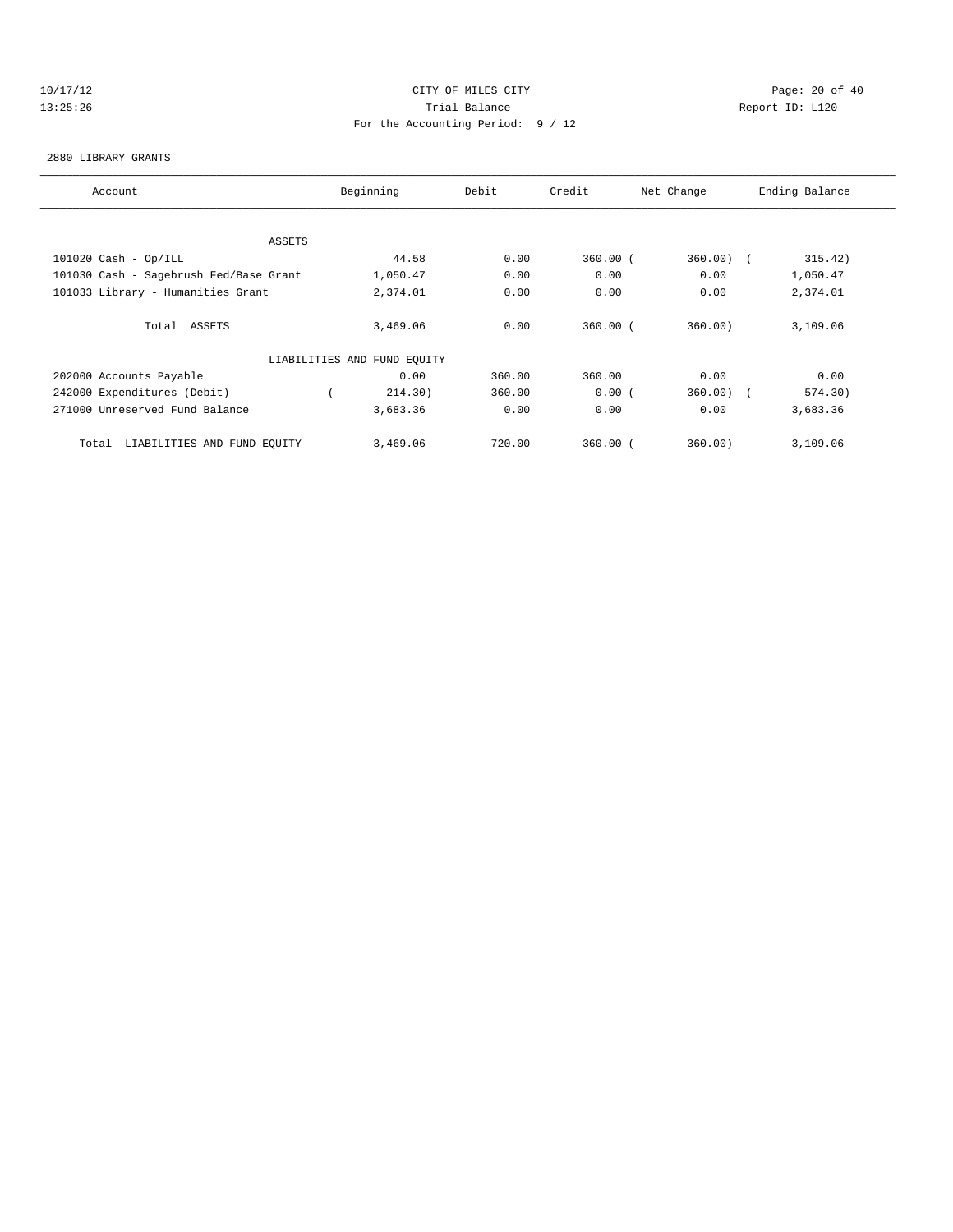| п. |  | $\sqrt{1}$ |  | ٠, |  |
|----|--|------------|--|----|--|
|    |  | 25:        |  | 6  |  |

# CITY OF MILES CITY **Page: 21 of 40** 13:35:26 Trial Balance Report ID: L120 For the Accounting Period: 9 / 12

#### 2935 Historic Preservation

| Account                              | Beginning                   | Debit  | Credit   | Net Change            | Ending Balance |
|--------------------------------------|-----------------------------|--------|----------|-----------------------|----------------|
|                                      |                             |        |          |                       |                |
|                                      |                             |        |          |                       |                |
| ASSETS                               |                             |        |          |                       |                |
| 101000 Cash - Operating              | 2,607.67                    | 0.00   | 882.42 ( | 882.42)               | 1,725.25       |
|                                      |                             |        |          |                       |                |
| Total ASSETS                         | 2,607.67                    | 0.00   | 882.42 ( | 882.42)               | 1,725.25       |
|                                      | LIABILITIES AND FUND EQUITY |        |          |                       |                |
| 242000 Expenditures (Debit)          | 885.89)                     | 882.42 | 0.00(    | 882.42)<br>$\sqrt{1}$ | 1,768.31)      |
| 271000 Unreserved Fund Balance       | 3,493.56                    | 0.00   | 0.00     | 0.00                  | 3,493.56       |
|                                      |                             |        |          |                       |                |
| LIABILITIES AND FUND EQUITY<br>Total | 2,607.67                    | 882.42 | 0.00(    | 882.42)               | 1,725.25       |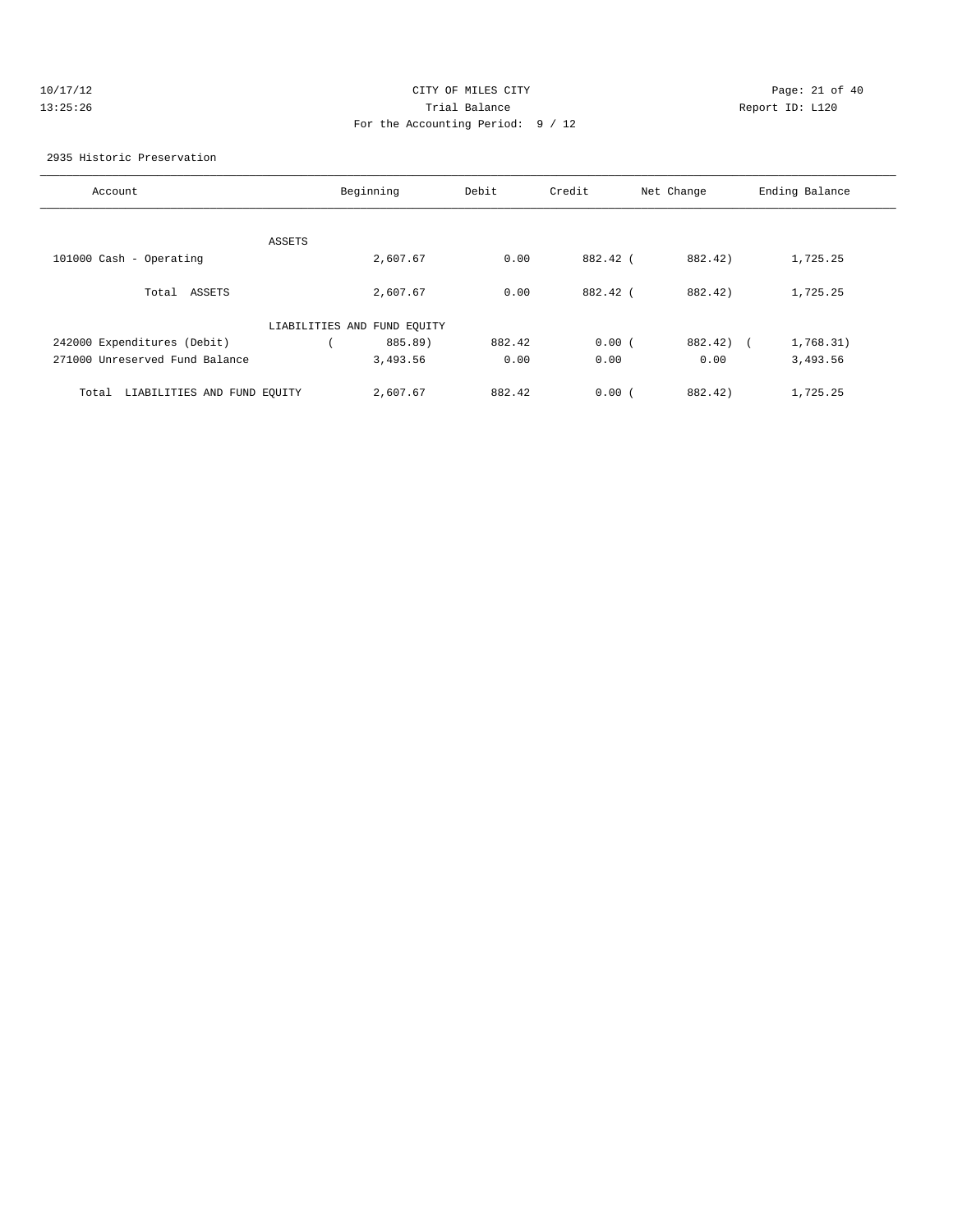# 10/17/12 Page: 22 of 40 13:25:26 Trial Balance Report ID: L120 For the Accounting Period: 9 / 12

#### 2985 RETIRED SENIOR VOLUNTEER PROG (RSVP)

| Account                                | Beginning                   | Debit    | Credit       | Net Change    | Ending Balance |
|----------------------------------------|-----------------------------|----------|--------------|---------------|----------------|
|                                        |                             |          |              |               |                |
| <b>ASSETS</b>                          |                             |          |              |               |                |
| 101000 Cash - Operating                | 4,907.13                    | 2.83     | $5,138.84$ ( | $5,136.01)$ ( | 228.88)        |
| 101004 RSVP Non-Federal Cash Operating | 9,395.31                    | 15.00    | 1,302.47 (   | 1,287.47)     | 8,107.84       |
| 103100 Petty Cash-                     | 200.00                      | 0.00     | 0.00         | 0.00          | 200.00         |
| 172000 Revenues (Credit)               | 19,556.93)                  | 0.00     | $17.83$ (    | $17.83$ ) (   | 19,574.76)     |
| Total ASSETS                           | 5,054.49)                   | 17.83    | $6,459.14$ ( | $6,441.31)$ ( | 11, 495.80)    |
|                                        | LIABILITIES AND FUND EQUITY |          |              |               |                |
| 202000 Accounts Payable                | 0.00                        | 1,929.45 | 1,929.45     | 0.00          | 0.00           |
| 242000 Expenditures (Debit)            | 12,019.67)                  | 6,512.25 | 70.94 (      | $6,441.31)$ ( | 18,460.98)     |
| 271000 Unreserved Fund Balance         | 6,965.18                    | 0.00     | 0.00         | 0.00          | 6,965.18       |
| LIABILITIES AND FUND EQUITY<br>Total   | 5,054.49)                   | 8,441.70 | 2,000.39 (   | $6,441.31)$ ( | 11,495.80)     |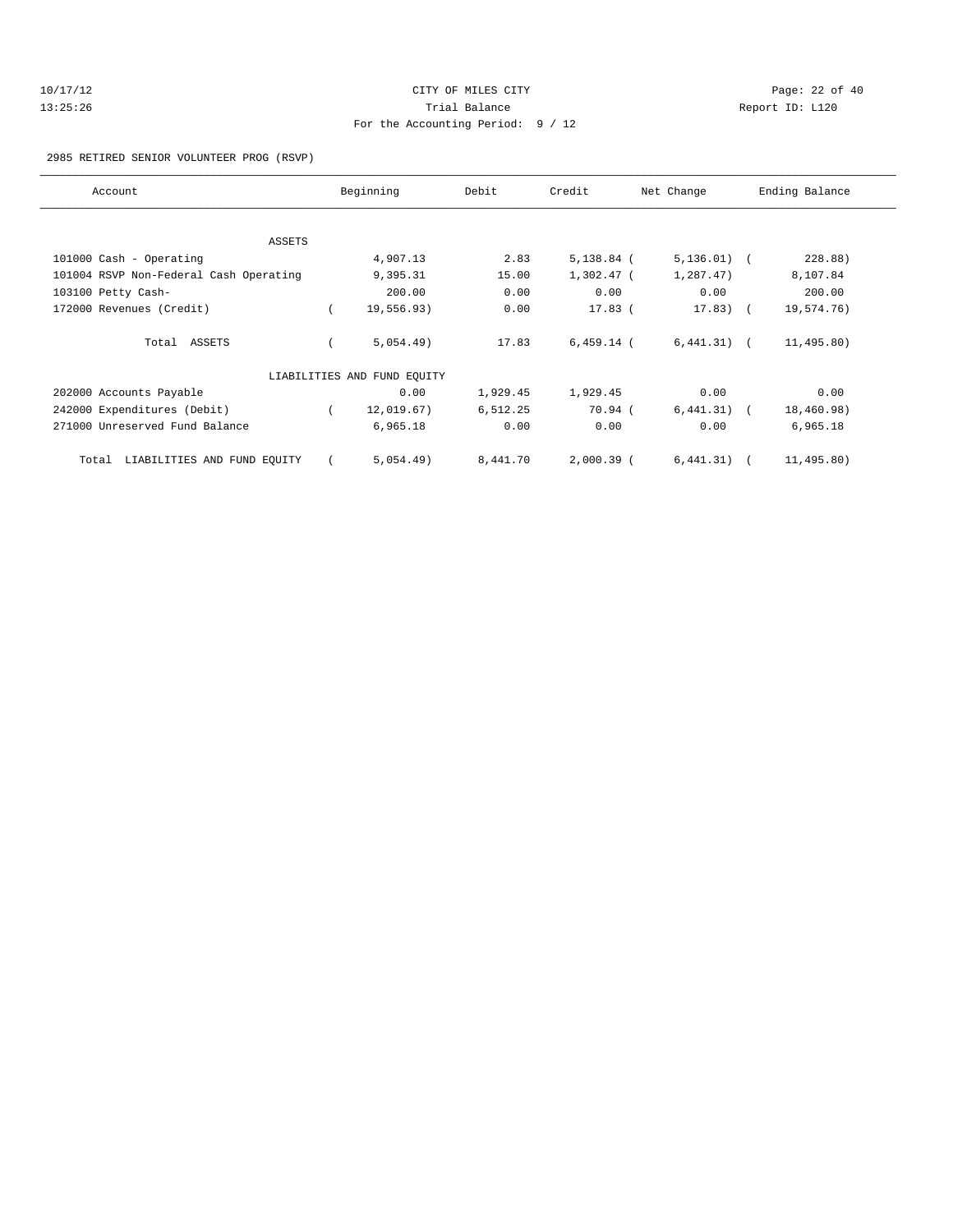| 10/17/12 |  |  |  |  |
|----------|--|--|--|--|
| 13:25:26 |  |  |  |  |

# CITY OF MILES CITY **Page: 23 of 40** 13:35:26 Trial Balance Report ID: L120 For the Accounting Period: 9 / 12

3300 Judgement & Losses-Power Settlement

| Account                                     | Beginning                   | Debit | Credit | Net Change | Ending Balance |
|---------------------------------------------|-----------------------------|-------|--------|------------|----------------|
|                                             |                             |       |        |            |                |
| <b>ASSETS</b>                               |                             |       |        |            |                |
| 101000 Cash - Operating                     | 223.19)                     | 0.00  | 0.00   | 0.00       | 223.19         |
| 113207 Taxes Receivable - Real 2007         | 79.06                       | 0.00  | 0.00   | 0.00       | 79.06          |
| 113208 taxes Receivable - Real 2008         | 1.98                        | 0.00  | 0.00   | 0.00       | 1.98           |
| 115207 Taxes Receivable - Personal 2007     | 1.31)                       | 0.00  | 0.00   | 0.00       | 1.31)          |
| 115208 Taxes Receivable - Personal 2008     | 0.52                        | 0.00  | 0.00   | 0.00       | 0.52           |
| 115209 Taxes Receivable Personal 2009       | 0.01)                       | 0.00  | 0.00   | 0.00       | 0.01)          |
| 172000 Revenues (Credit)                    | 14.64)                      | 0.00  | 0.00   | 0.00       | 14.64)         |
| Total ASSETS                                | $157.59$ )                  | 0.00  | 0.00   | 0.00       | $157.59$ )     |
|                                             | LIABILITIES AND FUND EQUITY |       |        |            |                |
| 223100 Deferred Revenue - Real Prop Taxes   | 81.04                       | 0.00  | 0.00   | 0.00       | 81.04          |
| 223200 Deferred Revenue - Pers Prop Taxes ( | 0.80)                       | 0.00  | 0.00   | 0.00       | 0.80)          |
| 271000 Unreserved Fund Balance              | 237.83                      | 0.00  | 0.00   | 0.00       | 237.83         |
| LIABILITIES AND FUND EQUITY<br>Total        | 157.59)                     | 0.00  | 0.00   | 0.00       | 157.59)        |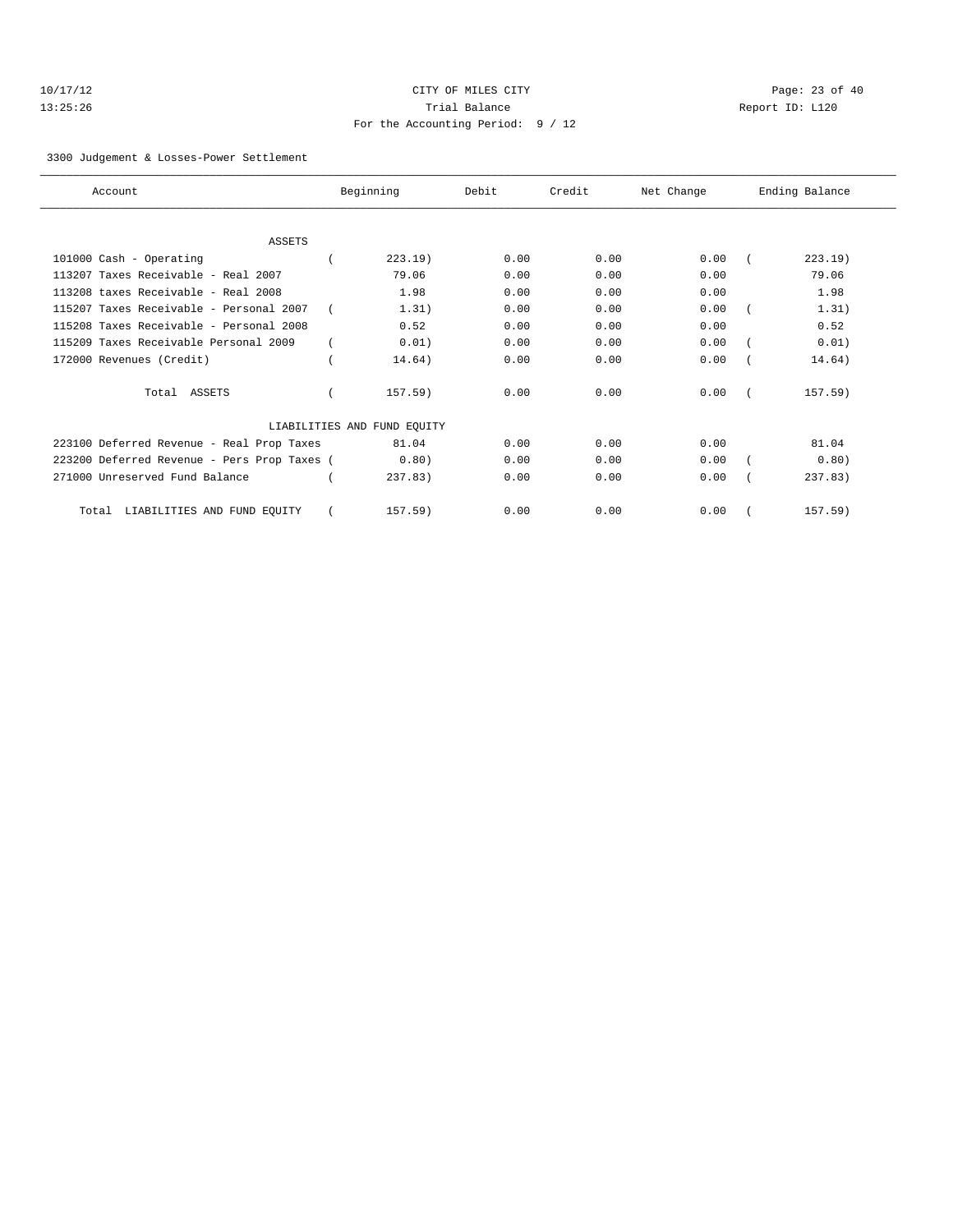| 10/17/12 | CITY OF MILES CITY                | Page: 24 of 40  |
|----------|-----------------------------------|-----------------|
| 13:25:26 | Trial Balance                     | Report ID: L120 |
|          | For the Accounting Period: 9 / 12 |                 |

4000 General Fund Capitol Improvement Fund

| Account                              | Beginning                   | Debit | Credit  | Net Change | Ending Balance        |
|--------------------------------------|-----------------------------|-------|---------|------------|-----------------------|
| ASSETS                               |                             |       |         |            |                       |
| 101000 Cash - Operating              | 250,063.47                  | 49.51 | 0.00    | 49.51      | 250, 112.98           |
| 172000 Revenues (Credit)             | 63.47)                      | 0.00  | 49.51 ( | 49.51)     | 112.98)<br>$\sqrt{2}$ |
| Total ASSETS                         | 250,000.00                  | 49.51 | 49.51   | 0.00       | 250,000.00            |
|                                      | LIABILITIES AND FUND EQUITY |       |         |            |                       |
| 271000 Unreserved Fund Balance       | 250,000.00                  | 0.00  | 0.00    | 0.00       | 250,000.00            |
| LIABILITIES AND FUND EQUITY<br>Total | 250,000.00                  | 0.00  | 0.00    | 0.00       | 250,000.00            |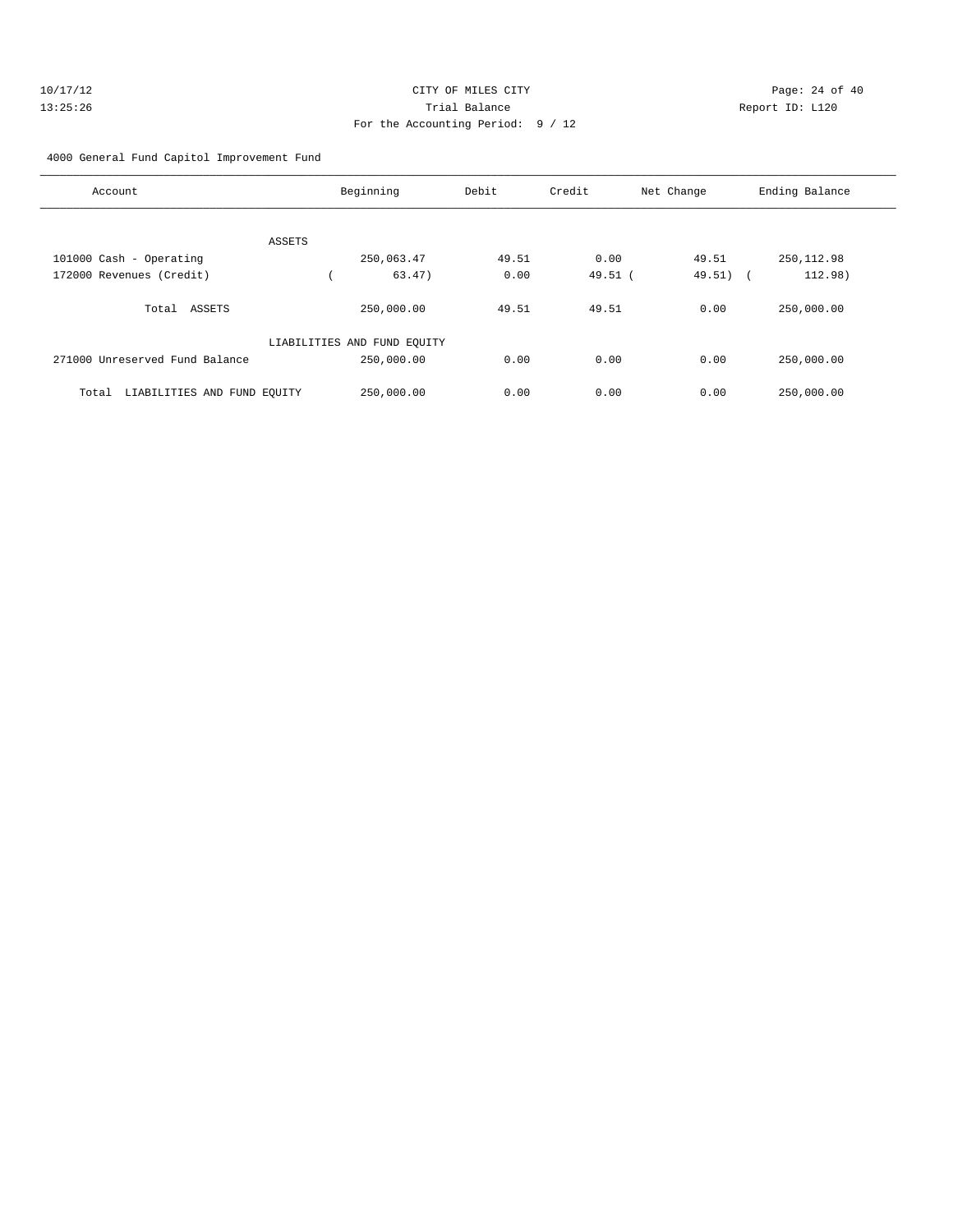| 10/17/12 | CITY OF MILES CITY                | Page: 25 of 40  |
|----------|-----------------------------------|-----------------|
| 13:25:26 | Trial Balance                     | Report ID: L120 |
|          | For the Accounting Period: 9 / 12 |                 |

4060 CAPITAL IMPROV-PUBLIC WORKS

| Account                              | Beginning                   | Debit    | Credit       | Net Change | Ending Balance          |
|--------------------------------------|-----------------------------|----------|--------------|------------|-------------------------|
|                                      |                             |          |              |            |                         |
| ASSETS                               |                             |          |              |            |                         |
| 101000 Cash - Operating              | 76,493.74                   | 1,065.14 | 0.00         | 1,065.14   | 77,558.88               |
| 172000 Revenues (Credit)             | 928.82)                     | 0.00     | $1,065.14$ ( | 1,065.14)  | 1,993.96)<br>$\sqrt{2}$ |
| ASSETS<br>Total                      | 75,564.92                   | 1,065.14 | 1,065.14     | 0.00       | 75,564.92               |
|                                      | LIABILITIES AND FUND EQUITY |          |              |            |                         |
| 271000 Unreserved Fund Balance       | 75,564.92                   | 0.00     | 0.00         | 0.00       | 75,564.92               |
| LIABILITIES AND FUND EQUITY<br>Total | 75,564.92                   | 0.00     | 0.00         | 0.00       | 75,564.92               |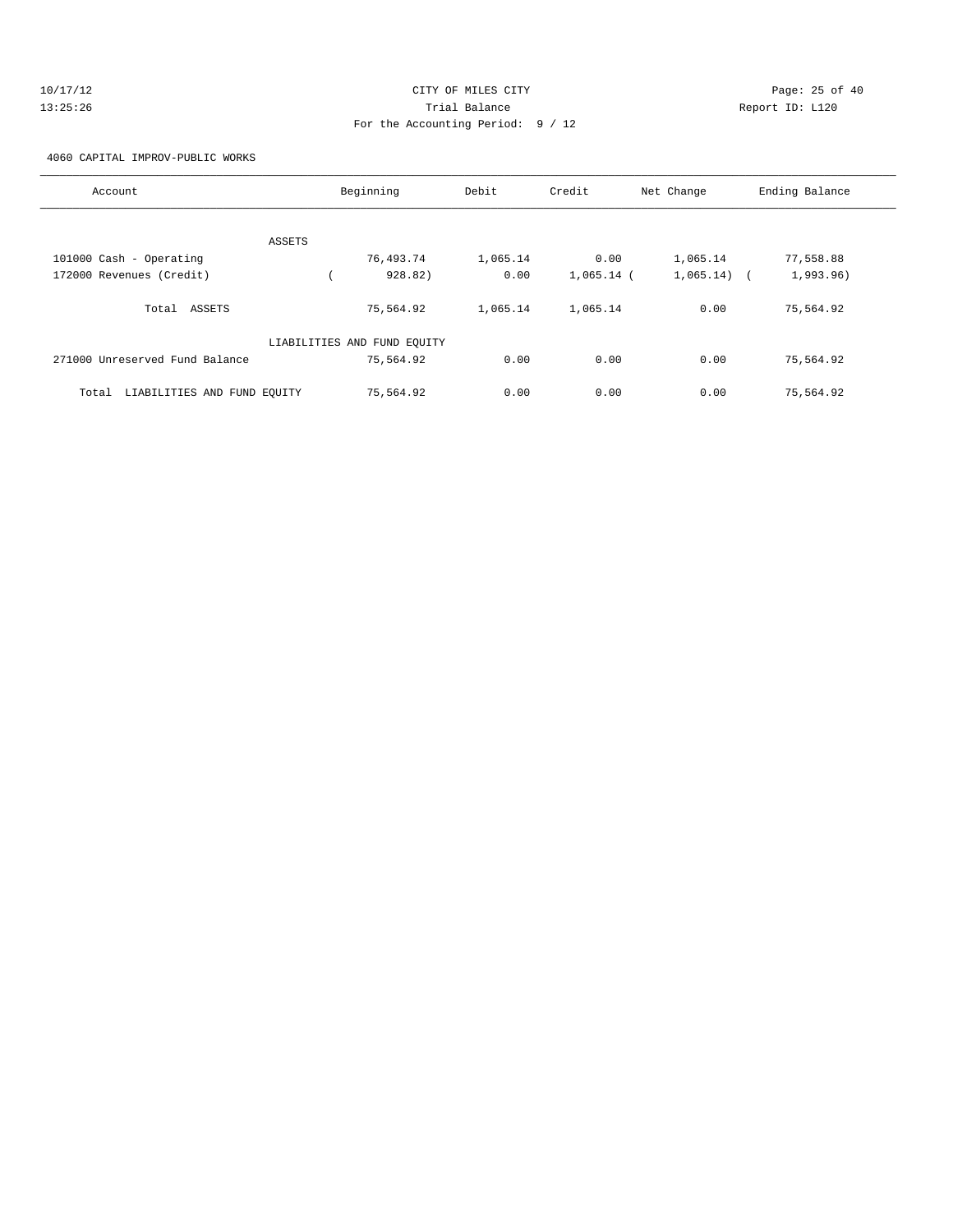#### 10/17/12 Page: 26 of 40 13:25:26 Trial Balance Report ID: L120 For the Accounting Period: 9 / 12

#### 5210 WATER UTILITY

| Account                                                                                 | Beginning                   | Debit        | Credit        | Net Change    | Ending Balance          |
|-----------------------------------------------------------------------------------------|-----------------------------|--------------|---------------|---------------|-------------------------|
|                                                                                         |                             |              |               |               |                         |
| ASSETS                                                                                  |                             |              |               |               |                         |
| 101000 Cash - Operating                                                                 | 1,571,316.21                | 287, 213.35  | 166,067.14    | 121, 146. 21  | 1,692,462.42            |
| 101010 Deposit Cash                                                                     | 26,600.00                   | 900.00       | 850.00        | 50.00         | 26,650.00               |
| 102113 Cash - NE Water Line Proj                                                        | 3,581.49                    | 0.00         | 0.00          | 0.00          | 3,581.49                |
| 102240 Cash - Replacement & Depreciation                                                | 1,497,460.39                | 0.00         | 0.00          | 0.00          | 1,497,460.39            |
| 102250 Cash - System Devlopment Fees                                                    | 227,858.25<br>142,785.71    | 600.00       | 0.00          | 600.00        | 228, 458.25             |
| 102270 Cash - Curb Stop Replacement Fee                                                 |                             | 3,406.94     | 1,526.20      | 1,880.74      | 144,666.45              |
| 102312 RevBnd/CurYearDebt-DNRC/CarbonTank                                               | 25,491.04                   | 12,745.52    | 0.00          | 12,745.52     | 38,236.56               |
| 102313 RevBnd/CurYearDebt-DNRC/NE WtrLine<br>102315 RevBnd/CurYearDebt-ARRA/NE Water Li | 25,491.04                   | 12,745.52    | 0.00          | 12,745.52     | 38,236.56               |
|                                                                                         | 3,027.92                    | 1,513.96     | 0.00          | 1,513.96      | 4,541.88                |
| 102322 RevBnd/Reserve-DNRC/CarbonTank<br>102323 RevBnd/Reserve-DNRC/NE WtrLine          | 153,009.00                  | 0.00         | 0.00<br>0.00  | 0.00<br>0.00  | 153,009.00              |
| 102325 RevBnd/Reserve-ARRA B-NE Waterline                                               | 153,808.00<br>18,245.00     | 0.00<br>0.00 | 0.00          | 0.00          | 153,808.00<br>18,245.00 |
| 103000 Petty Cash                                                                       | 330.00                      | 0.00         | 0.00          | 0.00          | 330.00                  |
| 122000 Accounts Receivable                                                              | 354,788.74                  | 257,784.47   | 289,363.94 (  | 31,579.47)    | 323, 209.27             |
| 122020 Accounts Receivable-\$2.00 State Ass                                             | 44.00                       | 0.00         | 0.00          | 0.00          | 44.00                   |
| 132000 Due From Government (Short Term)                                                 | 189,246.03                  | 0.00         | 0.00          | 0.00          | 189,246.03              |
| 145000 Deferred Charges                                                                 | 24,815.35                   | 0.00         | 0.00          | 0.00          | 24,815.35               |
| 172000 Revenues (Credit)                                                                | 613,083.88)                 | 0.00         | 257, 217.14 ( | 257, 217. 14) | 870,301.02)             |
| 176000 UNAMORTIZED CHARGES-REFUNDING BONDS                                              | 8,500.00                    | 0.00         | 0.00          | 0.00          | 8,500.00                |
| 181000 Land                                                                             | 41,844.00                   | 0.00         | 0.00          | 0.00          | 41,844.00               |
| 182000 Buildings                                                                        | 22,997.00                   | 0.00         | 0.00          | 0.00          | 22,997.00               |
| 182100 Allowance for Depr - Buildings (Cre(                                             | 22,997.00)                  | 0.00         | 0.00          | 0.00          | 22,997.00)<br>$\left($  |
| 186000 Machinery and Equipment                                                          | 356,327.90                  | 0.00         | 0.00          | 0.00          | 356, 327.90             |
| 186100 Allowance for Depr - Machinery & Eq(                                             | 216, 133.00)                | 0.00         | 0.00          | 0.00          | 216,133.00)             |
| 188000 Const. Work in Progress-NE Wtr Line                                              | 224,576.73                  | 0.00         | 0.00          | 0.00          | 224,576.73              |
| 189100 Source of Supply                                                                 | 3,600,885.49                | 0.00         | 0.00          | 0.00          | 3,600,885.49            |
| 189110 Allowance for Depreciation - Source(                                             | 360,210.00)                 | 0.00         | 0.00          | 0.00          | 360,210.00)<br>$\left($ |
| 189300 Treatment Plant                                                                  | 3,660,621.00                | 0.00         | 0.00          | 0.00          | 3,660,621.00            |
| 189310 Allowance for Depr - Treatment Plan( 1,667,351.00)                               |                             | 0.00         | 0.00          | 0.00          | (1,667,351.00)          |
| 189400 Transmission & Distribution                                                      | 11, 279, 149.97             | 0.00         | 0.00          | 0.00          | 11, 279, 149.97         |
| 189410 Allowance for Depr - Trans & Distri( 2,873,127.00)                               |                             | 0.00         | 0.00          | 0.00          | 2,873,127.00)           |
|                                                                                         |                             |              |               |               |                         |
| Total ASSETS                                                                            | 17,859,898.38               | 576,909.76   | 715,024.42 (  | 138,114.66)   | 17,721,783.72           |
|                                                                                         | LIABILITIES AND FUND EQUITY |              |               |               |                         |
| 202000 Accounts Payable                                                                 | 0.00                        | 82,382.94    | 82, 382.94    | 0.00          | 0.00                    |
| 202100 Accounts Payable                                                                 | 172,999.50                  | 0.00         | 0.00          | 0.00          | 172,999.50              |
| 214000 Deposits Payable                                                                 | 26,600.00                   | 850.00       | 900.00        | 50.00         | 26,650.00               |
| 214010 Refunds Payable                                                                  | 21.20                       | 0.00         | 0.00          | 0.00          | 21.20                   |
| 231000 BONDS PAYABLE                                                                    | 5,291,874.00                | 0.00         | 0.00          | 0.00          | 5,291,874.00            |
| 238000 Other Post Employment Benefits                                                   | 13,665.00                   | 0.00         | 0.00          | 0.00          | 13,665.00               |
| 239000 Compensated Absences Payable                                                     | 87,594.00                   | 0.00         | 0.00          | 0.00          | 87,594.00               |
| 242000 Expenditures (Debit)                                                             | 239,636.51)                 | 138,230.84   | 66.18 (       | 138,164.66)   | 377,801.17)             |
| 250300 Reserve Revenue Bond - Current Debt                                              | 323, 303.85                 | 0.00         | 0.00          | 0.00          | 323, 303.85             |
| 250500 Reserve - System Dev Fees                                                        | 171,098.25                  | 0.00         | 0.00          | 0.00          | 171,098.25              |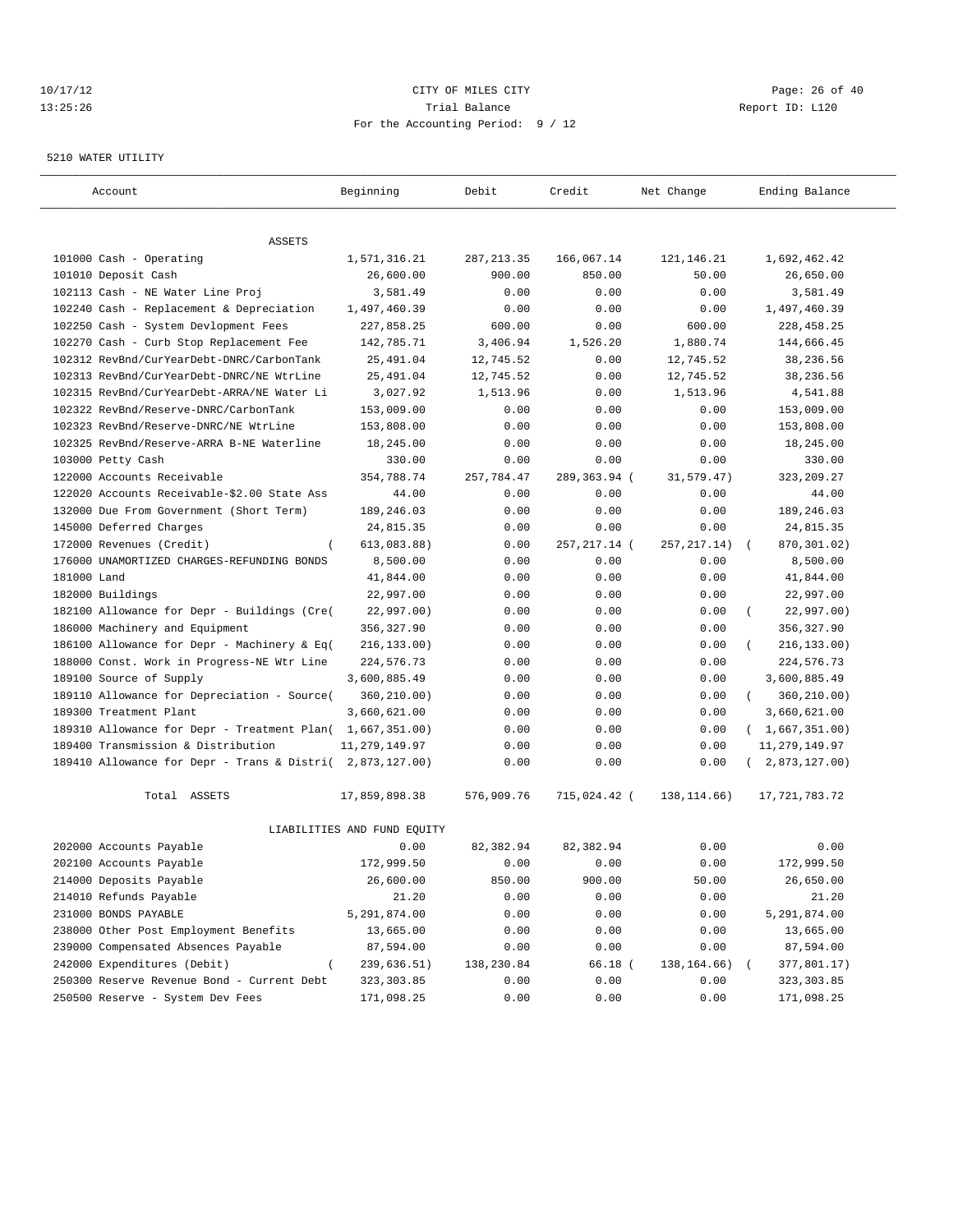| J. | ' 1 | $\sqrt{1}$    |    |  | $\lambda$ |  |
|----|-----|---------------|----|--|-----------|--|
|    |     | $\mathcal{L}$ | 5. |  | 6         |  |

# CITY OF MILES CITY CONTROL CONTROL CONTROL CONTROL CONTROL PAGE: 27 of 40 13:35:26 Trial Balance Report ID: L120 For the Accounting Period: 9 / 12

#### 5210 WATER UTILITY

| Account                                    | Beginning     | Debit      | Credit      | Net Change    | Ending Balance |
|--------------------------------------------|---------------|------------|-------------|---------------|----------------|
| 250600 Reserve for Replacement & Depreciat | 1,351,889.30  | 0.00       | 0.00        | 0.00          | 1,351,889.30   |
| 271000 Unreserved Fund Balance             | 3,954,118.28  | 0.00       | 0.00        | 0.00          | 3,954,118.28   |
| 272000 Unreserved Retained Earnings        | 6,706,371.51  | 0.00       | 0.00        | 0.00          | 6,706,371.51   |
| LIABILITIES AND FUND EQUITY<br>Total       | 17,859,898.38 | 221,463.78 | 83,349.12 ( | 138, 114, 66) | 17,721,783.72  |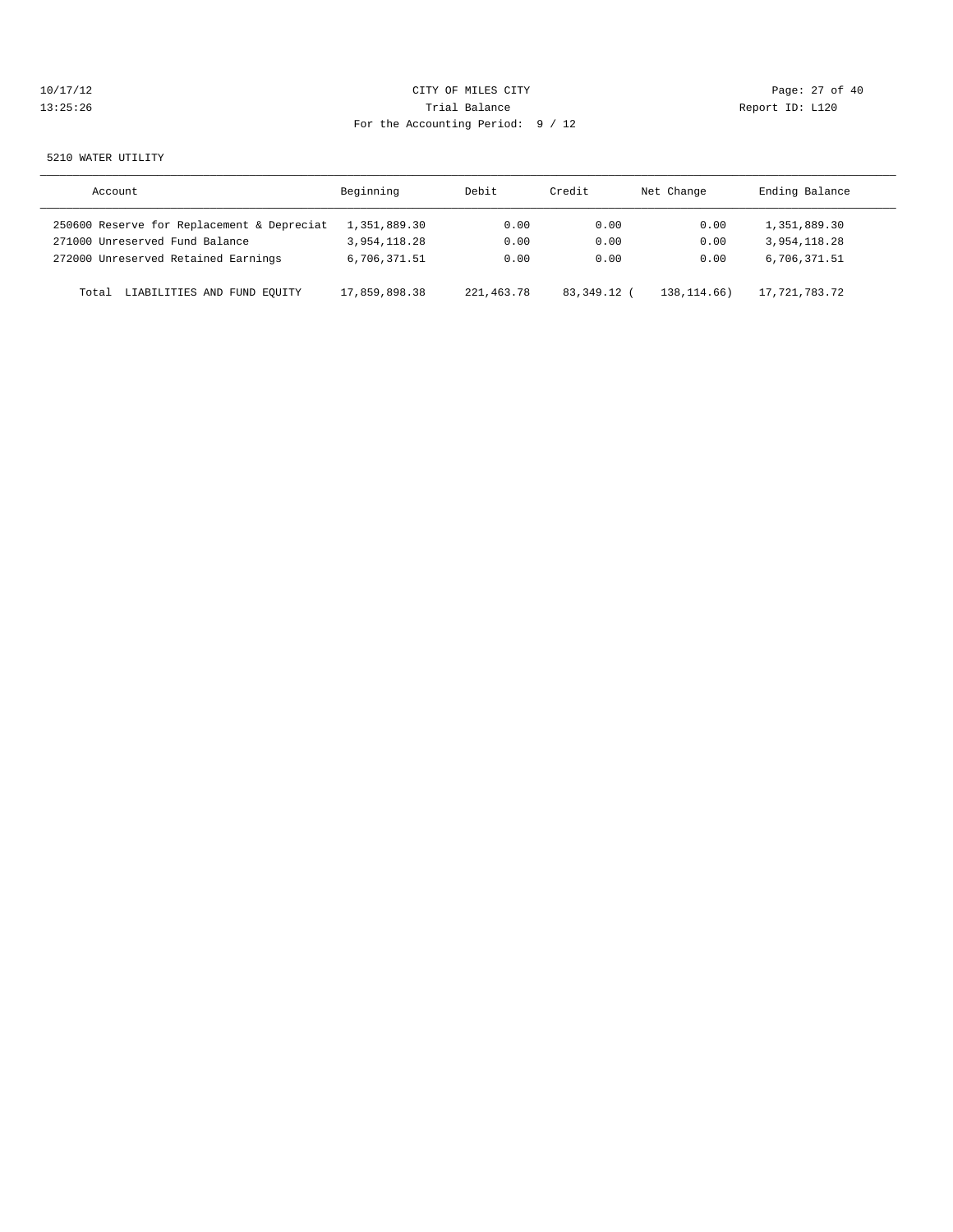# 10/17/12 Page: 28 of 40 13:25:26 Trial Balance Report ID: L120 For the Accounting Period: 9 / 12

#### 5310 SEWER UTILITY

| Account                                     | Beginning                   | Debit      | Credit        | Net Change  | Ending Balance   |
|---------------------------------------------|-----------------------------|------------|---------------|-------------|------------------|
| ASSETS                                      |                             |            |               |             |                  |
| 101000 Cash - Operating                     | 818,747.97                  | 80, 347.86 | 61,372.70     | 18,975.16   | 837,723.13       |
| 102240 Cash - Replacement & Depreciation    | 1,695,098.39                | 0.00       | 0.00          | 0.00        | 1,695,098.39     |
| 102250 Cash - System Devlopment Fees        | 116,810.91                  | 600.00     | 0.00          | 600.00      | 117,410.91       |
| 102316 RevBnd/CurYearDebt-Phase 1 Haynes L  | 15,701.80                   | 7,850.90   | 0.00          | 7,850.90    | 23,552.70        |
| 122000 Accounts Receivable                  | 96, 355. 27                 | 90,459.73  | 78,690.42     | 11,769.31   | 108,124.58       |
| 172000 Revenues (Credit)                    | 168, 381, 33)               | 0.00       | $92,651.00$ ( | 92,651.00)  | 261,032.33)      |
| 181000 Land                                 | 2.00                        | 0.00       | 0.00          | 0.00        | 2.00             |
| 186000 Machinery and Equipment              | 602, 378.38                 | 0.00       | 0.00          | 0.00        | 602, 378.38      |
| 186100 Allowance for Depr - Machinery & Eq( | 316, 142.00)                | 0.00       | 0.00          | 0.00        | 316, 142.00)     |
| 188000 Const. Work in Progress-NE Wtr Line  | 192,623.55                  | 0.00       | 0.00          | 0.00        | 192,623.55       |
| 189300 Treatment Plant                      | 2,595,500.05                | 0.00       | 0.00          | 0.00        | 2,595,500.05     |
| 189310 Allowance for Depr - Treatment Plan( | 1,156,785.00)               | 0.00       | 0.00          | 0.00        | (1, 156, 785.00) |
| 189400 Transmission & Distribution          | 2,505,127.65                | 0.00       | 0.00          | 0.00        | 2,505,127.65     |
| 189410 Allowance for Depr - Trans & Distri( | 1,050,830.00                | 0.00       | 0.00          | 0.00        | 1,050,830.00     |
| Total ASSETS                                | 5,946,207.64                | 179,258.49 | 232,714.12 (  | 53, 455.63) | 5,892,752.01     |
|                                             | LIABILITIES AND FUND EOUITY |            |               |             |                  |
| 202000 Accounts Payable                     | 0.00                        | 11,410.55  | 11, 410.55    | 0.00        | 0.00             |
| 238000 Other Post Employment Benefits       | 10,075.00                   | 0.00       | 0.00          | 0.00        | 10,075.00        |
| 239000 Compensated Absences Payable         | 56,770.00                   | 0.00       | 0.00          | 0.00        | 56,770.00        |
| 242000 Expenditures (Debit)                 | 192,092.04)                 | 53,521.80  | 66.17(        | 53, 455.63) | 245, 547.67)     |
| 250500 Reserve - System Dev Fees            | 82,925.91                   | 0.00       | 0.00          | 0.00        | 82,925.91        |
| 250600 Reserve for Replacement & Depreciat  | 1,666,491.83                | 0.00       | 0.00          | 0.00        | 1,666,491.83     |
| 271000 Unreserved Fund Balance              | 1,121,110.25                | 0.00       | 0.00          | 0.00        | 1, 121, 110.25   |
| 272000 Unreserved Retained Earnings         | 3,200,926.69                | 0.00       | 0.00          | 0.00        | 3,200,926.69     |
| Total LIABILITIES AND FUND EQUITY           | 5,946,207.64                | 64,932.35  | 11,476.72 (   | 53, 455.63) | 5,892,752.01     |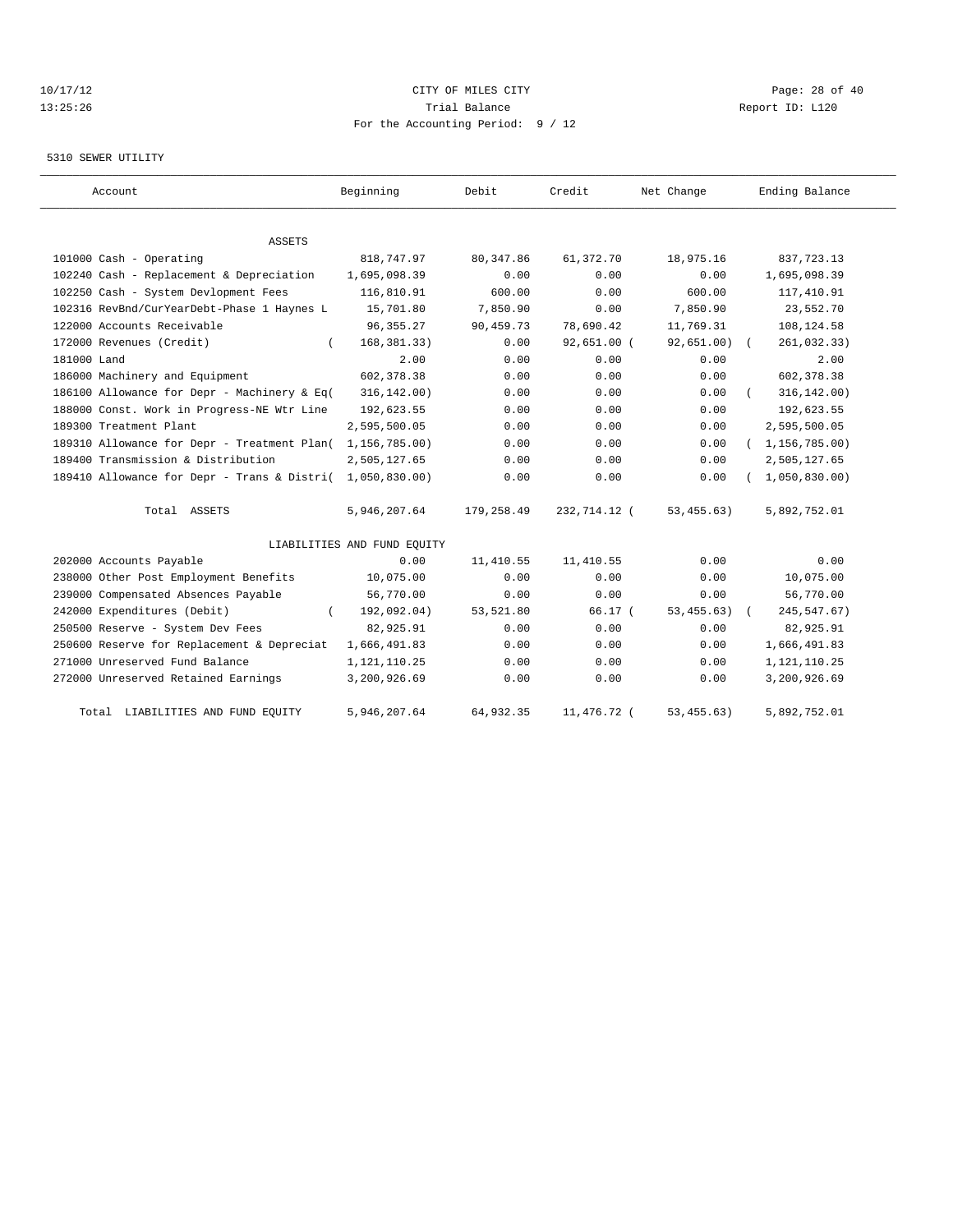# 10/17/12 Page: 29 of 40 13:25:26 Trial Balance Report ID: L120 For the Accounting Period: 9 / 12

5510 AMBULANCE FUND

| Account                                     |                | Beginning                   | Debit      | Credit       | Net Change     |            | Ending Balance          |
|---------------------------------------------|----------------|-----------------------------|------------|--------------|----------------|------------|-------------------------|
| <b>ASSETS</b>                               |                |                             |            |              |                |            |                         |
| 101000 Cash - Operating                     | $\overline{ }$ | 172,281.40)                 | 26, 223.55 | 46,572.95 (  | 20,349.40)     |            | 192,630.80)             |
| 113206 Taxes Receivable - Real 2006         |                | 27.41)                      | 0.00       | 0.00         | 0.00           |            | 27.41)                  |
| 113207 Taxes Receivable - Real 2007         |                | 18.01                       | 0.00       | 0.00         | 0.00           |            | 18.01                   |
| 113208 taxes Receivable - Real 2008         |                | 0.47                        | 0.00       | 0.00         | 0.00           |            | 0.47                    |
| 113209 Taxes Receivable - Real 2009         |                | 22.56                       | 0.00       | 0.00         | 0.00           |            | 22.56                   |
| 113210 Taxes Receivable - Real 2010         |                | 39.69                       | 0.00       | 0.39(        | 0.39           |            | 39.30                   |
| 113211 Taxes Receivable 2011                |                | 94.08                       | 0.00       | 7.77(        | 7.77)          |            | 86.31                   |
| 115207 Taxes Receivable - Personal 2007     | $\left($       | 0.80)                       | 0.00       | 0.00         | 0.00           |            | 0.80)                   |
| 115208 Taxes Receivable - Personal 2008     |                | 0.12                        | 0.00       | 0.00         | 0.00           |            | 0.12                    |
| 115209 Taxes Receivable Personal 2009       |                | 0.01)                       | 0.00       | 0.00         | 0.00           |            | 0.01)                   |
| 115211 Taxes Receivable Personal 2011       |                | 0.17)                       | 0.00       | 0.00         | 0.00           |            | 0.17)                   |
| 115212 Taxes Receivable Mobile Home 2012    |                | 19.83                       | 0.00       | $0.96$ (     | 0.96)          |            | 18.87                   |
| 116000 Protested Taxes Receivable - Reals ( |                | 5.97)                       | 0.00       | 0.00         | 0.00           |            | 5.97)<br>$\left($       |
| 122000 Accounts Receivable                  |                | 263,729.39                  | 66,948.80  | 31,627.81    | 35, 320.99     |            | 299,050.38              |
| 122100 Acct Receivable                      | $\left($       | 209,631.73)                 | 0.00       | 0.00         | 0.00           |            | 209,631.73)<br>$\left($ |
| 172000 Revenues (Credit)                    | $\left($       | 111, 141. 36)               | 363.36     | 67,264.74 (  | 66, 901, 38)   |            | 178,042.74)<br>$\left($ |
| 186000 Machinery and Equipment              |                | 372,186.93                  | 0.00       | 0.00         | 0.00           |            | 372,186.93              |
| 186100 Allowance for Depr - Machinery & Eq( |                | 181,649.00)                 | 0.00       | 0.00         | 0.00           |            | 181,649.00)<br>$\left($ |
| Total ASSETS                                | $\left($       | 38,626.77)                  | 93,535.71  | 145,474.62 ( | $51,938.91)$ ( |            | 90, 565.68)             |
|                                             |                | LIABILITIES AND FUND EQUITY |            |              |                |            |                         |
| 202000 Accounts Payable                     |                | 0.00                        | 4,407.63   | 4,407.63     | 0.00           |            | 0.00                    |
| 223100 Deferred Revenue - Real Prop Taxes ( |                | 74.36)                      | 8.16       | 0.00(        | 8.16)          |            | 82.52)                  |
| 223200 Deferred Revenue - Pers Prop Taxes ( |                | 4.87)                       | 0.96       | 0.00(        | 0.96)          | $\sqrt{2}$ | 5.83)                   |
| 235000 CONTRACTS/NOTES/LOANS PAYABLE        |                | 115,463.19                  | 0.00       | 0.00         | 0.00           |            | 115, 463.19             |
| 238000 Other Post Employment Benefits       |                | 10,029.00                   | 0.00       | 0.00         | 0.00           |            | 10,029.00               |
| 239000 Compensated Absences Payable         |                | 42,159.00                   | 0.00       | 0.00         | 0.00           |            | 42,159.00               |
| 242000 Expenditures (Debit)                 | $\left($       | 179,015.20)                 | 52,623.56  | 693.77 (     | 51,929.79)     | $\sqrt{ }$ | 230,944.99)             |
| 271000 Unreserved Fund Balance              |                | 78,043.49                   | 0.00       | 0.00         | 0.00           |            | 78,043.49               |
| 272000 Unreserved Retained Earnings         | $\left($       | 105, 227.02)                | 0.00       | 0.00         | 0.00           |            | 105, 227.02)            |
| LIABILITIES AND FUND EQUITY<br>Total        |                | 38,626.77)                  | 57,040.31  | $5,101.40$ ( | 51,938.91)     |            | 90, 565.68)             |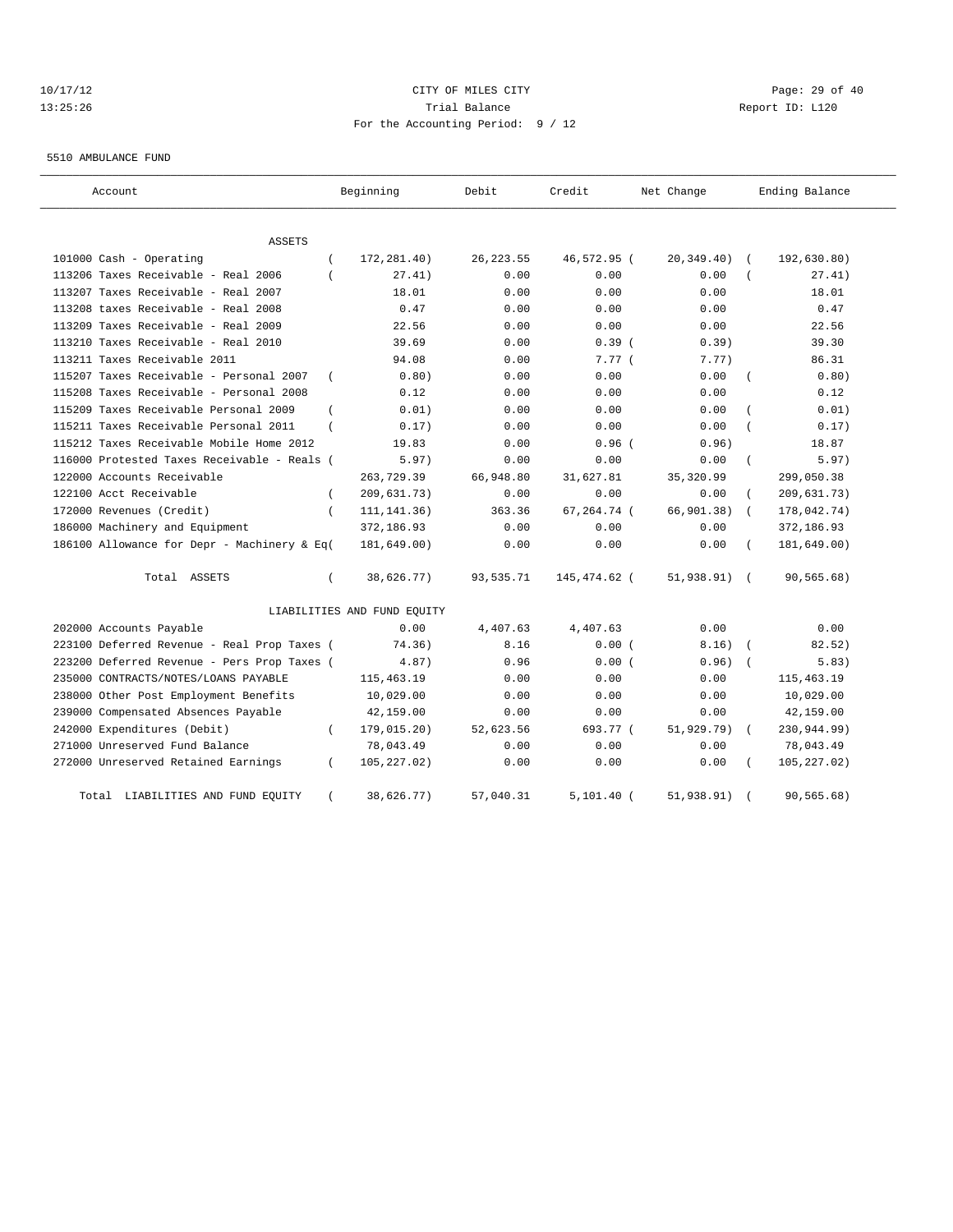# 10/17/12 Page: 30 of 40 13:25:26 Trial Balance Report ID: L120 For the Accounting Period: 9 / 12

5610 AIRPORT OPERATING

| Account                                                   | Beginning                   | Debit                  | Credit       | Net Change  | Ending Balance             |
|-----------------------------------------------------------|-----------------------------|------------------------|--------------|-------------|----------------------------|
| <b>ASSETS</b>                                             |                             |                        |              |             |                            |
| 101000 Cash - Operating                                   | 72,730.56                   | 143,787.89             | 124,074.62   | 19,713.27   | 92, 443.83                 |
| 101100 Cash-FAA Grant/St Loan-2008                        | 6,673.74                    | 0.00                   | 0.00         | 0.00        | 6,673.74                   |
| 102230 Cash - Surplus/Credit Card Acct                    | 6,011.10                    | 80, 418.22             | 75, 351.91   | 5,066.31    | 11,077.41                  |
| 103000 Petty Cash                                         | 100.00                      | 0.00                   | 0.00         | 0.00        | 100.00                     |
| 113206 Taxes Receivable - Real 2006<br>$\overline{ }$     | 8.15)                       | 0.00                   | 0.00         | 0.00        | 8.15)                      |
| 113207 Taxes Receivable - Real 2007                       | 29.37                       | 0.00                   | 0.00         | 0.00        | 29.37                      |
| 113208 taxes Receivable - Real 2008                       | 0.74                        | 0.00                   | 0.00         | 0.00        | 0.74                       |
| 113209 Taxes Receivable - Real 2009                       | 33.85                       | 0.00                   | 0.00         | 0.00        | 33.85                      |
| 113211 Taxes Receivable 2011                              | 141.11                      | 0.00                   | $11.65$ (    | 11.65)      | 129.46                     |
| 115207 Taxes Receivable - Personal 2007                   | 0.03                        | 0.00                   | 0.00         | 0.00        | 0.03                       |
| 115208 Taxes Receivable - Personal 2008                   | 0.19                        | 0.00                   | 0.00         | 0.00        | 0.19                       |
| 115209 Taxes Receivable Personal 2009<br>$\overline{ }$   | 0.01)                       | 0.00                   | 0.00         | 0.00        | 0.01)                      |
| 115210 Taxes Receivable Personal 2010<br>$\overline{(\ }$ | 0.01)                       | 0.00                   | 0.00         | 0.00        | 0.01)<br>$\overline{(}$    |
| 115212 Taxes Receivable Mobile Home 2012                  | 29.74                       | 0.00                   | $1.45$ (     | 1.45)       | 28.29                      |
| 116000 Protested Taxes Receivable - Reals (               | 18.13)                      | 0.00                   | 0.00         | 0.00        | 18.13)<br>$\overline{(\ }$ |
| 132000 Due From Government (Short Term)                   | 4,296.00                    | 0.00                   | 0.00         | 0.00        | 4,296.00                   |
| 141000 Prepaid Expense                                    | 5,278.00                    | 0.00                   | 0.00         | 0.00        | 5,278.00                   |
| 172000 Revenues (Credit)<br>$\overline{ }$                | 400,706.64)                 | ${\bf 0}$ . ${\bf 00}$ | 148,854.20 ( | 148,854.20) | 549,560.84)<br>$\left($    |
| 181000 Land                                               | 19,983.00                   | 0.00                   | 0.00         | 0.00        | 19,983.00                  |
| 182000 Buildings                                          | 677,537.00                  | 0.00                   | 0.00         | 0.00        | 677,537.00                 |
| 182100 Allowance for Depr - Buildings (Cre(               | 316,649.00)                 | 0.00                   | 0.00         | 0.00        | 316,649.00)<br>$\left($    |
| 184000 Improvements Other Than Buildings                  | 8,543,759.48                | 0.00                   | 0.00         | 0.00        | 8,543,759.48               |
| 184100 Allowance for Depr - Imp Other Than(               | 1,822,058.00)               | 0.00                   | 0.00         | 0.00        | (1,822,058.00)             |
| 186000 Machinery and Equipment                            | 836, 463.59                 | 0.00                   | 0.00         | 0.00        | 836, 463.59                |
| 186100 Allowance for Depr - Machinery & Eq(               | 241,355.00)                 | 0.00                   | 0.00         | 0.00        | 241,355.00)                |
| 188000 Const. Work in Progress-NE Wtr Line                | 27,005.00                   | 0.00                   | 0.00         | 0.00        | 27,005.00                  |
| Total ASSETS                                              | 7,419,277.56                | 224,206.11             | 348,293.83 ( | 124,087.72) | 7,295,189.84               |
|                                                           | LIABILITIES AND FUND EQUITY |                        |              |             |                            |
| 202000 Accounts Payable                                   | 0.00                        | 105,388.62             | 105,388.62   | 0.00        | 0.00                       |
| 223100 Deferred Revenue - Real Prop Taxes (               | 95.39)                      | 11.65                  | 0.00(        | 11.65)      | 107.04)                    |
| 223200 Deferred Revenue - Pers Prop Taxes (               | 7.20)                       | 1.45                   | 0.00(        | 1.45)       | 8.65)                      |
| 235150 LTrm Pay/MT Aeronautics                            | 29,526.00                   | 0.00                   | 0.00         | 0.00        | 29,526.00                  |
| 238000 Other Post Employment Benefits                     | 2,752.00                    | 0.00                   | 0.00         | 0.00        | 2,752.00                   |
| 239000 Compensated Absences Payable                       | 3,862.00                    | 0.00                   | 0.00         | 0.00        | 3,862.00                   |
| 242000 Expenditures (Debit)<br>$\overline{(\ }$           | 351,696.05)                 | 124,074.62             | 0.00(        | 124,074.62) | 475,770.67)<br>$\sqrt{ }$  |
| 250600 Reserve for Replacement & Depreciat                | 18,913.67                   | 0.00                   | 0.00         | 0.00        | 18,913.67                  |
| 271000 Unreserved Fund Balance                            | 1,719.00)                   | 0.00                   | 0.00         | 0.00        | 1,719.00)                  |
| 272000 Unreserved Retained Earnings                       | 7,717,741.53                | 0.00                   | 0.00         | 0.00        | 7,717,741.53               |
| Total LIABILITIES AND FUND EQUITY                         | 7,419,277.56                | 229, 476.34            | 105,388.62 ( | 124,087.72) | 7,295,189.84               |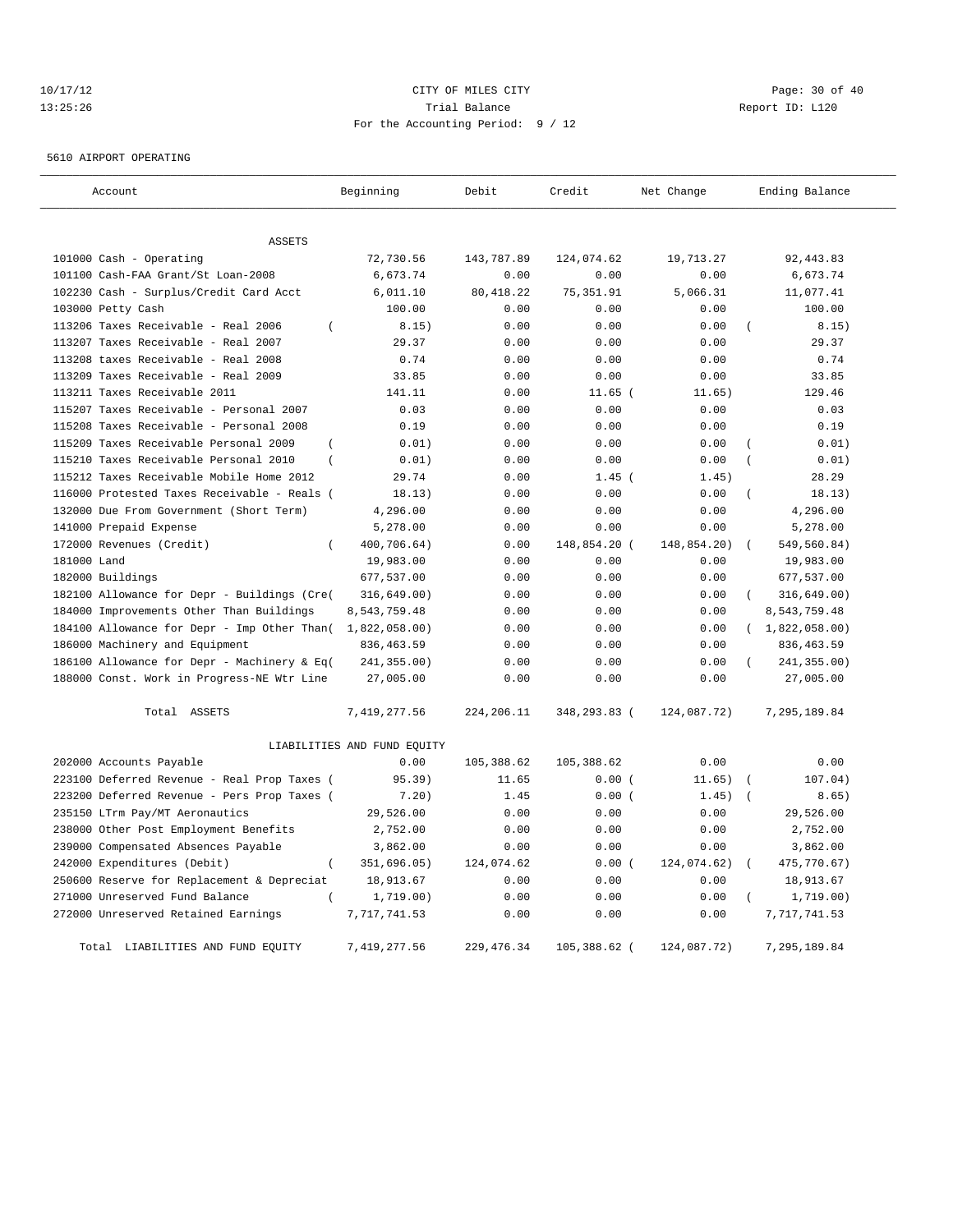# 10/17/12 Page: 31 of 40 13:25:26 Trial Balance Report ID: L120 For the Accounting Period: 9 / 12

#### 6040 PUBLIC WORKS

| Account                              | Beginning                   | Debit     | Credit         | Net Change    | Ending Balance |
|--------------------------------------|-----------------------------|-----------|----------------|---------------|----------------|
|                                      |                             |           |                |               |                |
| <b>ASSETS</b>                        |                             |           |                |               |                |
| 101000 Cash - Operating              | 57,005.15                   | 40,858.62 | 9,698.51       | 31,160.11     | 88,165.26      |
| 172000 Revenues (Credit)             | 0.00                        | 0.00      | 40,858.62 (    | $40,858.62$ ( | 40,858.62)     |
| Total ASSETS                         | 57,005.15                   | 40,858.62 | $50, 557.13$ ( | 9,698.51)     | 47,306.64      |
|                                      | LIABILITIES AND FUND EQUITY |           |                |               |                |
| 202000 Accounts Payable              | 0.00                        | 992.25    | 992.25         | 0.00          | 0.00           |
| 239000 Compensated Absences Payable  | 11,932.00                   | 0.00      | 0.00           | 0.00          | 11,932.00      |
| 242000 Expenditures (Debit)          | 20,917.76)                  | 9,698.51  | 0.00(          | $9,698.51)$ ( | 30,616.27)     |
| 271000 Unreserved Fund Balance       | 618, 685.52)                | 0.00      | 0.00           | 0.00          | 618, 685.52)   |
| 272000 Unreserved Retained Earnings  | 684, 676.43                 | 0.00      | 0.00           | 0.00          | 684, 676.43    |
| LIABILITIES AND FUND EQUITY<br>Total | 57,005.15                   | 10,690.76 | $992.25$ (     | 9,698.51)     | 47,306.64      |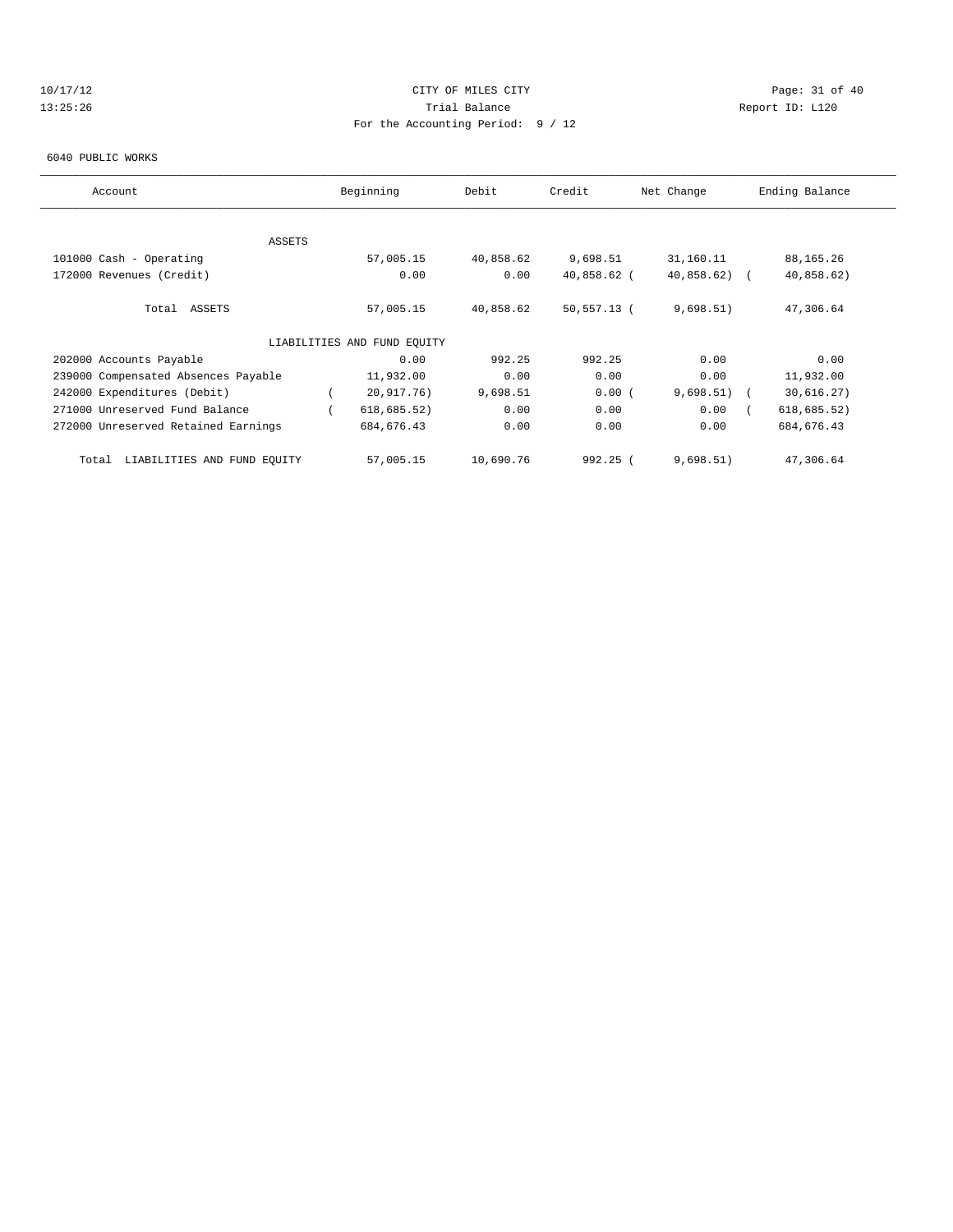# 10/17/12 Page: 32 of 40 13:25:26 Trial Balance Report ID: L120 For the Accounting Period: 9 / 12

# 7370 TBID

| Account                              | Beginning                   | Debit    | Credit   | Net Change | Ending Balance |
|--------------------------------------|-----------------------------|----------|----------|------------|----------------|
|                                      |                             |          |          |            |                |
| ASSETS                               |                             |          |          |            |                |
| 101000 Cash - Operating              | 0.00                        | 3,015.00 | 3,015.00 | 0.00       | 0.00           |
| Total ASSETS                         | 0.00                        | 3,015.00 | 3,015.00 | 0.00       | 0.00           |
|                                      |                             |          |          |            |                |
|                                      | LIABILITIES AND FUND EQUITY |          |          |            |                |
| 202000 Accounts Payable              | 0.00                        | 3,015.00 | 3,015.00 | 0.00       | 0.00           |
| 212500 Due to Others                 | 0.00                        | 3,015.00 | 3,015.00 | 0.00       | 0.00           |
| LIABILITIES AND FUND EQUITY<br>Total | 0.00                        | 6.030.00 | 6,030.00 | 0.00       | 0.00           |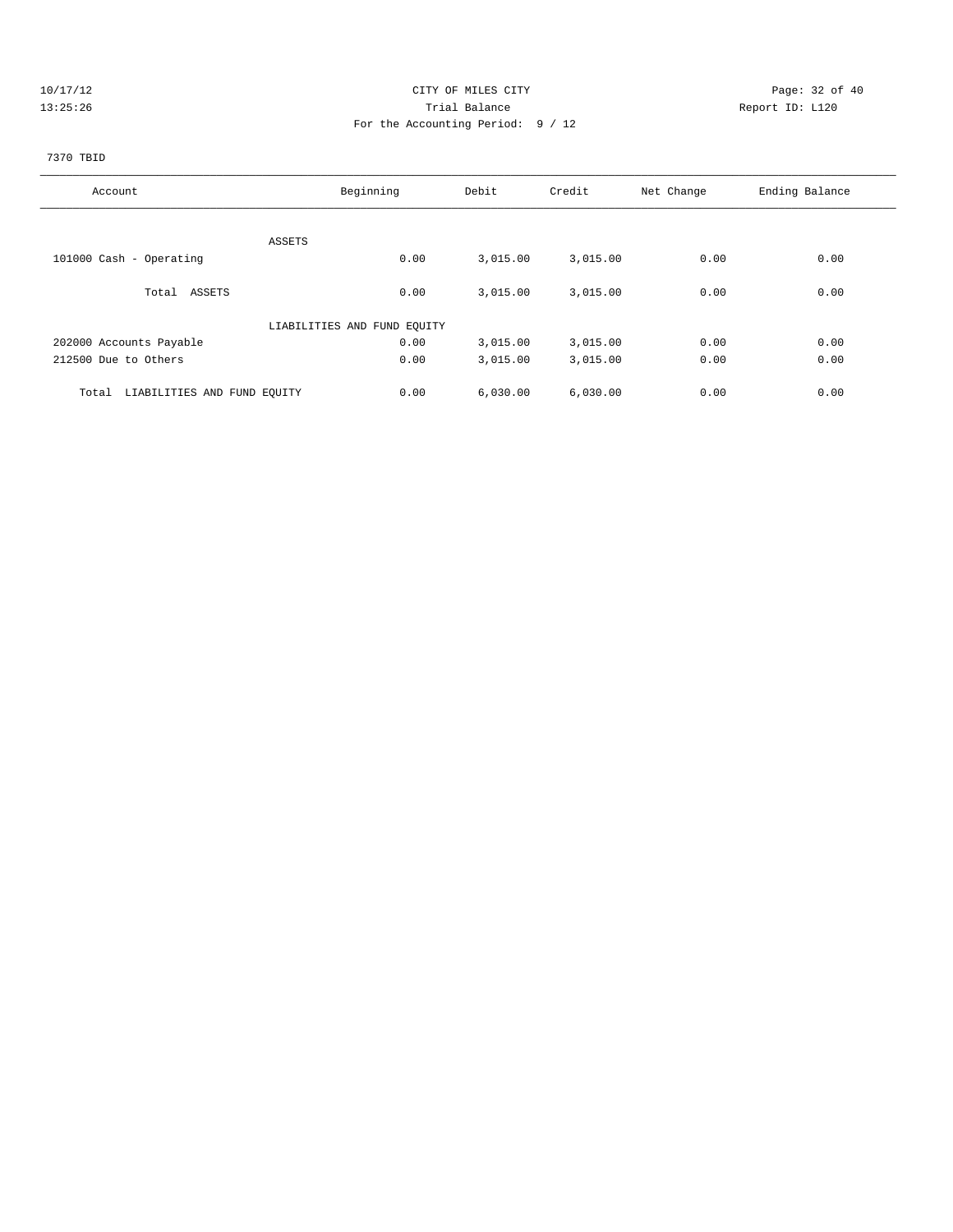| 10/17/12 | CITY OF MILES CITY                | Page: 33 of 40  |
|----------|-----------------------------------|-----------------|
| 13:25:26 | Trial Balance                     | Report ID: L120 |
|          | For the Accounting Period: 9 / 12 |                 |

7467 Law Enforcement Academy Surcharge

| Account                                   | Beginning                   | Debit    | Credit       | Net Change | Ending Balance |
|-------------------------------------------|-----------------------------|----------|--------------|------------|----------------|
|                                           |                             |          |              |            |                |
| ASSETS                                    |                             |          |              |            |                |
| 101000 Cash - Operating                   | 1,282.50                    | 849.50   | $2,132.00$ ( | 1,282.50)  | 0.00           |
| Total ASSETS                              | 1,282.50                    | 849.50   | $2.132.00$ ( | 1,282,50)  | 0.00           |
|                                           | LIABILITIES AND FUND EQUITY |          |              |            |                |
| 202000 Accounts Payable                   | 0.00                        | 2,132.00 | 2,132.00     | 0.00       | 0.00           |
| 212200 Due to Federal, Soc Sec & Medicare | 1,282.50                    | 2,132.00 | 849.50 (     | 1,282.50)  | 0.00           |
| LIABILITIES AND FUND EOUITY<br>Total      | 1,282.50                    | 4,264.00 | 2,981.50 (   | 1,282,50)  | 0.00           |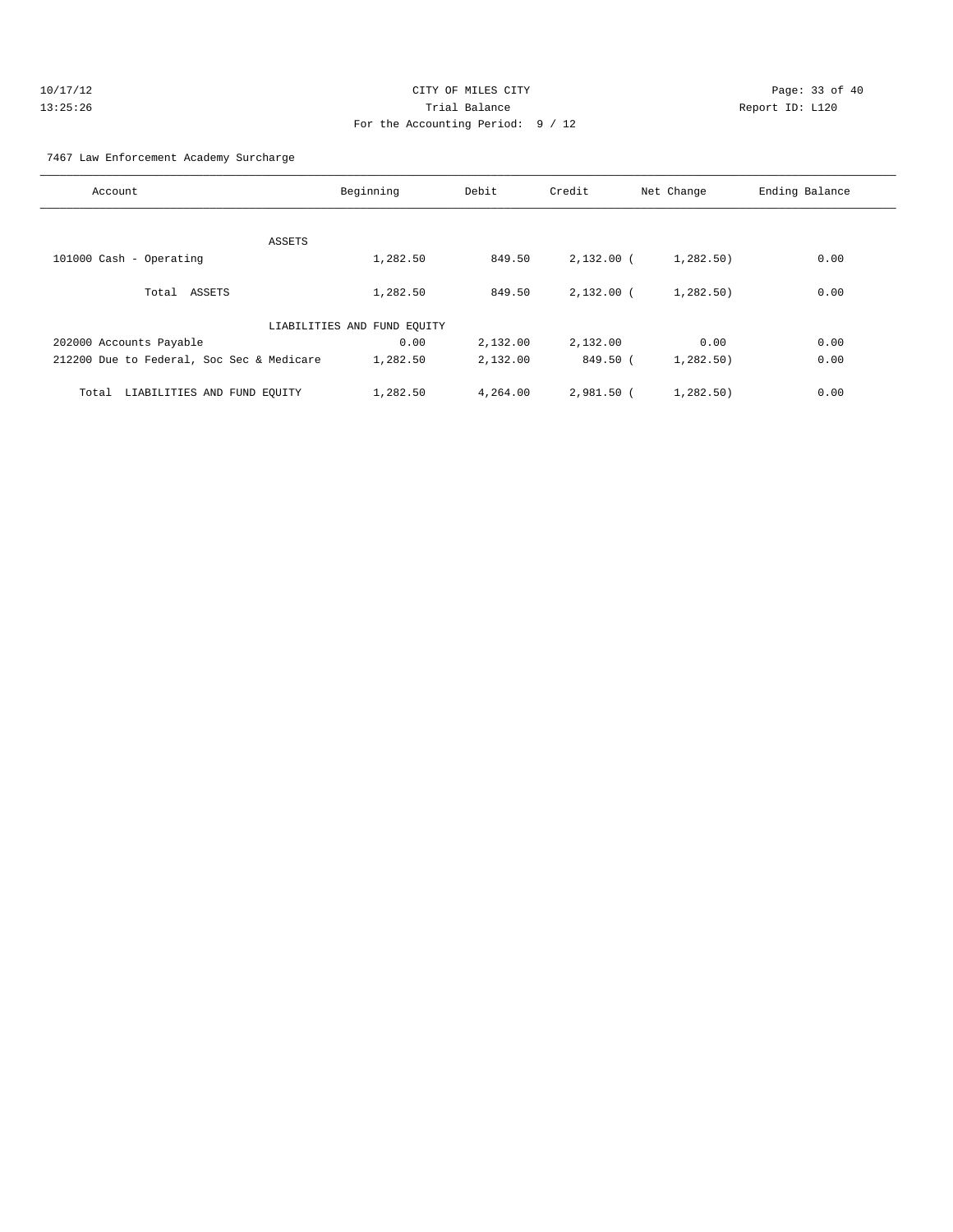| 10/17/12 | CITY OF MILES CITY                | Page: 34 of 40  |
|----------|-----------------------------------|-----------------|
| 13:25:26 | Trial Balance                     | Report ID: L120 |
|          | For the Accounting Period: 9 / 12 |                 |

#### 7471 CIVIL LEGAL ASSIST/VICTIM DOM VIOLENCE PROG

| Account                              | Beginning                   | Debit    | Credit       | Net Change | Ending Balance |
|--------------------------------------|-----------------------------|----------|--------------|------------|----------------|
|                                      |                             |          |              |            |                |
| ASSETS<br>101000 Cash - Operating    | 2,519.00                    | 1,060.50 | $3,579.50$ ( | 2,519.00   | 0.00           |
| Total ASSETS                         | 2,519.00                    | 1,060.50 | $3.579.50$ ( | 2,519.00)  | 0.00           |
|                                      | LIABILITIES AND FUND EOUITY |          |              |            |                |
| 202000 Accounts Payable              | 0.00                        | 3,579.50 | 3,579.50     | 0.00       | 0.00           |
| 212500 Due to Others                 | 2,519.00                    | 3,579.50 | $1,060.50$ ( | 2,519.00)  | 0.00           |
| LIABILITIES AND FUND EQUITY<br>Total | 2,519.00                    | 7,159.00 | $4,640.00$ ( | 2,519.00)  | 0.00           |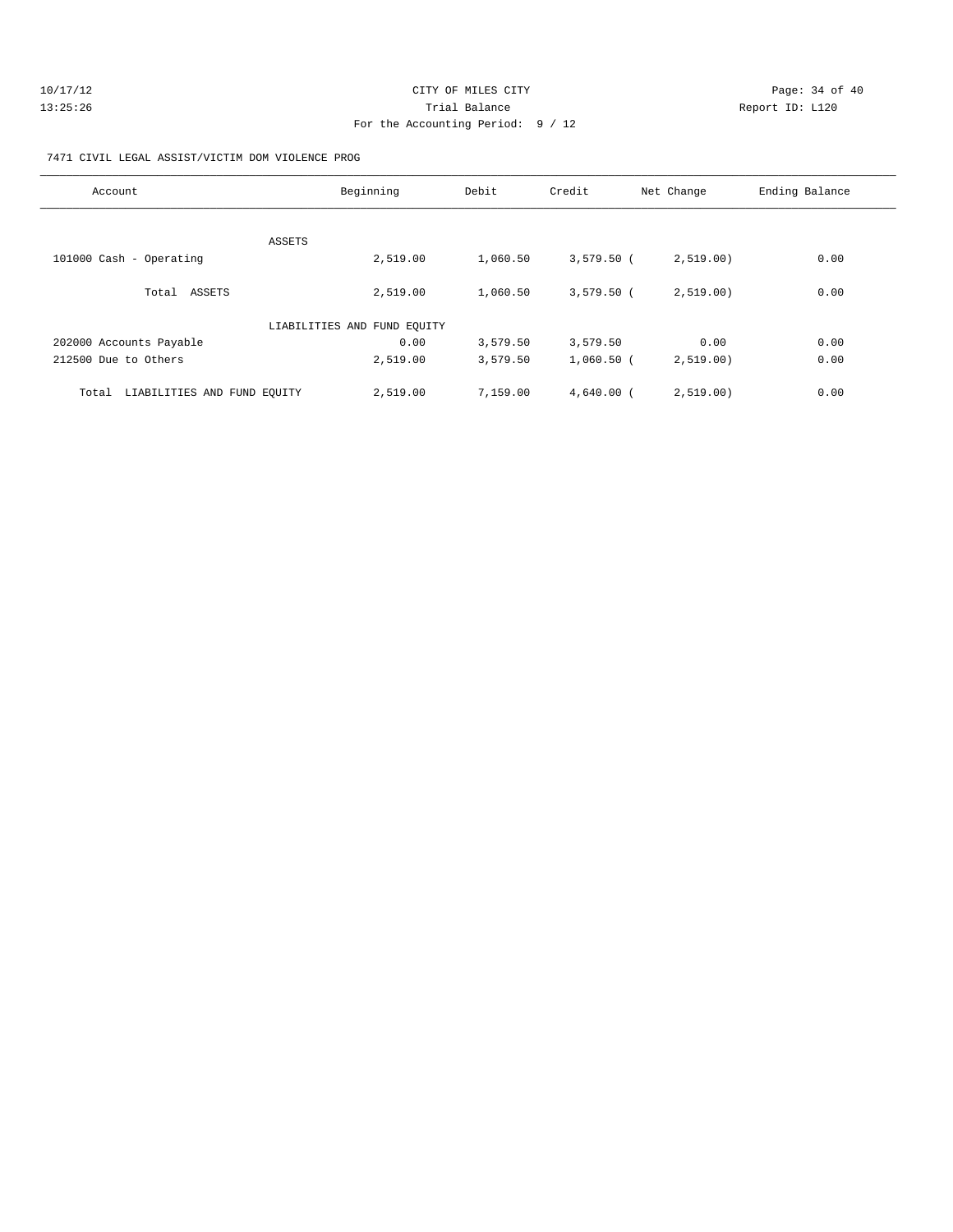# 10/17/12 Page: 35 of 40 13:25:26 Trial Balance Report ID: L120 For the Accounting Period: 9 / 12

7910 PAYROLL FUND

| Account                                   | Beginning                   | Debit      | Credit      | Net Change | Ending Balance |  |
|-------------------------------------------|-----------------------------|------------|-------------|------------|----------------|--|
|                                           |                             |            |             |            |                |  |
| <b>ASSETS</b>                             |                             |            |             |            |                |  |
| 101000 Cash - Operating                   | 112,955.48                  | 418,086.03 | 408,848.12  | 9,237.91   | 122, 193.39    |  |
|                                           |                             |            |             |            |                |  |
| Total ASSETS                              | 112,955.48                  | 418,086.03 | 408,848.12  | 9,237.91   | 122, 193.39    |  |
|                                           |                             |            |             |            |                |  |
|                                           | LIABILITIES AND FUND EQUITY |            |             |            |                |  |
| 201000 Warrants Payable                   | 86,107.00                   | 110,119.01 | 146,205.40  | 36,086.39  | 122, 193.39    |  |
| 212200 Due to Federal, Soc Sec & Medicare | 0.00                        | 57,673.36  | 57,673.36   | 0.00       | 0.00           |  |
| 212202 Due to State Unemployment          | 2,220.18                    | 3,293.55   | 1,073.37 (  | 2,220.18)  | 0.00           |  |
| 212203 Due to Worker's Compensation       | 24,628.30                   | 36,325.90  | 11,697.60 ( | 24,628.30) | 0.00           |  |
| 212204 Due to State Income Tax            | 0.00                        | 13,279.00  | 13,279.00   | 0.00       | 0.00           |  |
| 212205 due to MPORS-GABA                  | 0.00                        | 12,441.45  | 12,441.45   | 0.00       | 0.00           |  |
| 212207 Due to AFLAC, AFLAC PRETAX         | 0.00                        | 291.12     | 291.12      | 0.00       | 0.00           |  |
| 212208 Due to Health Ins, Dental, Vision  | 0.00                        | 56,991.21  | 56,991.21   | 0.00       | 0.00           |  |
| 212209 Due to PERS Retirement             | 0.00                        | 25,499.44  | 25,499.44   | 0.00       | 0.00           |  |
| 212210 Due to FURS-GABA Retirement        | 0.00                        | 11,584.02  | 11,584.02   | 0.00       | 0.00           |  |
| Total LIABILITIES AND FUND EQUITY         | 112,955.48                  | 327,498.06 | 336,735.97  | 9,237.91   | 122, 193.39    |  |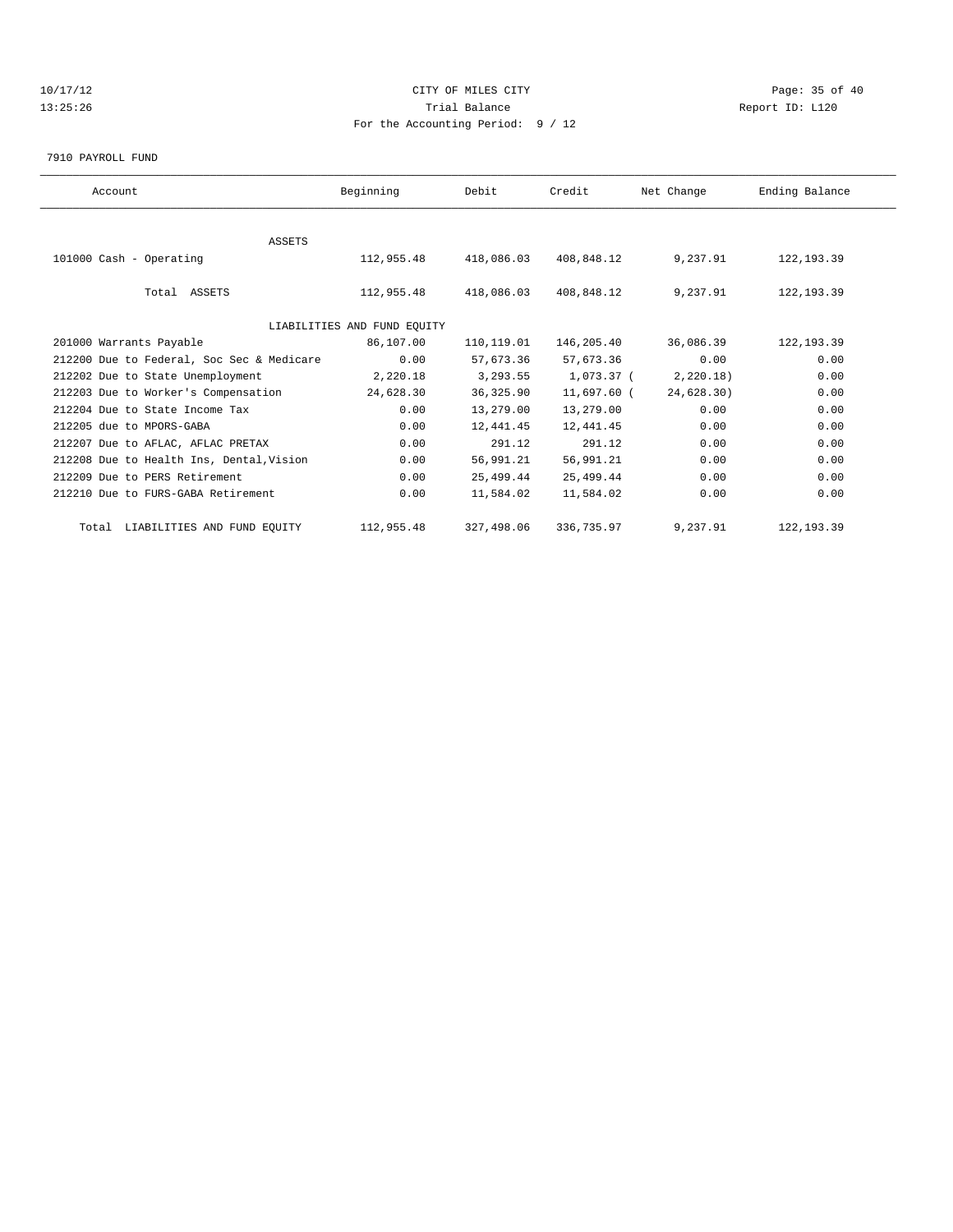| -1 |  |     |  | $\lambda$ |  |
|----|--|-----|--|-----------|--|
|    |  | . . |  | ς         |  |

# CITY OF MILES CITY **CITY** Page: 36 of 40 13:25:26 Trial Balance Report ID: L120 For the Accounting Period: 9 / 12

#### 7930 CLAIMS FUND

| Account                              | Beginning                   | Debit        | Credit       | Net Change | Ending Balance |
|--------------------------------------|-----------------------------|--------------|--------------|------------|----------------|
|                                      |                             |              |              |            |                |
|                                      | ASSETS                      |              |              |            |                |
| 101000 Cash - Operating              | 275, 297.48                 | 467,368.01   | 524,165.82 ( | 56,797.81) | 218,499.67     |
| Total ASSETS                         | 275, 297.48                 | 467,368.01   | 524,165.82 ( | 56,797.81) | 218,499.67     |
|                                      | LIABILITIES AND FUND EQUITY |              |              |            |                |
| 201000 Warrants Payable              | 275, 297.48                 | 524, 134. 15 | 467,336.34 ( | 56,797.81) | 218,499.67     |
| 202000 Accounts Payable              | 0.00                        | 63.34        | 63.34        | 0.00       | 0.00           |
| LIABILITIES AND FUND EQUITY<br>Total | 275, 297.48                 | 524,197.49   | 467,399.68 ( | 56,797.81) | 218,499.67     |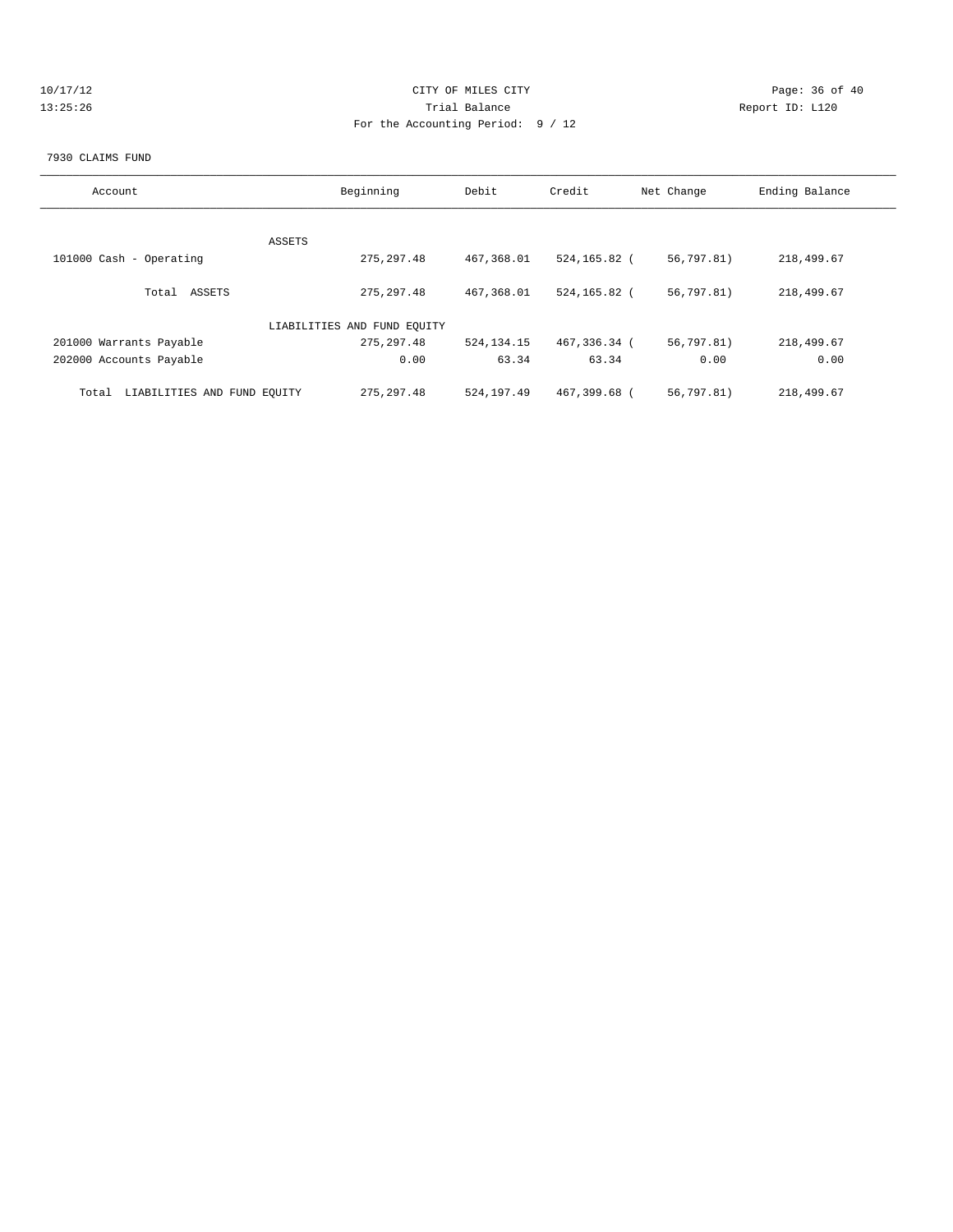|  | 10/17/12 |  |  |
|--|----------|--|--|
|  | 13:25:26 |  |  |

# CITY OF MILES CITY CONTROL CONTROL CONTROL CONTROL CONTROL PAGE: 37 of 40 13:35:26 Trial Balance Report ID: L120 For the Accounting Period: 9 / 12

7980 CUSTER CO WATER & SEWER DISTRICT

| Account                                 | Beginning                   | Debit     | Credit     | Net Change | Ending Balance |
|-----------------------------------------|-----------------------------|-----------|------------|------------|----------------|
|                                         |                             |           |            |            |                |
|                                         | ASSETS                      |           |            |            |                |
| 101000 Cash - Operating                 | 0.00                        | 10,575.52 | 10,575.52  | 0.00       | 0.00           |
| 122000 Accounts Receivable              | 12,804.05                   | 11,254.52 | 10,575.52  | 679.00     | 13,483.05      |
| Total ASSETS                            | 12,804.05                   | 21,830.04 | 21, 151.04 | 679.00     | 13,483.05      |
|                                         | LIABILITIES AND FUND EQUITY |           |            |            |                |
| 202000 Accounts Payable                 | 0.00                        | 10,575.52 | 10,575.52  | 0.00       | 0.00           |
| 211020 Due to Custer Water & Sewer Dist | 12,804.05                   | 10,575.52 | 11,254.52  | 679.00     | 13,483.05      |
| LIABILITIES AND FUND EQUITY<br>Total    | 12,804.05                   | 21,151.04 | 21,830.04  | 679.00     | 13,483.05      |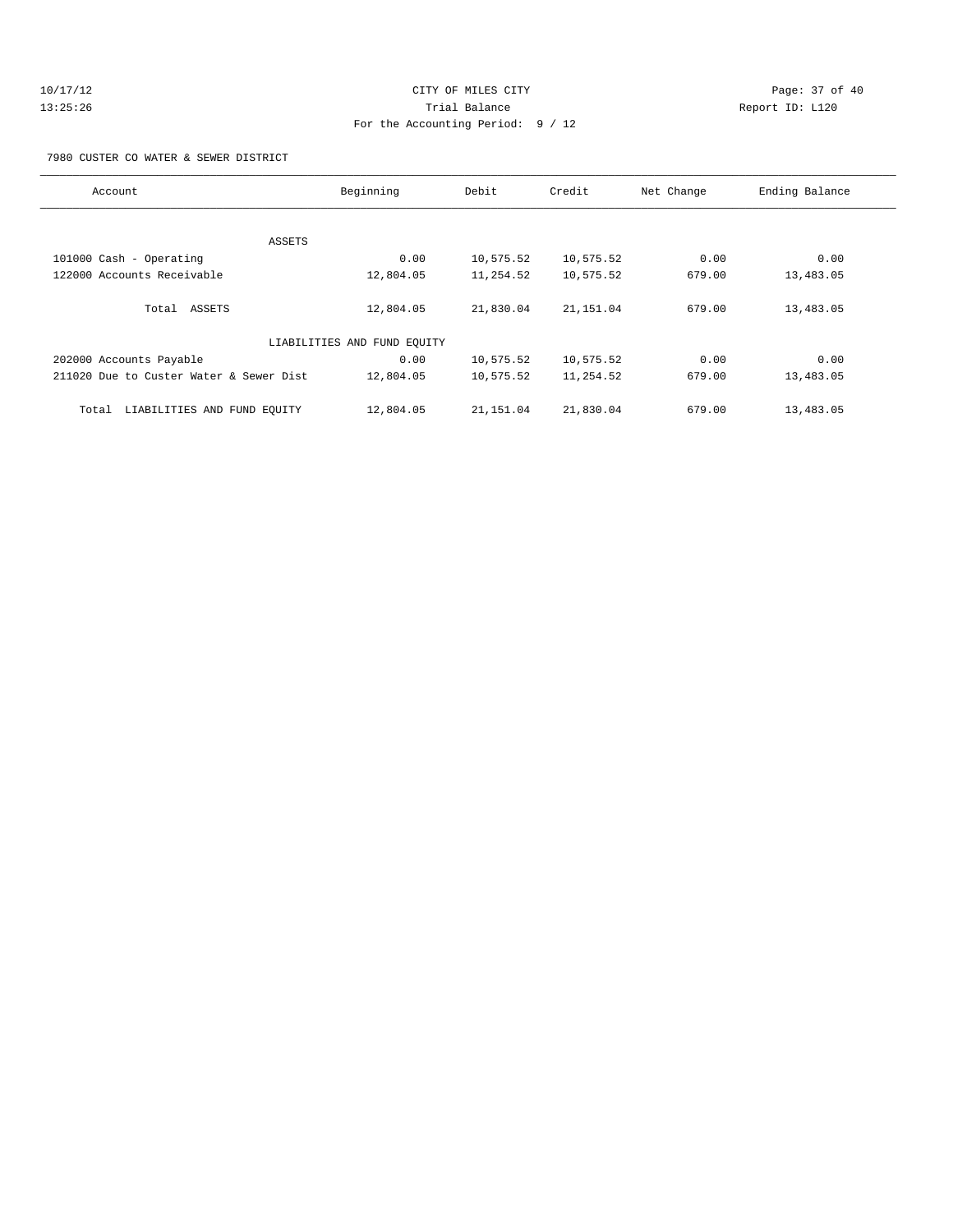| 10/17/12 | CITY OF MILES CITY                | Page: 38 of 40  |
|----------|-----------------------------------|-----------------|
| 13:25:26 | Trial Balance                     | Report ID: L120 |
|          | For the Accounting Period: 9 / 12 |                 |
|          |                                   |                 |

7981 Interest Clearing

| Account                              | Beginning                   | Debit    | Credit   | Net Change | Ending Balance |
|--------------------------------------|-----------------------------|----------|----------|------------|----------------|
| ASSETS                               |                             |          |          |            |                |
| 101000 Cash - Operating              | 0.00                        | 1,701.42 | 1,701.42 | 0.00       | 0.00           |
| ASSETS<br>Total                      | 0.00                        | 1,701.42 | 1,701.42 | 0.00       | 0.00           |
|                                      | LIABILITIES AND FUND EQUITY |          |          |            |                |
| 212500 Due to Others                 | 0.00                        | 1,701.42 | 1,701.42 | 0.00       | 0.00           |
| LIABILITIES AND FUND EQUITY<br>Total | 0.00                        | 1,701.42 | 1,701.42 | 0.00       | 0.00           |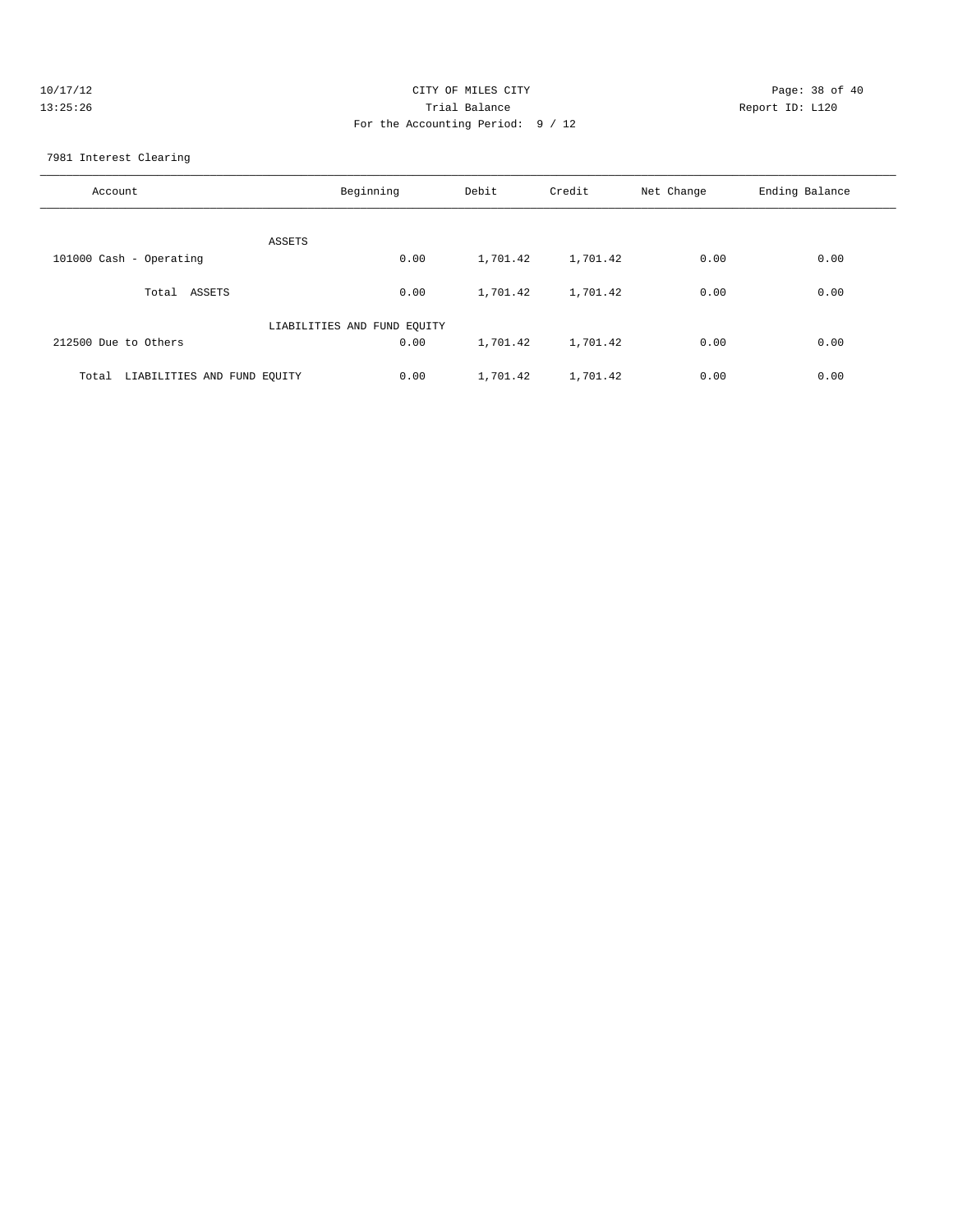| 10/17/12 |  |  |  |  |
|----------|--|--|--|--|
| 13:25:26 |  |  |  |  |

# CITY OF MILES CITY CONTROL CONTROL CONTROL CONTROL CITY 13:35:26 Trial Balance Report ID: L120 For the Accounting Period: 9 / 12

9000 GENERAL FIXED ASSETS GROUP OF ACCOUNTS FUND

| Account                                                    | Beginning                   | Debit | Credit | Net Change | Ending Balance  |
|------------------------------------------------------------|-----------------------------|-------|--------|------------|-----------------|
|                                                            |                             |       |        |            |                 |
| ASSETS                                                     |                             |       |        |            |                 |
| 181000 Land                                                | 526,599.00                  | 0.00  | 0.00   | 0.00       | 526,599.00      |
| 182000 Buildings                                           | 1,986,836.00                | 0.00  | 0.00   | 0.00       | 1,986,836.00    |
| 182100 Allowance for Depr - Buildings (Cre(                | 684,991.00)                 | 0.00  | 0.00   | 0.00       | 684,991.00)     |
| 186000 Machinery and Equipment                             | 3,038,732.00                | 0.00  | 0.00   | 0.00       | 3,038,732.00    |
| 186100 Allowance for Depr - Machinery & Eq(                | 1,463,750.00                | 0.00  | 0.00   | 0.00       | 1,463,750.00    |
| 187000 Infrastructure                                      | 33,670,108.00               | 0.00  | 0.00   | 0.00       | 33,670,108.00   |
| 187100 Allowance For Depreciation - Infras( 16,321,771.00) |                             | 0.00  | 0.00   | 0.00       | 16,321,771.00)  |
| Total ASSETS                                               | 20,751,763.00               | 0.00  | 0.00   | 0.00       | 20, 751, 763.00 |
|                                                            | LIABILITIES AND FUND EQUITY |       |        |            |                 |
| 280000 INVESTMENT IN GENERAL FIXED ASSETS                  | 20,751,763.00               | 0.00  | 0.00   | 0.00       | 20, 751, 763.00 |
| LIABILITIES AND FUND EQUITY<br>Total                       | 20,751,763.00               | 0.00  | 0.00   | 0.00       | 20, 751, 763.00 |